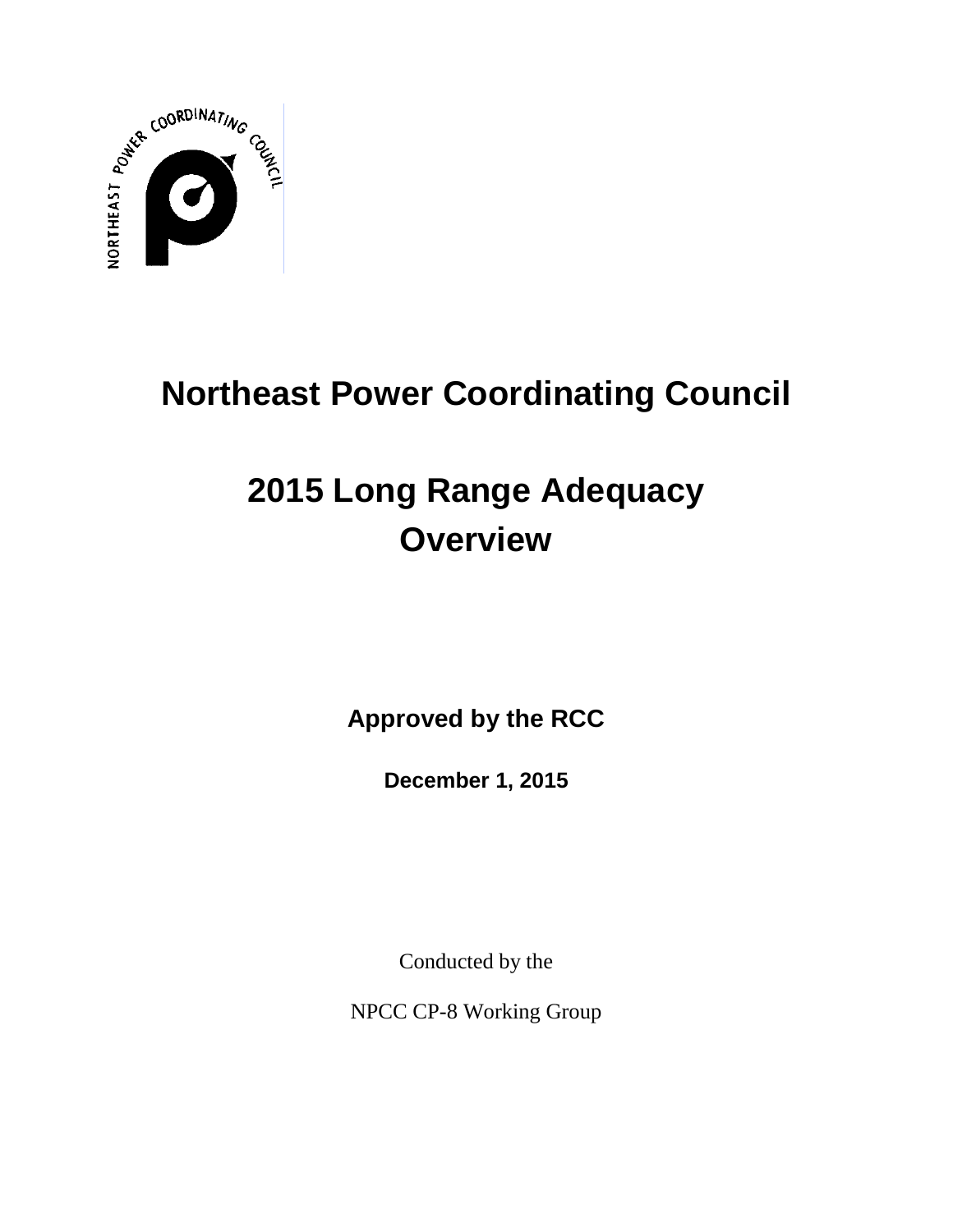

### **NPCC CP-8 WORKING GROUP**

| Philip Fedora (Chair) | Northeast Power Coordinating Council, Inc.     |
|-----------------------|------------------------------------------------|
| Alan Adamson          | New York State Reliability Council             |
| <b>Syed Ahmed</b>     | National Grid USA                              |
| Frank Ciani           | New York Independent System Operator           |
| Kevan Jefferies       | Ontario Power Generation Inc.                  |
| Jean-Dominic Lacas    | Hydro-Québec Distribution                      |
| Kamala Rangaswamy     | Nova Scotia Power Inc.                         |
| Rob Vance             | Énergie NB Power                               |
| Vithy Vithyananthan   | <b>Independent Electricity System Operator</b> |
| Fei Zeng              | ISO New England Inc.                           |

The CP-8 Working Group acknowledges the efforts of Messrs. Mark Walling and Christopher Cox, GE Energy Consulting, and Patricio Rocha-Garrido, the PJM Interconnection, and thanks them for their assistance in this analysis.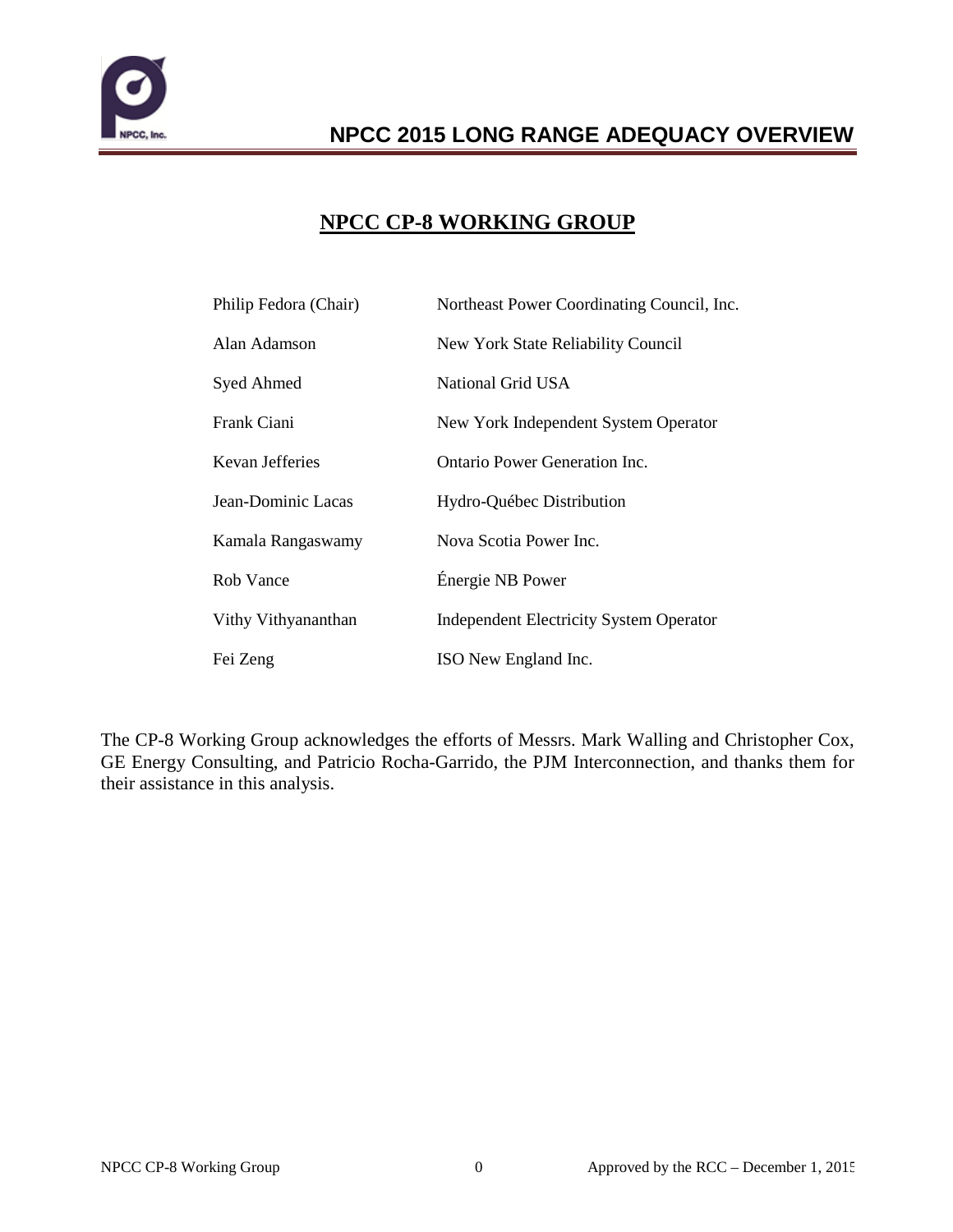

# **PREFACE**

This assessment does not reflect the October 12, 2015 request, submitted by Entergy Nuclear Power Marketing, to retire the 680 MW Pilgrim nuclear unit by June 1, 2019. As required by its tariff, ISO New England will conduct a study to determine how the retirement will affect the overall reliability of the region's bulk power system. The retirement of this nuclear unit will be reflected in the 2016 NPCC Long Range Adequacy Overview.

On November 2, 2015 Entergy Nuclear Power Marketing announced their intention of retiring the 838 MW James A. Fitzpatrick nuclear unit at the end of its current fuel cycle by June 2017. The New York ISO will be conducting an assessment to determine how the retirement will affect the overall reliability of the region's bulk power system. The results of this assessment will be reflected in the 2016 NPCC Long Range Adequacy Overview.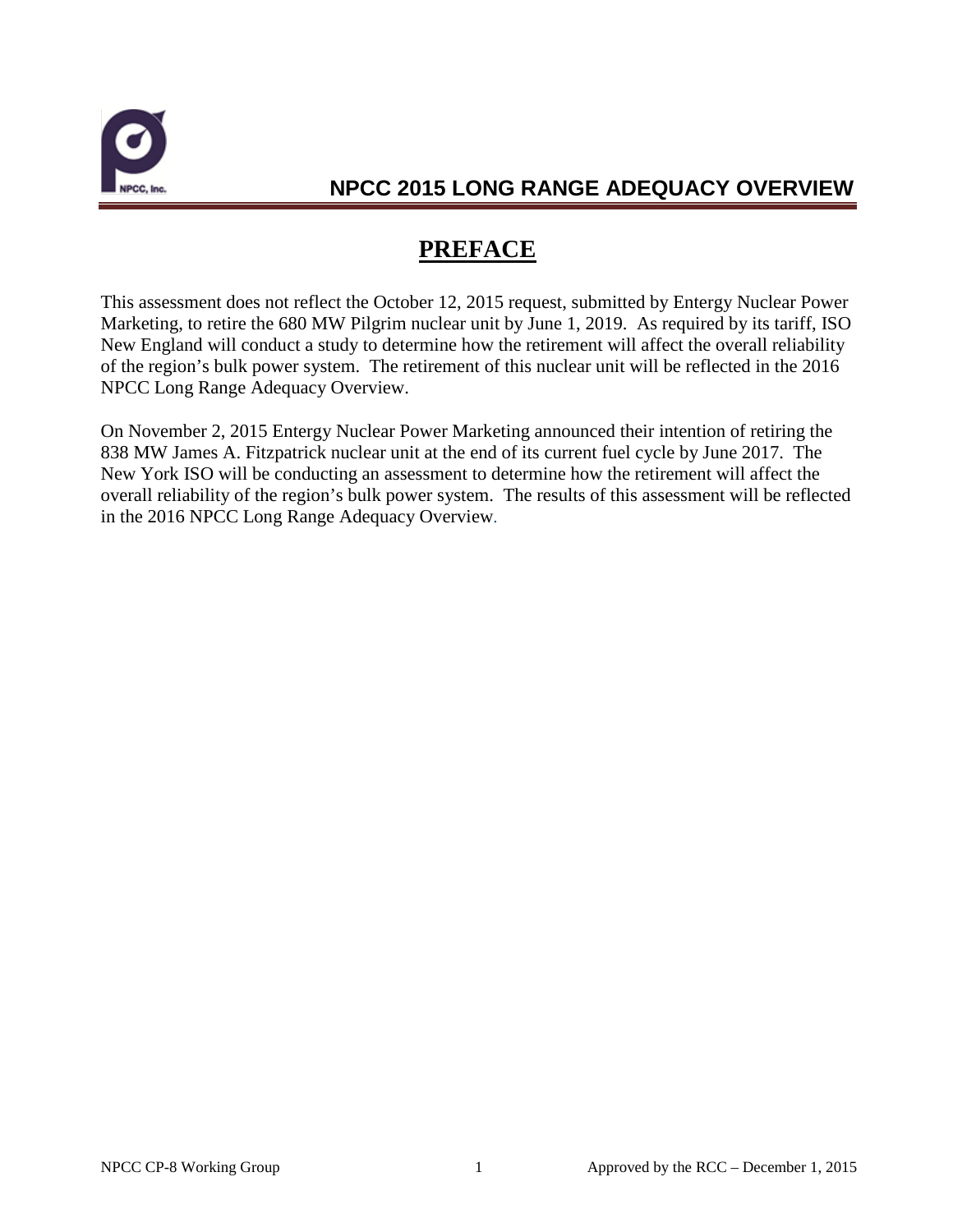

# **TABLE OF CONTENTS**

| <b>PREFACE</b>           | PAGE                  |
|--------------------------|-----------------------|
| <b>INTRODUCTION</b>      | $\boldsymbol{\Delta}$ |
| <b>MODEL ASSUMPTIONS</b> | 5                     |
|                          |                       |
|                          |                       |
|                          |                       |
|                          |                       |
| Generation               |                       |
|                          |                       |
|                          |                       |
|                          |                       |
|                          |                       |
|                          |                       |
|                          |                       |
|                          |                       |
|                          |                       |
| <b>RESULTS</b>           | 23                    |
| <b>OBSERVATIONS</b>      | 32                    |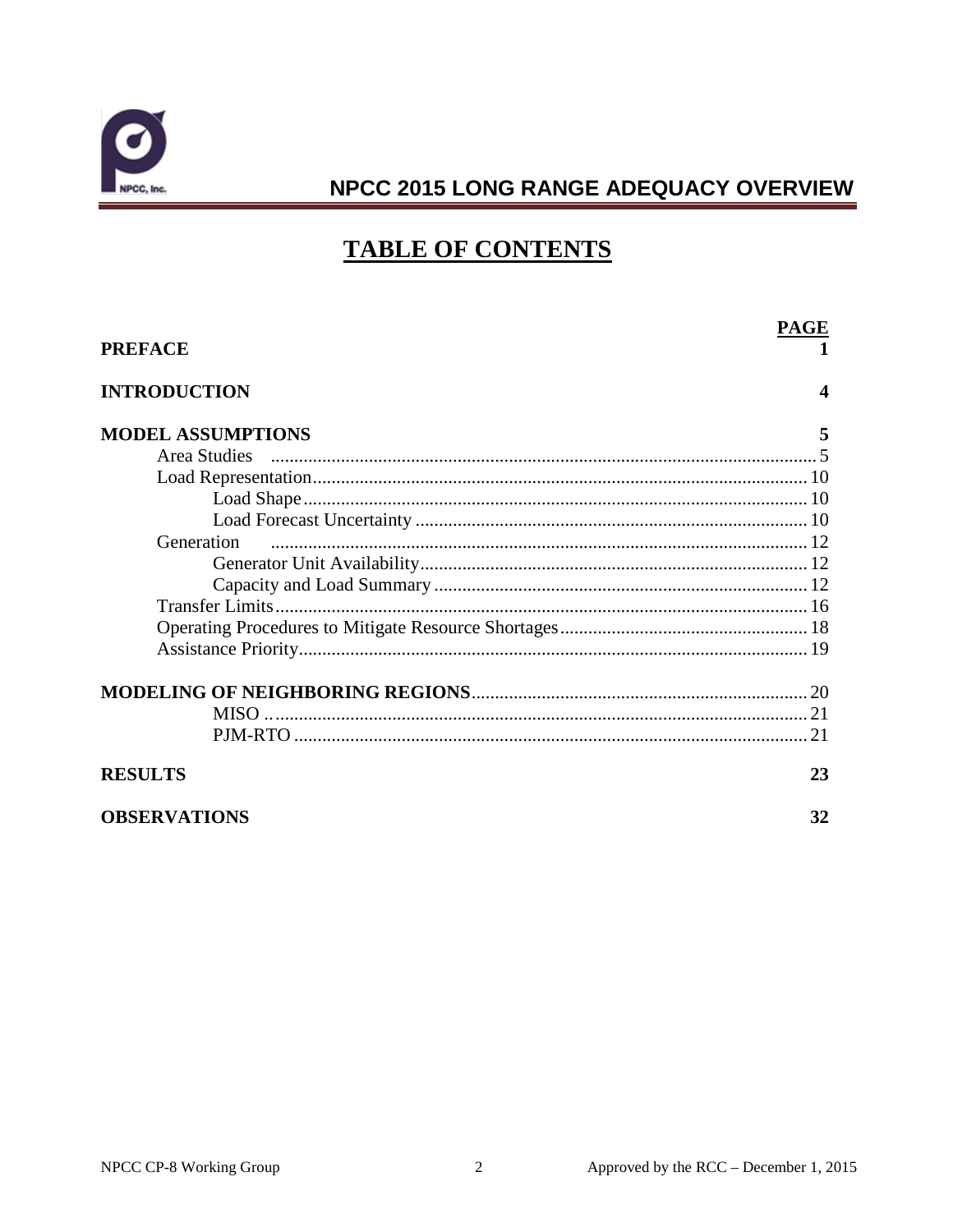

# **APPENDICES**

### **PAGE**

|                  | A) OBJECTIVE AND SCOPE OF WORK<br>B) MODELED CAPACITY AND LOAD SUMMARY<br>C) 2015 NERC LONG-TERM RELIABILITY ASSESSMENT (LTRA) NARRATIVES | 35<br>42 |
|------------------|-------------------------------------------------------------------------------------------------------------------------------------------|----------|
| <b>Maritimes</b> |                                                                                                                                           |          |
|                  |                                                                                                                                           |          |
| New York         |                                                                                                                                           |          |
| Ontario          |                                                                                                                                           |          |
| Ouébec           |                                                                                                                                           |          |
| <b>PIM</b>       |                                                                                                                                           |          |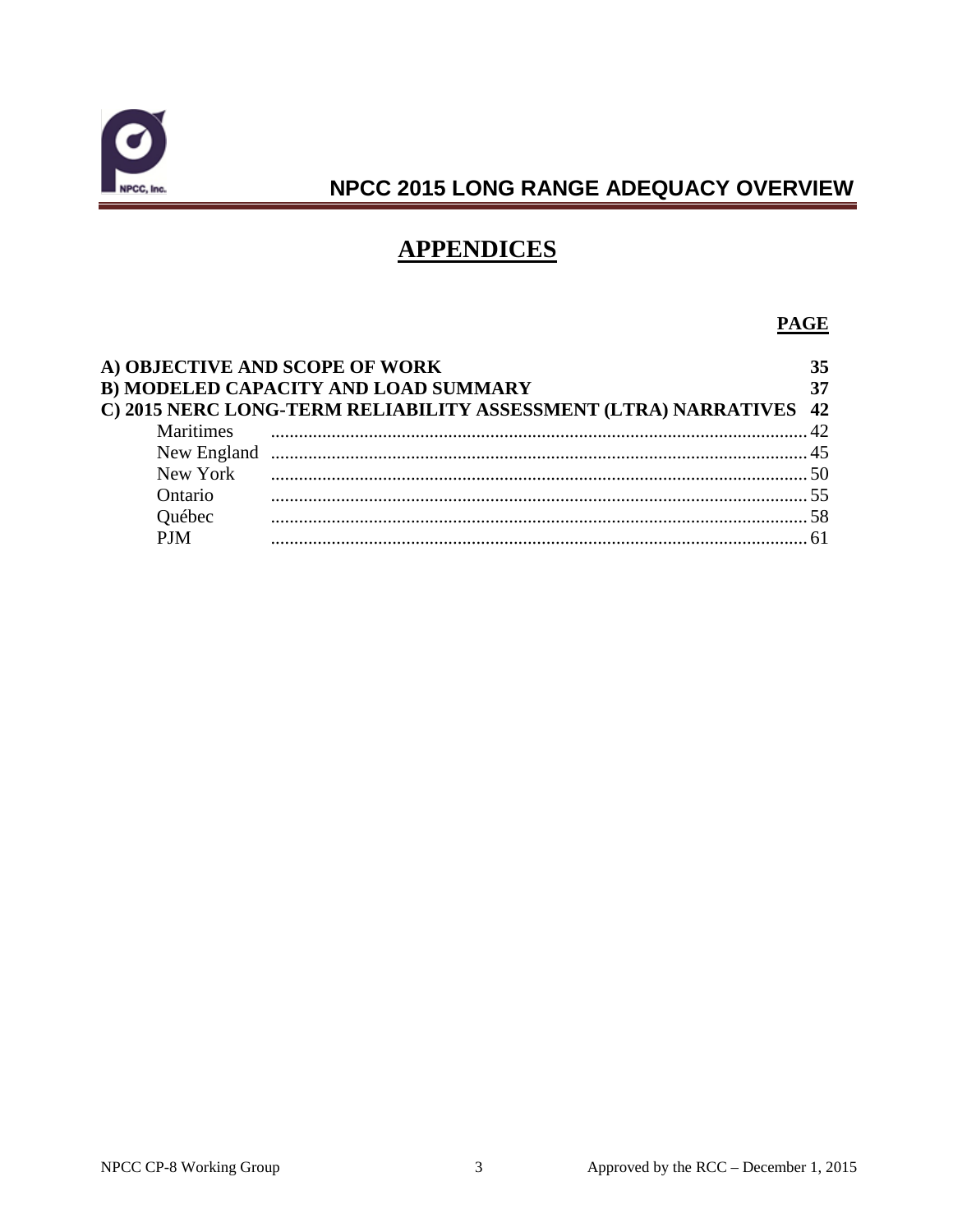

# **INTRODUCTION**

This study evaluated, on a consistent basis, the long range adequacy of Northeast Power Coordinating Council's (NPCC) and neighboring Regions' plans to meet their Loss of Load Expectation (LOLE) planning criteria **[1](#page-5-0)** through a multi-area probabilistic assessment for the period from 2016 to 2020, based on the reported NERC *2015 Long Term Reliability Assessment* **[2](#page-5-1)** data.

General Electric's (GE) Multi-Area Reliability Simulation (MARS) program **[3](#page-5-2)** was selected by NPCC for its analysis. GE Energy Consulting was retained by the Working Group to conduct the simulations. MARS version 3.18 was used for the assessment.

The database developed by the NPCC CP-8 Working Group's "*NPCC Reliability Assessment for Summer 2015*", April 30, 2015, **[4](#page-5-3)** was used as the starting point for this Overview. Working Group members reviewed the existing data and made revisions to reflect the conditions expected for the 2016- 2020 period, consistent with the information reported for the *NERC 2015 Long-Term Reliability Assessment*.

This report is organized in the following manner: after a brief Introduction, general modeling assumptions are presented followed by a summary provided by each Area describing their specific representation. The results and observations of the Overview are then presented.

The Overview's Objective and Scope of Work are shown in Appendix A. Appendix B summarizes the Area Generation and Load assumptions used in the analysis. NERC's 2015 Long-Term Reliability Assessment (LTRA) Narratives are provided (for reference) in Appendix C.

<span id="page-5-0"></span>See: [https://www.npcc.org/Standards/Directories/Directory%201%20-](https://www.npcc.org/Standards/Directories/Directory%201%20-%20Design%20and%20Operation%20of%20the%20Bulk%20Power%20System%20%20Clean%20April%2020%202012%20GJD.pdf) [%20Design%20and%20Operation%20of%20the%20Bulk%20Power%20System%20%20Clean%20April%2020%202012%2](https://www.npcc.org/Standards/Directories/Directory%201%20-%20Design%20and%20Operation%20of%20the%20Bulk%20Power%20System%20%20Clean%20April%2020%202012%20GJD.pdf)

<span id="page-5-1"></span>

<span id="page-5-3"></span><span id="page-5-2"></span>

 $\frac{0 \text{GJD.pdf}}{2}$  See: http://www.nerc.com/pa/RAPA/ra/Pages/default.aspx<br>
<sup>3</sup> See: http://<u>www.nerc.com/pa/RAPA/ra/Pages/default.aspx</u><br>
<sup>3</sup> See: http://<u>geenergyconsulting.com/practice-area/software-products/mars</u><br>
<sup>4</sup> See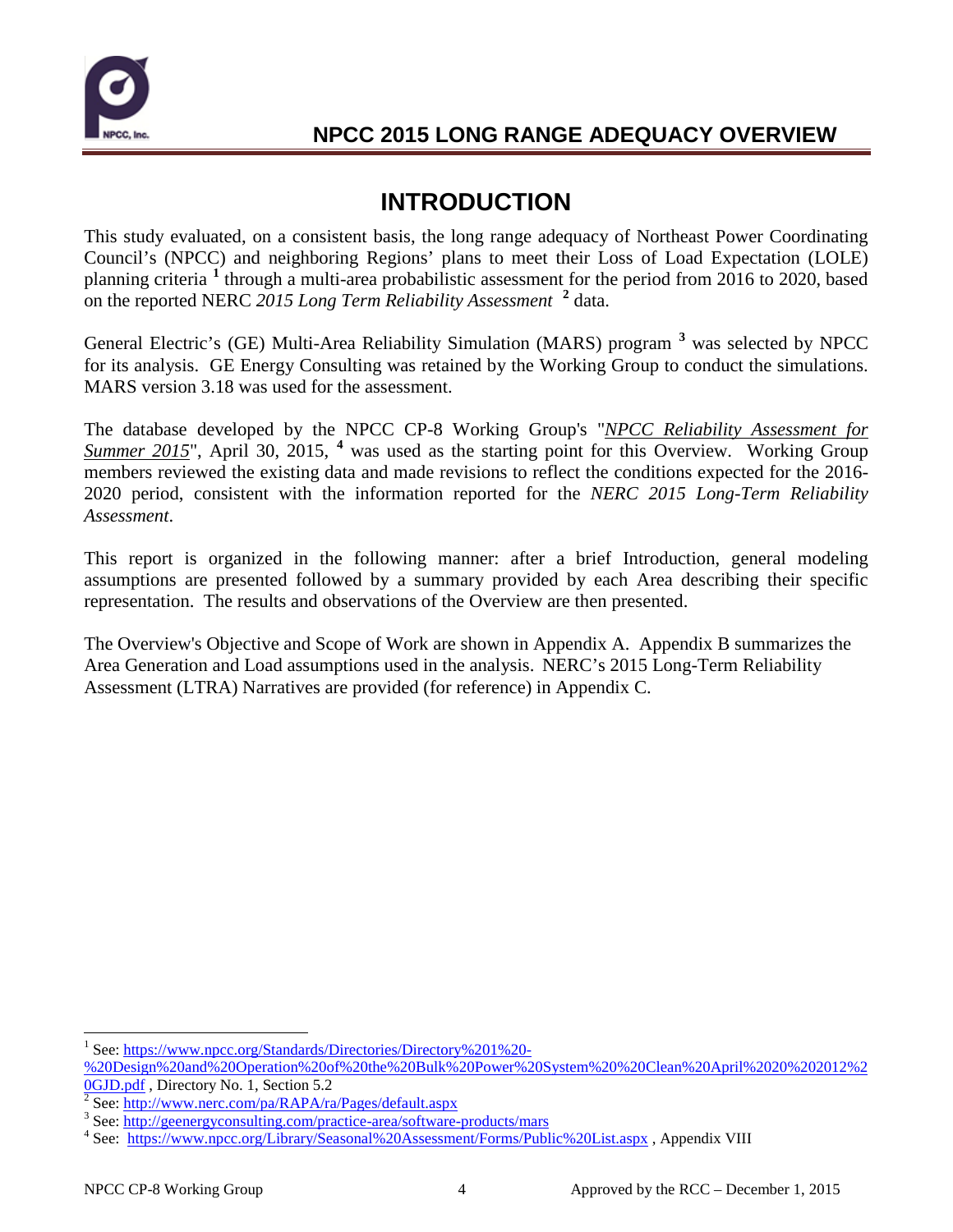

# **MODEL ASSUMPTIONS**

The assumptions used in NPCC's Long Range Adequacy Overview are consistent with the assumptions of the following recently completed Area studies:

### **Area Studies**

### **New York**

The Comprehensive System Planning Process<sup>[5](#page-6-0)</sup> (CSPP) is the NYISO's biennial ten-year planning process comprised of four components: 1) Local transmission Planning Process (LTPP); 2) Reliability Planning Process (RPP); 3) Congestion Assessment and Resource Integration Study (CARIS); and 4) Public Policy Transmission Planning Process. In addition, the CSPP provides for cost allocation and cost recovery in certain circumstances for regulated reliability and economic transmission projects, as well as the coordination of interregional planning activities.

The RPP consist of two studies:

- $\checkmark$  The Reliability Needs Assessment (RNA): The NYISO performs a biennial study in which it evaluates the resource adequacy and transmission system adequacy and security of the New York bulk power system over a ten year Study Period. Through this evaluation, the NYISO identifies Reliability Needs, if any, in compliance with applicable Reliability Criteria. The RNA report is reviewed by NYISO stakeholders and approved by the Board of Directors.
- $\checkmark$  The Comprehensive Reliability Plan (CRP): After the RNA is complete, the NYISO requests the submission of market-based solutions to satisfy the Reliability Need. The NYISO also identifies a Responsible TO and requests that the Responsible TO submit a regulated backstop solution, and provides that any interested entities may submit alternative regulated solutions to address the identified Reliability Needs. Prior to providing its response to the RNA, each Responsible TO will present any updates in its LTP that impact a Reliability Need identified in the RNA. If major system changes occur after the lock down date of the RNA base case, and these changes meet the base case inclusion rules, the NYISO next updates the CRP base case and determines whether the Reliability Needs identified in the RNA persist. The NYISO analyzes the viability and sufficiency of the proposed solutions to satisfy the identified Reliability Needs and evaluates and selects the more efficient or cost-effective transmission solution from among proposed transmission solutions to the identified Reliability Need. In the event that market‐based solutions do not materialize to meet a Reliability Need in a timely manner, the NYISO triggers regulated solution(s) to satisfy the need. The NYISO develops the CRP for the ten year Study Period that sets forth its findings regarding the proposed solutions. The CRP is reviewed by NYISO stakeholders and approved by the Board of Directors.

### Summary of 2014 RNA (September 2014)

Under base case assumptions, the 2014 RNA identified transmission system security violations beginning in 2015 and resource adequacy violations beginning in 2019 and increasing through 2024. For transmission security, there were four primary regions with Reliability Needs identified: Rochester, Western & Central New York, Capital Region, and the Lower Hudson Valley and New York City.

<span id="page-6-0"></span> <sup>5</sup> See Attachment Y of the NYISO Open Access Tariff (OATT)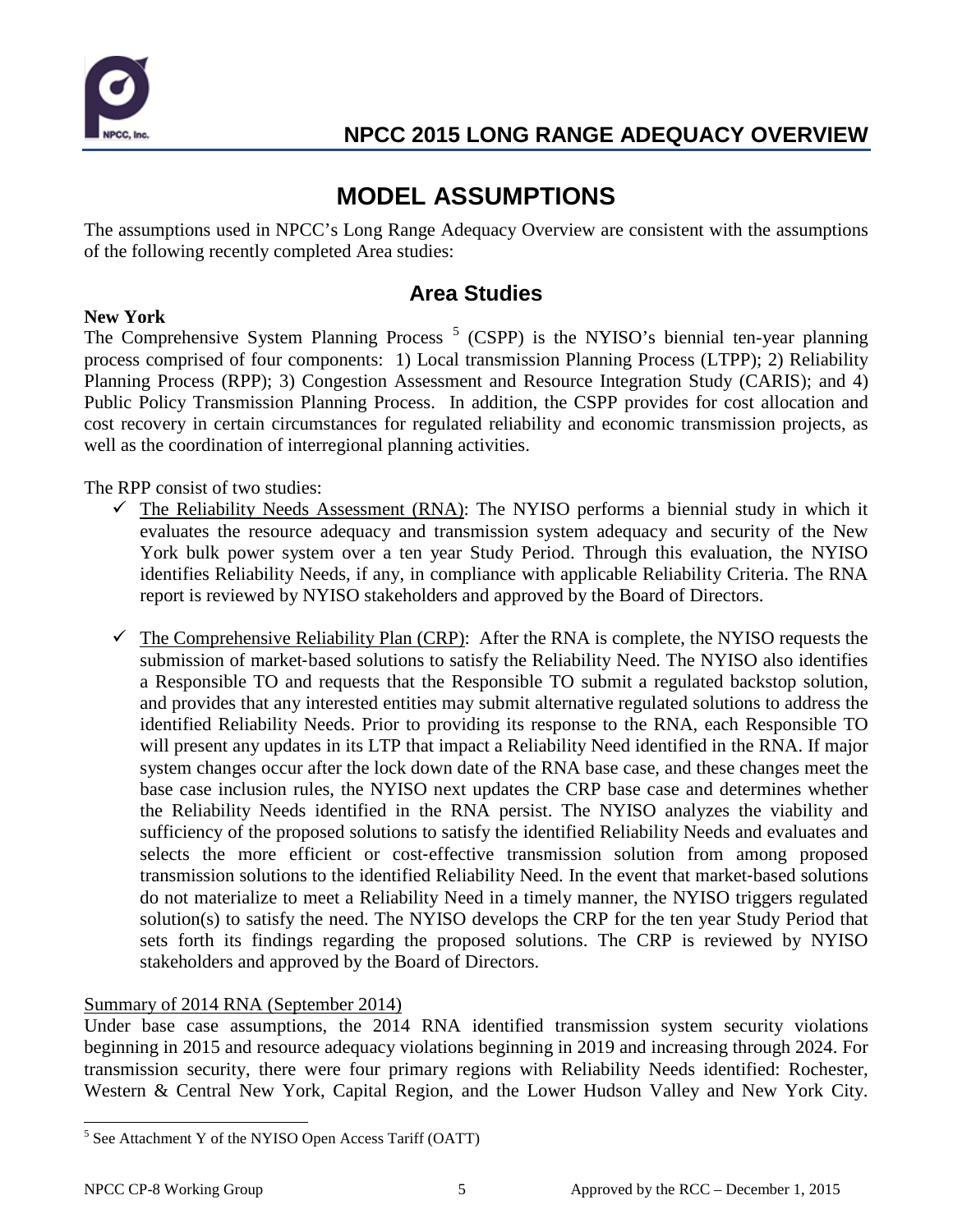

These Reliability Needs were generally driven by then-recent and proposed generator deactivations, combined with load growth. The New York transmission owners developed plans through their respective local transmission planning processes to construct transmission projects to meet not only the needs identified in the prior Reliability Planning Process, but also any additional needs occurring since then. Those transmission projects were included in the 2014 RNA base case. The NYISO identified the Reliability Needs in the 2014 RNA even with the inclusion of those transmission projects in the base case, or determined that the needs existed until the in‐service date of certain projects.

### **New England**

The 2015 Regional System Plan (RSP15) is the annual report prepared by ISO New England (ISO-NE) on the planning efforts to identify the region's electricity needs and actions for meeting these needs in order to maintain reliable and economic operation of New England's bulk power system over a ten-year horizon from 2015 to 2024. RSP15 and the ongoing system planning process comply with all applicable sections of the ISO's Transmission, Markets, and Services Tariff (ISO tariff), approved by FERC. The plan and planning process also satisfy the relevant standards, criteria, and other requirements established by the North American Electric Reliability Corporation (NERC), the Northeast Power Coordinating Council (NPCC), participating transmission owners (PTOs), and the ISO. The study proposals, scopes of work, assumptions, study results, findings and recommendations presented in this report have been reviewed and discussed through the regional stakeholder process. The report was approved by the ISO-New England's Board of Directors on November 5, 2015. **[6](#page-7-0)**

The RSP15 updates the system plans and analyses included in the 2014 Regional System Plan (RSP14). It provides updated information on electric power system needs; system improvements; and the results of newly completed load, resource, and transmission studies for reliably meeting demand throughout the region to 2024. It addresses stakeholder comments received throughout the planning process, and includes new information, such as the enhanced ISO forecast of photovoltaics (PV). RSP15 discusses ongoing and new analyses based on the current and planned system and describes new and planned infrastructure for all areas of New England. The report continues to address many of the challenges the region is facing and how the ISO and its stakeholders are addressing key strategic issues. Notably, the report addresses the major factors influencing resource development, the requirements for fuel certainty, and the development of the electric power system infrastructure for the 10-year planning period, such as existing and pending state and federal environmental and energy policies. As part of its compliance with Attachment K of the ISO's Open Access Transmission Tariff (OATT), RSP15 specifically provides information on the timing of system needs and the quantity, general locations, and characteristics of the generation and demand resources that could resolve these needs and defer or eliminate the need for transmission projects.

Major findings and observations of the RSP15 include:

Public policies are key drivers for the continuous growth of energy-efficiency resources and the development of photovoltaic facilities in the region. A 10-year PV forecast has been developed for the region based upon higher quality historical data of PV installations and production, and some key economic factors affecting future PV development. Regional passive demand resources and energy efficiency are expected to grow from 1,685 MW in 2015 to 3,579 MW in 2024, which drives the

<span id="page-7-0"></span> <sup>6</sup> See: [http://www.iso-ne.com/static-assets/documents/2015/11/20151105\\_press\\_release\\_rsp15\\_final.pdf](http://www.iso-ne.com/static-assets/documents/2015/11/20151105_press_release_rsp15_final.pdf)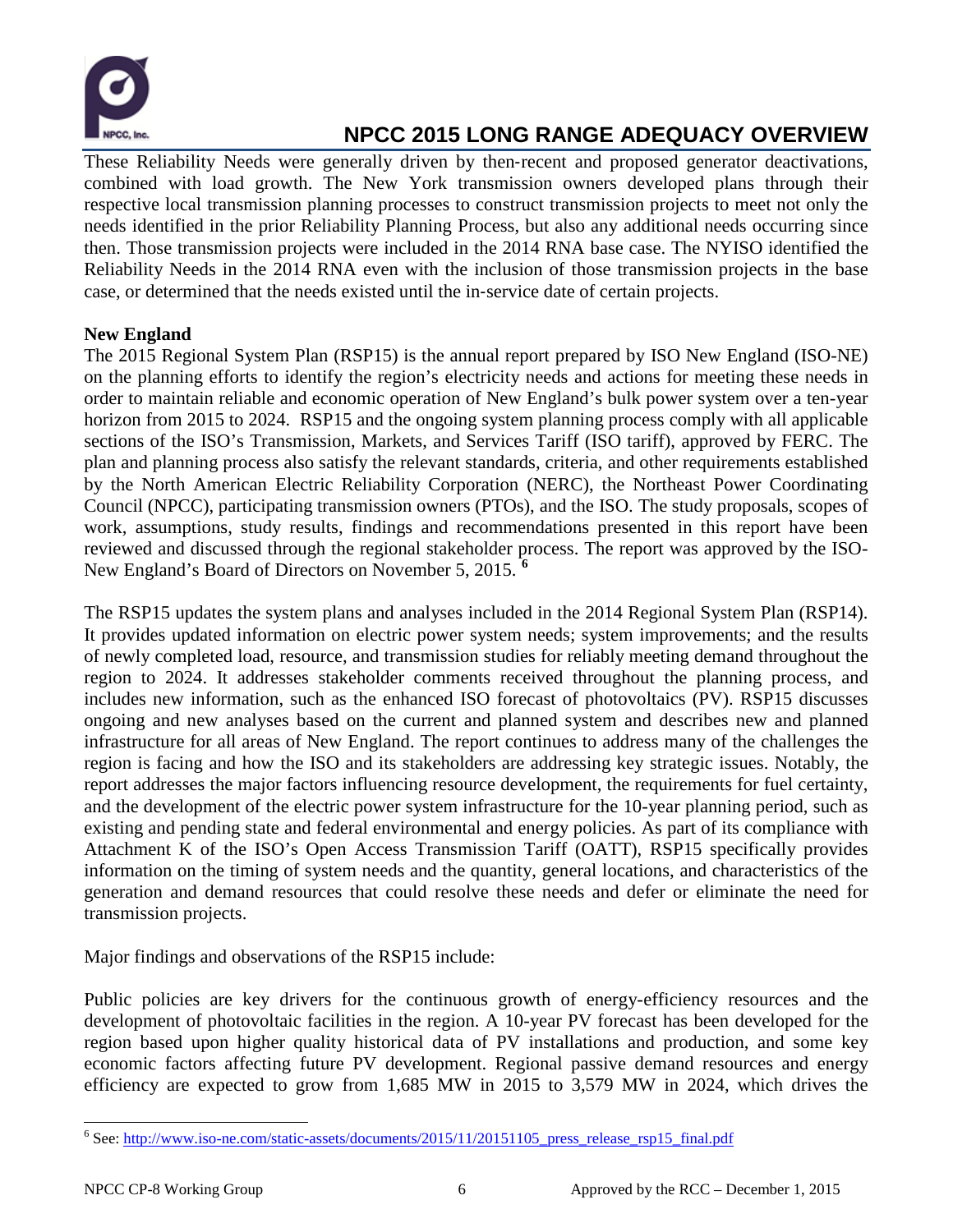

reduction of the growth rate of the 10-year gross winter peak demand from 0.7% to a net annual value of −0.1%. The 10-year growth rate of the net demand forecast is 0.6% per year for the summer peak demand, and 0.0% per year for the annual use of electric energy. Photovoltaic resources reached 908 MWac (nameplate rating) (i.e., the amount of electricity that PV could feed into the electrical system) by the end of 2014 and produced 864 GWh. These resources are expected to grow to 2,449 MWac nameplate rating by 2024 and are forecast to produce 2,593 GWh.

The region's net Installed Capacity Requirement is expected to grow from 33,391 MW in 2015 to a representative value of 36,000 MW by 2024. The net ICR increases approximately 290 MW per year, which is equivalent to 0.8% per year.

Transmission projects have improved regional reliability and continue to support the efficient operation of the markets. The Interstate Reliability Project, which is under construction, and the Greater Boston Reliability Project represent the most recent major 345 kV projects required to meet regional reliability. These projects will improve the ability to move power to all areas of the system. The interconnection process for elective transmission upgrades has been improved, and ETU projects are in various stages of development with the potential to provide access to renewable resources in remote areas of New England and neighboring regions, including Atlantic Canada and Québec'

The regional dependence on natural-gas-fired generation, coupled with natural gas pipeline constraints, pose reliability issues and can lead to price spikes in the wholesale electricity markets. Recent improvements to the wholesale markets have been designed to improve regional reliability and market efficiency and to decrease electricity price volatility. The region addressed the risks associated with fuel certainty in winter 2014/2015. As part of that winter's reliability program, payments to secure fuel inventory and fuel-switching capability were made to oil-fired and dual-fuel generators, units contracting with LNG supplies, and demand resources that elected to participate. The resources were compensated for unused fuel inventory and were subject to nonperformance charges. Similar winter reliability programs approved by FERC will be implemented between now and 2018 when FCM improvements are in effect.

Options for meeting or exceeding the regional Renewable Portfolio Standards (RPSs) include developing the renewable resources in the ISO queue, importing qualifying renewable resource energy from neighboring areas, building new renewable resources in New England not yet in the queue, developing behind-the-meter projects, and using eligible renewable fuels in existing generators. In addition, load-serving entities can make state-established alternative compliance payments if their qualified renewable resources fall short of providing sufficient Renewable Energy Certificates (RECs) to meet the RPSs. Alternative compliance payments also can serve as a price cap on the cost of RECs.

Environmental compliance obligations for generators due to existing and pending state, regional, and federal environmental requirements are likely to impose operational limits on new and existing generators but pose only a limited retirement risk and lower reliability impacts compared to earlier assessments. The lowered retirement risk is due in large part to the flexibility that the EPA has provided in its cooling water rule and the Mercury & Air Toxics Standards (MATS), recognizing the reliability value that low capacity factor fossil steam generators provide in maintaining system fuel diversity.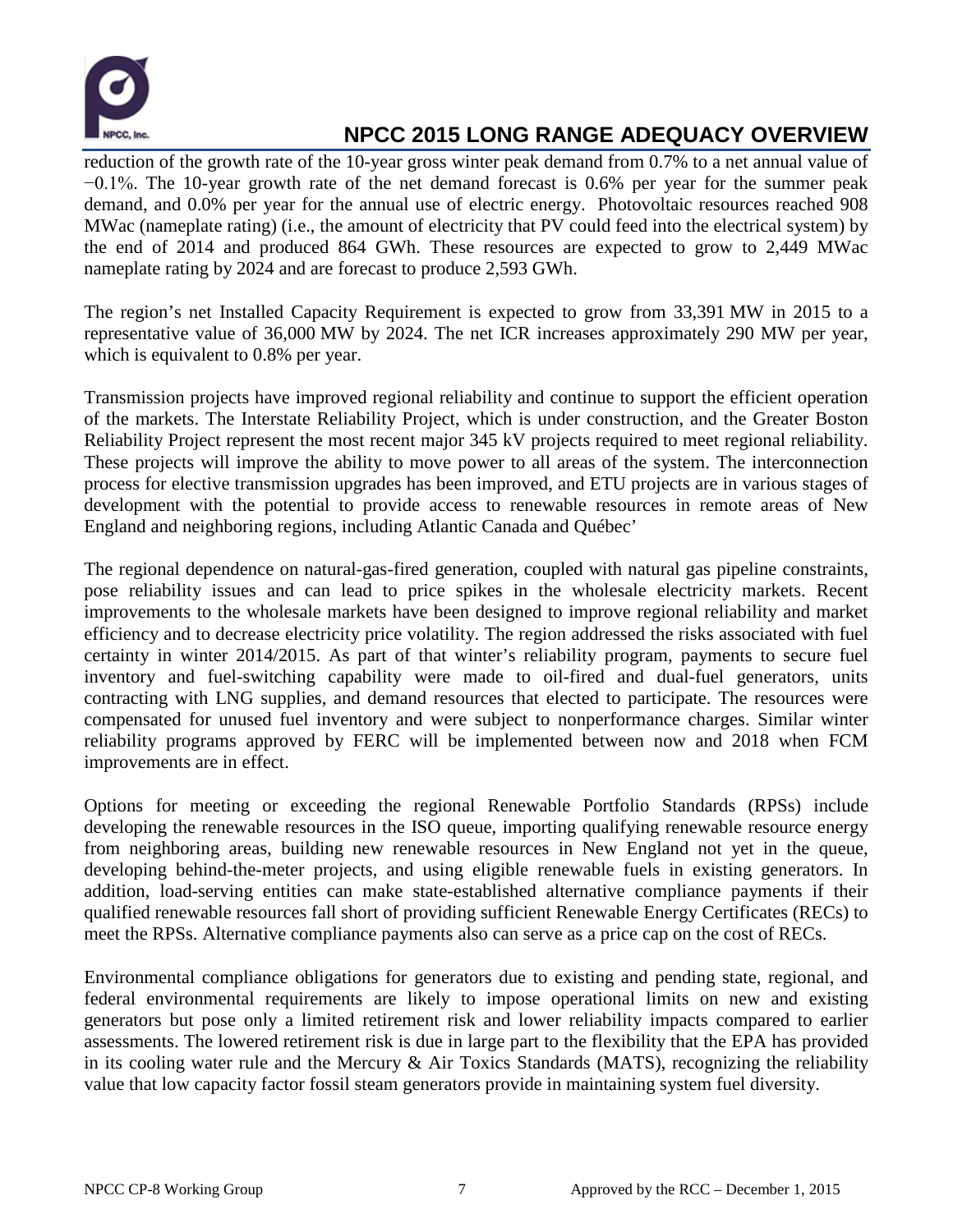

### **Ontario**

The Ontario assumptions used in this study are consistent with the assumptions used in the latest 18- Month Outlook, the 2015 NERC Long-Term Reliability Assessment and the Ontario's 2015 Comprehensive Review of Resource Adequacy.

Over the assessment period (2016-2020), Ontario's energy demand is expected to decrease by about 1.2% annually, and both the summer and winter peaks are expected to decline. This is due to the fact that the downward pressure from price impacts, increased conservation savings and the growth in embedded generation output outstrips the underlying growth from economic expansion and population growth.

About 4,100 MW of generation additions and 481 MW of capacity retirements are expected by the end of 2020. Major nuclear refurbishments are scheduled during this period and treated as outages. As part of the IESO - Hydro Quebec seasonal firm capacity sharing agreement, Ontario will be supplying 500 MW of capacity to Quebec for the next two winter seasons. Ontario has the option to import up to 500 MW in summer months over the 10-year period of the agreement.

An annual Demand Response Auction is currently being developed by the IESO to procure DR capacity through a cost-competitive mechanism. The quantity of DR capacity that the auction will seek to procure will be equivalent to the quantity expiring from the transitional Capacity-Based Demand Response (CBDR). The combined total of DR capacity in the CBDR program and selected through the DR auction will remain approximately 500 MW, which is consistent with what was previously procured under DR2 and DR3 contracts. The first Demand Response Auction will be held in December 2015 for both a Summer (May 1, 2016 – October 31, 2016) and Winter (November 1, 2016 – April 30, 2017) commitment periods. The DR resources clearing the market will have the obligation and the incentives to be available when needed for reliability, and would also allow a higher frequency of deployment than the DR procured under previous programs

### **Québec**

The Québec assumptions used in this study are consistent with the 2015 NERC Long-Term Reliability Assessment. **[7](#page-9-0)**

The demand forecast average annual growth is 0.9 percent during the 5-year period. Energy efficiency and conservation programs are integrated in the demand forecasts and account for an average annual impact of 140 MW (at winter peak) over the 5-year period. Demand forecasts also take into account the load shaving resulting from the residential dual energy space heating program. The impact of this program on peak load demand is estimated to be around 600 MW during the assessment period.

Demand Response (DR) programs in the Québec Area are specifically designed for peak-load reduction during winter operating periods and are mostly interruptible demand programs for large industrial customers. The Québec Area is also currently developing new DR programs, including Direct Control Load Management (DCLM) and others. Total DR expected to be available during the peak for the 2019–

<span id="page-9-0"></span> <sup>7</sup> See: <http://www.nerc.com/page.php?cid=4|61>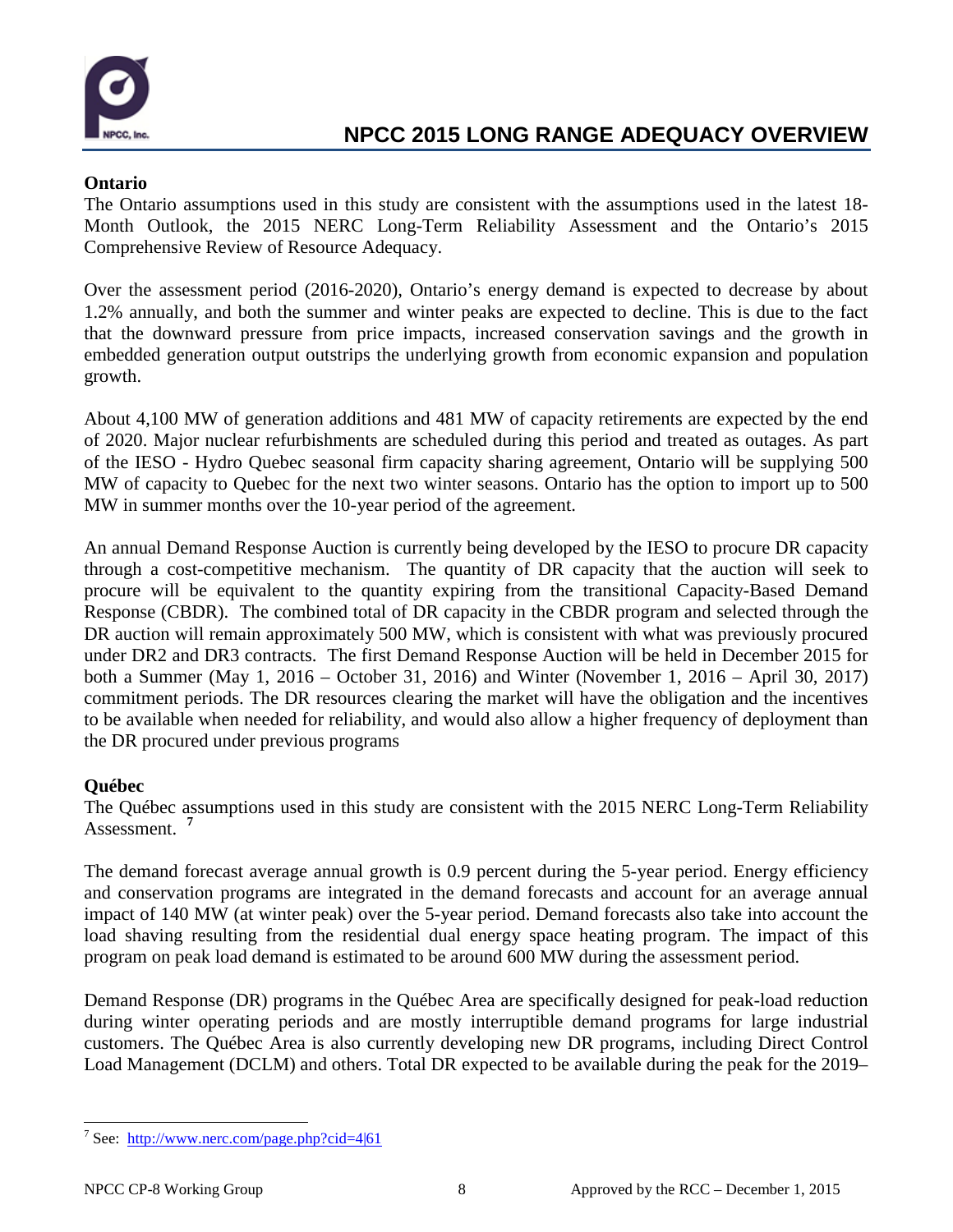

2020 winter period is projected to be approximately 1,800 MW, including 250 MW of voltage reduction as an emergency operating procedure.

About 1,400 MW of new available capacity is expected to be in service between winter 2015-2016 and winter 2019-2020. There is no significant unit retirement planned during the assessment period.

### **Maritimes**

The Maritimes Area is a winter peaking area with separate markets and regulators in New Brunswick (NB), Nova Scotia, Prince Edward Island (PEI), and Northern Maine. NB Power is the Reliability Coordinator for the Maritimes Area with its system operator functions performed by its Transmission and System Operator division under a regulator approved Standards of Conduct.

Growth in both demand and capacity resources will be essentially flat over the time frame of this review. Late in 2017, Nova Scotia will connect the Maritimes Link project, an HVDC link between Nova Scotia and the Canadian Province of Newfoundland and Labrador. Because the 153 MW of firm hydro resource additions associated with this interconnection will coincide with the retirement of the same amount of coal fired capacity, the impact on resource adequacy within the Maritimes Area will be minimal.

The assumptions used in this study are consistent with the 2013 NPCC Maritimes Area Comprehensive Review of Resource Adequacy; <sup>[8](#page-10-0)</sup> the results indicate that the Maritimes Area will comply with the NPCC resource adequacy criterion.

### **PJM-RTO**

The annual PJM Reserve Requirement Study (RRS) calculates the reserve margin that is required to comply with the Reliability Principles and Standards as defined in the PJM Reliability Assurance Agreement (RAA) and ReliabilityFirst Corporation (RFC) in compliance with Standard BAL-502-RFC-02. This study is conducted each year in accordance with the process outlined in PJM Manual 20 (M-20), PJM Resource Adequacy Analysis. M-20 focuses on the process and procedure for establishing the resource adequacy (capacity) required to reliably serve customer load with sufficient reserves.

The results of the RRS provide key inputs to the PJM Reliability Pricing Model (RPM). The results of the RRS are also incorporated into PJM's Regional Transmission Expansion Plan (RTEP) process, pursuant to Schedule 6 of the PJM Operating Agreement, for the enhancement and expansion of the transmission system in order to meet the demands for firm transmission service in the PJM Region.

<span id="page-10-0"></span> $8$  See:

[https://www.npcc.org/Library/Resource%20Adequacy/RCC%20Approved%20%202013%20Maritimes%20Area%20Comprehensive%20Resource%20Adeq](https://www.npcc.org/Library/Resource%20Adequacy/RCC%20Approved%20%202013%20Maritimes%20Area%20Comprehensive%20Resource%20Adequacy%20report.pdf) [uacy%20report.pdf](https://www.npcc.org/Library/Resource%20Adequacy/RCC%20Approved%20%202013%20Maritimes%20Area%20Comprehensive%20Resource%20Adequacy%20report.pdf)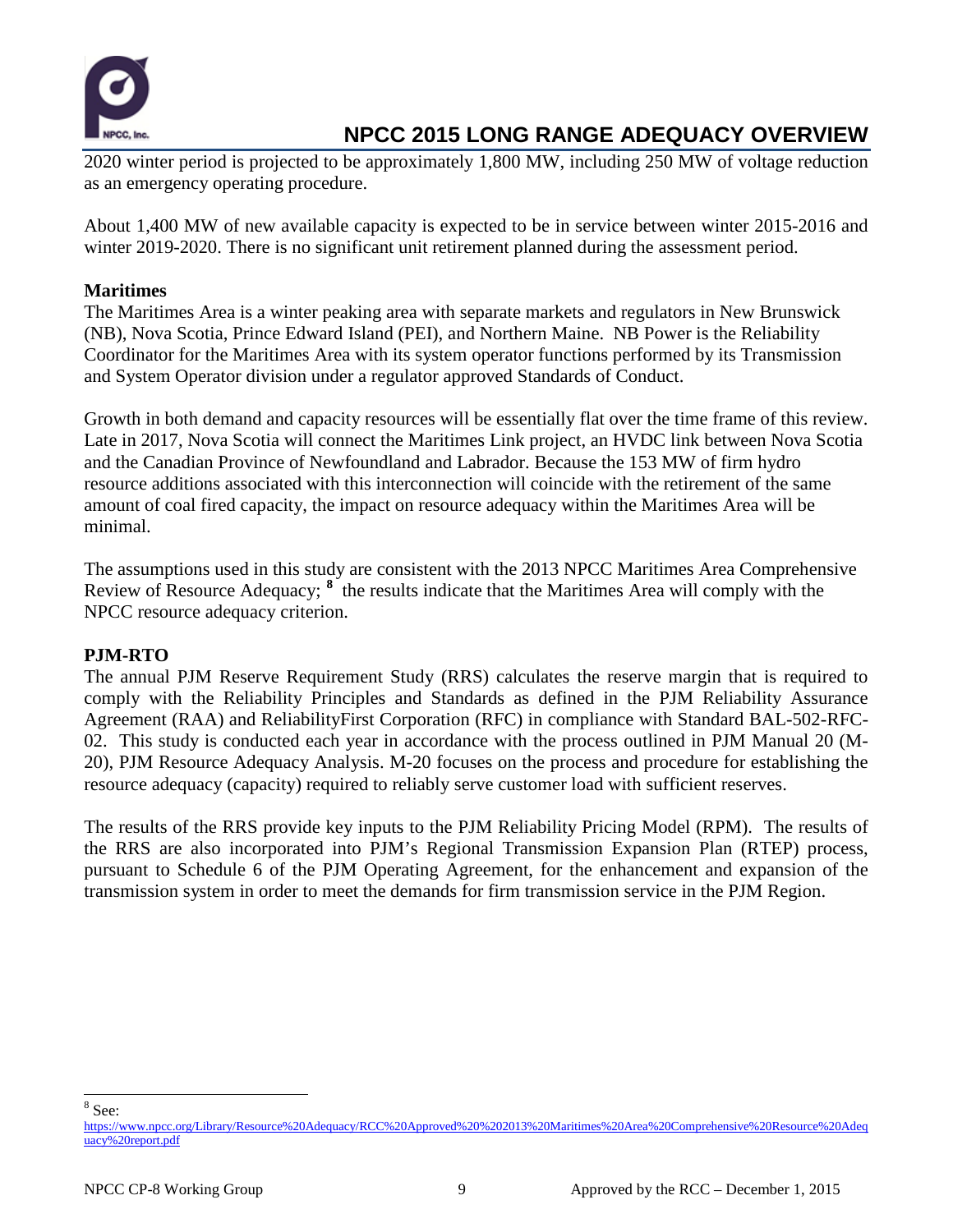

### **Load Representation**

The loads for each area were modeled on an hourly, chronological basis. The MARS program modified the input hourly loads through time to meet each Area's specified annual or monthly peaks and energies.

### **Load Shape**

For the past several years, the Working Group has been using different load shapes for the different seasonal assessments. The Working Group considered the 2002 load shape to be representative of a reasonable expected coincidence of area load for the summer assessments. Likewise, the 2003 – 2004 load shape has been used for the winter assessments. The selection of these load shapes were based on a review of the weather characteristics and corresponding loads of the years from 2002 through 2008.

- $\checkmark$  a 2002/03 load shape representative of a winter weather pattern with a typical expectation of cold days; and,
- $\sim$  a 2003/04 load shape representative of a winter weather pattern that includes a consecutive period of cold days.

Review of the results for both load shape assumptions indicated only slight differences in the results. The Working Group agreed that the weather patterns associated with the 2003/04 load shape are representative of weather conditions that stress the system, appropriate for use in future winter assessments. Upon review of subsequent winter weather experience, the Working Group agreed that the 2003/04 load shape assumption be again used for this analysis.

For a study such as this that focuses on the entire year rather than a single season, the Working Group agreed to develop a composite load shape from the historical hourly loads for 2002, 2003, and 2004. January through March of the composite shape was based on the data for January through March of 2004. The months of April through September were based on those months for 2002, and October through December was based on the 2003 data.

Before the composite load model was developed by combining the various pieces, the hourly loads for 2003 and 2004 were adjusted by the ratios of their annual energy to the annual energy for 2002. This adjustment removed the load growth that had occurred from 2002, from the 2003 and 2004 loads, so as to create a more consistent load shape throughout the year.

The resulting load shape was then adjusted through the study period to match the monthly or annual peak and energy forecasts. The impacts of Demand-Side Management programs were included in each Area's load forecast.

### **Load Forecast Uncertainty**

Load forecast uncertainty was also modeled.The effects on reliability of uncertainties in the load forecast, due to weather and economic conditions, were captured through the load forecast uncertainty model in MARS. The program computes the reliability indices at each of the specified load levels (for this study, seven load levels were modeled) and calculates weighted-average values based on input probabilities of occurrence.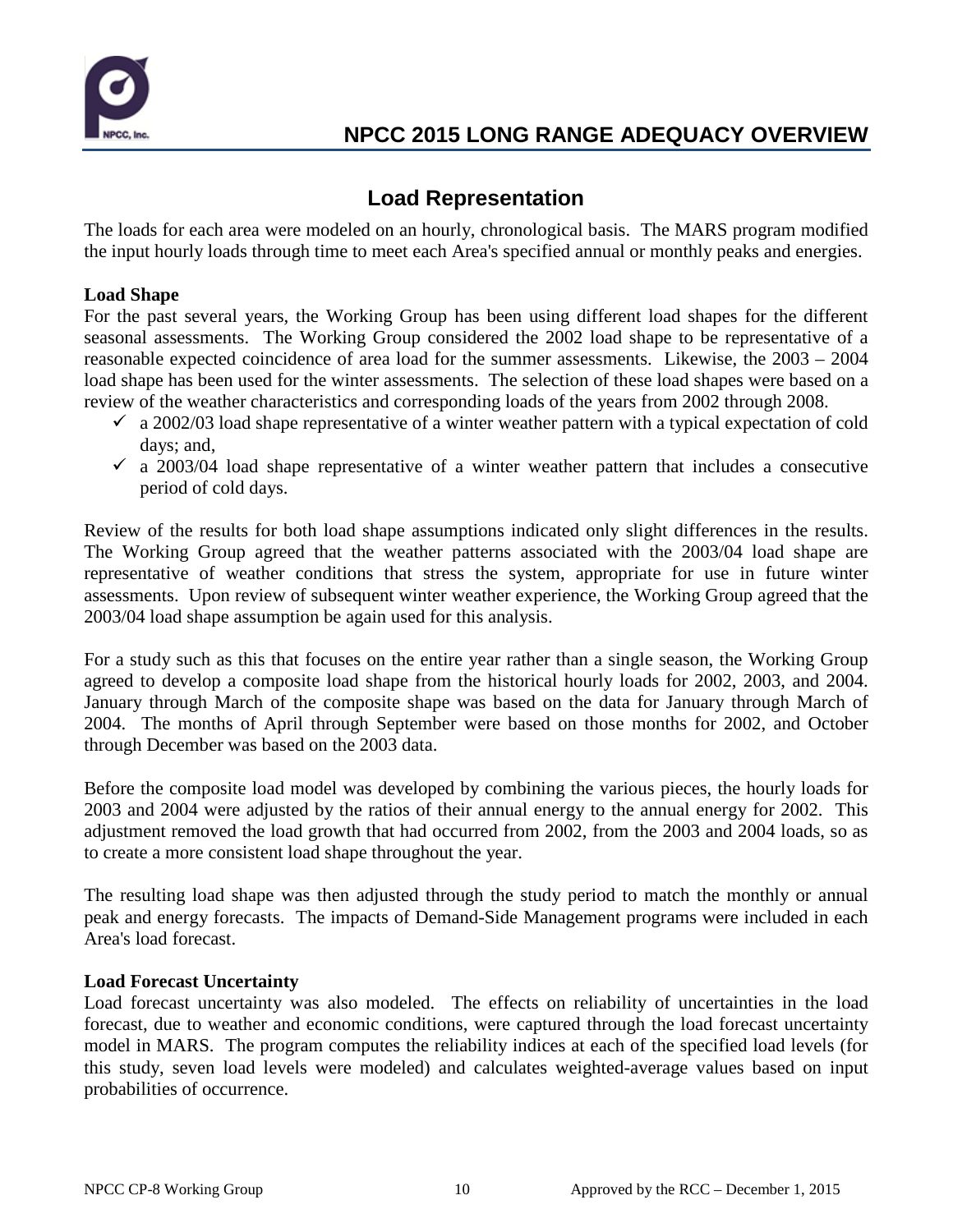

While the per unit variations in Area and sub-Area load can vary on a monthly and annual basis, Table 1 shows the values assumed for January 2014, corresponding to the assumed occurrence of the NPCC system peak load (assuming the composite load shape). Table 1 also shows the probability of occurrence assumed for each of the seven load levels modeled.

In computing the reliability indices, all of the areas were evaluated simultaneously at the corresponding load level, the assumption being that the factors giving rise to the uncertainty affect all of the areas at the same time. The amount of the effect can vary according to the variations in the load levels.

For this study, the reliability indices were calculated for the expected load conditions, derived from computing the reliability at each of the seven load levels modeled, and computing a weighted-average expected value based on the specified probabilities of occurrence.

| Area      | <b>Per-Unit Variation in Load</b> |        |        |        |        |        |        |  |
|-----------|-----------------------------------|--------|--------|--------|--------|--------|--------|--|
| <b>MT</b> | 1.1380                            | 1.0920 | 1.0460 | 1.0000 | 0.9540 | 0.9080 | 0.8620 |  |
| NE        | 1.0934                            | 1.0383 | 0.9971 | 0.9635 | 0.9402 | 0.8500 | 0.8000 |  |
| NY        | 1.0430                            | 1.0310 | 1.0160 | 0.9980 | 0.9750 | 0.9440 | 0.9050 |  |
| <b>ON</b> | 1.0779                            | 1.0519 | 1.0260 | 1.0000 | 0.9740 | 0.9481 | 0.9221 |  |
| QC        | 1.0896                            | 1.0896 | 1.0415 | 0.9991 | 0.9601 | 0.9207 | 0.9104 |  |
|           |                                   |        |        |        |        |        |        |  |
| Prob.     | 0.0062                            | 0.0606 | 0.2417 | 0.3830 | 0.2417 | 0.0606 | 0.0062 |  |

**Table 1(a) Per Unit Variation in Load Assumed (Month of January 2016)**

**Table 1(b) Per Unit Variation in Load Assumed (Month of July 2016)**

| Area      | <b>Per-Unit Variation in Load</b> |        |        |        |        |        |        |  |  |
|-----------|-----------------------------------|--------|--------|--------|--------|--------|--------|--|--|
| <b>MT</b> | 1.1380                            | 1.0920 | 1.0460 | 1.0000 | 0.9540 | 0.9080 | 0.8620 |  |  |
| NE        | 1.2548                            | 1.1229 | 1.0047 | 0.9936 | 0.8970 | 0.8864 | 0.8513 |  |  |
| <b>NY</b> | 1.1171                            | 1.0855 | 1.0457 | 0.9929 | 0.9370 | 0.8800 | 0.8282 |  |  |
| ON        | 1.1769                            | 1.1179 | 1.0590 | 1.0000 | 0.9410 | 0.8821 | 0.8231 |  |  |
| QC        | 1.0562                            | 1.0510 | 1.0260 | 1.0010 | 0.9740 | 0.9460 | 0.9210 |  |  |
|           |                                   |        |        |        |        |        |        |  |  |
| Prob.     | 0.0062                            | 0.0606 | 0.2417 | 0.3830 | 0.2417 | 0.0606 | 0.0062 |  |  |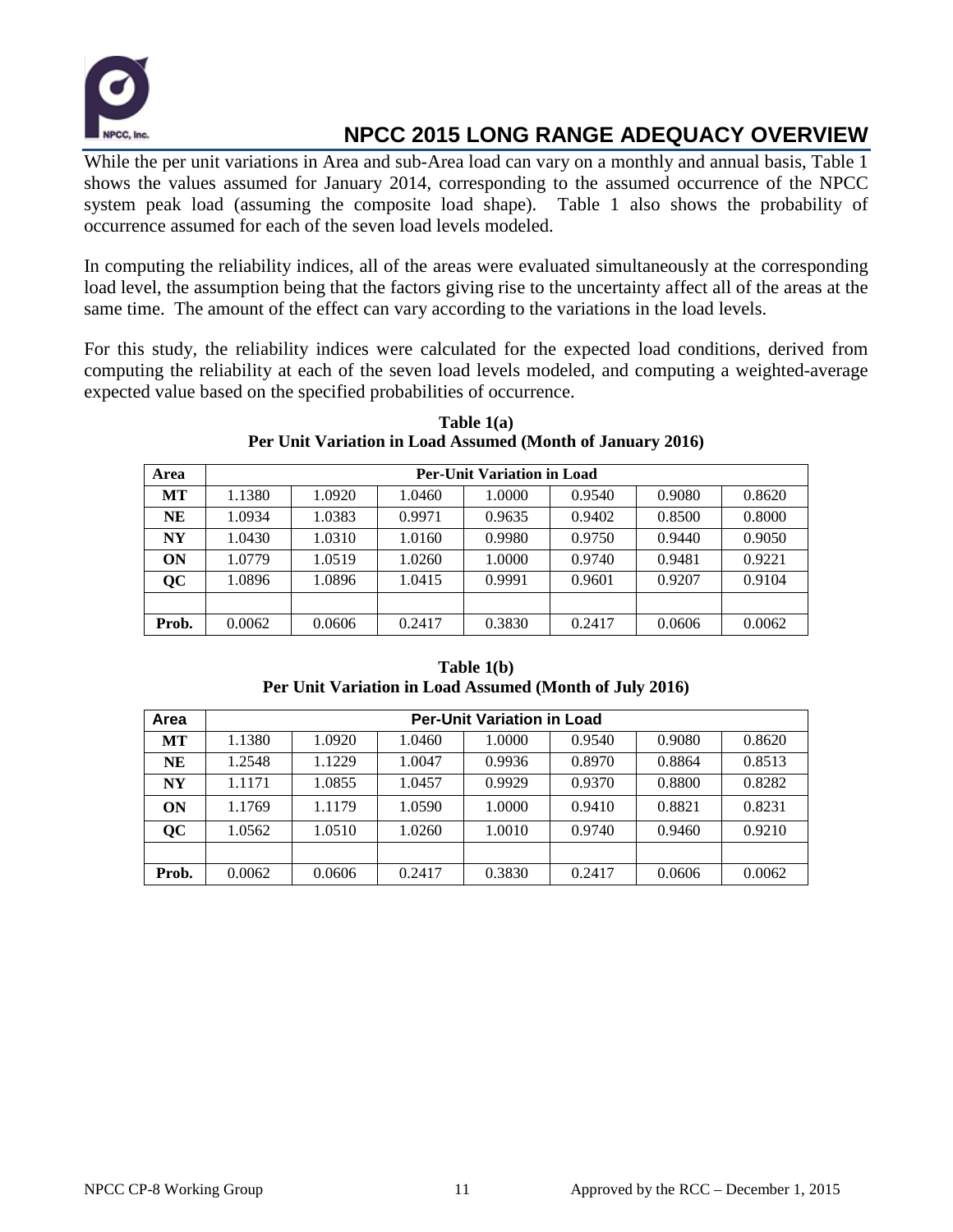

### **Generation**

### **Generator Unit Availability**

Details regarding the NPCC area's assumptions for generator unit availability are described in the latest NPCC Seasonal Multi-Area Probabilistic Assessment. **[9](#page-13-0)**

### **Capacity and Load Summary**

Figures 1 through 6 summarize area capacity and load assumed in this Overview at the time of area peak for the period 2016 to 2020. Area peak load is shown against the initial area generating capacity (includes demand resources modeled as resources), adjusted for purchases, retirements, and additions. New England generating capacity also includes active Demand Response, based on the Capacity Supply Obligations obtained through ISO-NE's Forward Capacity Market three years in advance. Initial capacity for Ontario reflects certain units which are on extended maintenance. More details can be found in Appendix B.



### **Maritimes Capacity and Load - MW (February)**

### **Figure 1 – Maritimes Area Capacity and Load**

 $\overline{a}$ 

<span id="page-13-0"></span><sup>&</sup>lt;sup>9</sup> See:<https://www.npcc.org/Library/Seasonal%20Assessment/Forms/Public%20List.aspx>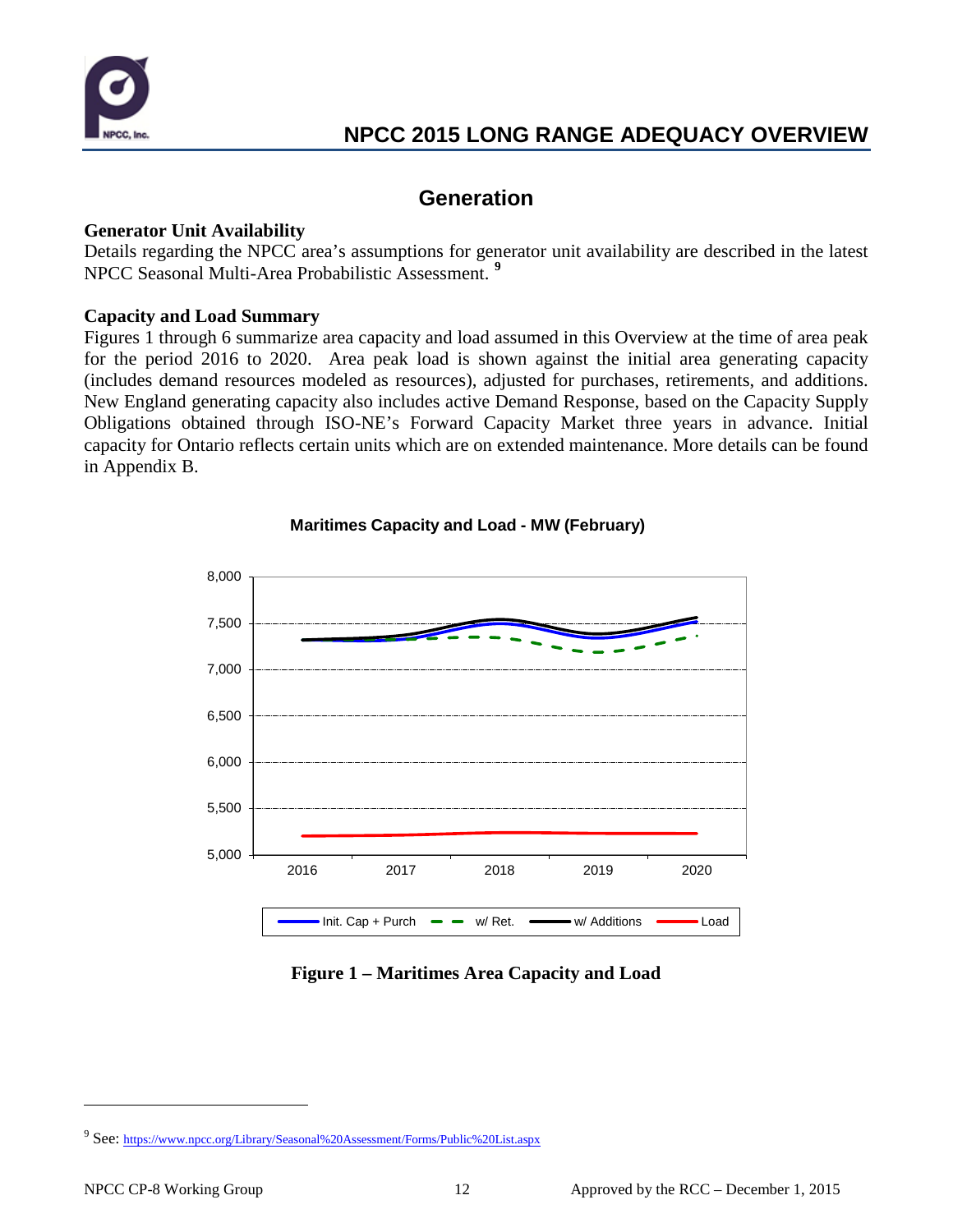



### **New England Capacity and Load - MW (August)**

**Figure 2 – New England Capacity and Load**



### **New York Capacity and Load - MW (August)**

**Figure 3 – New York Area Capacity and Load**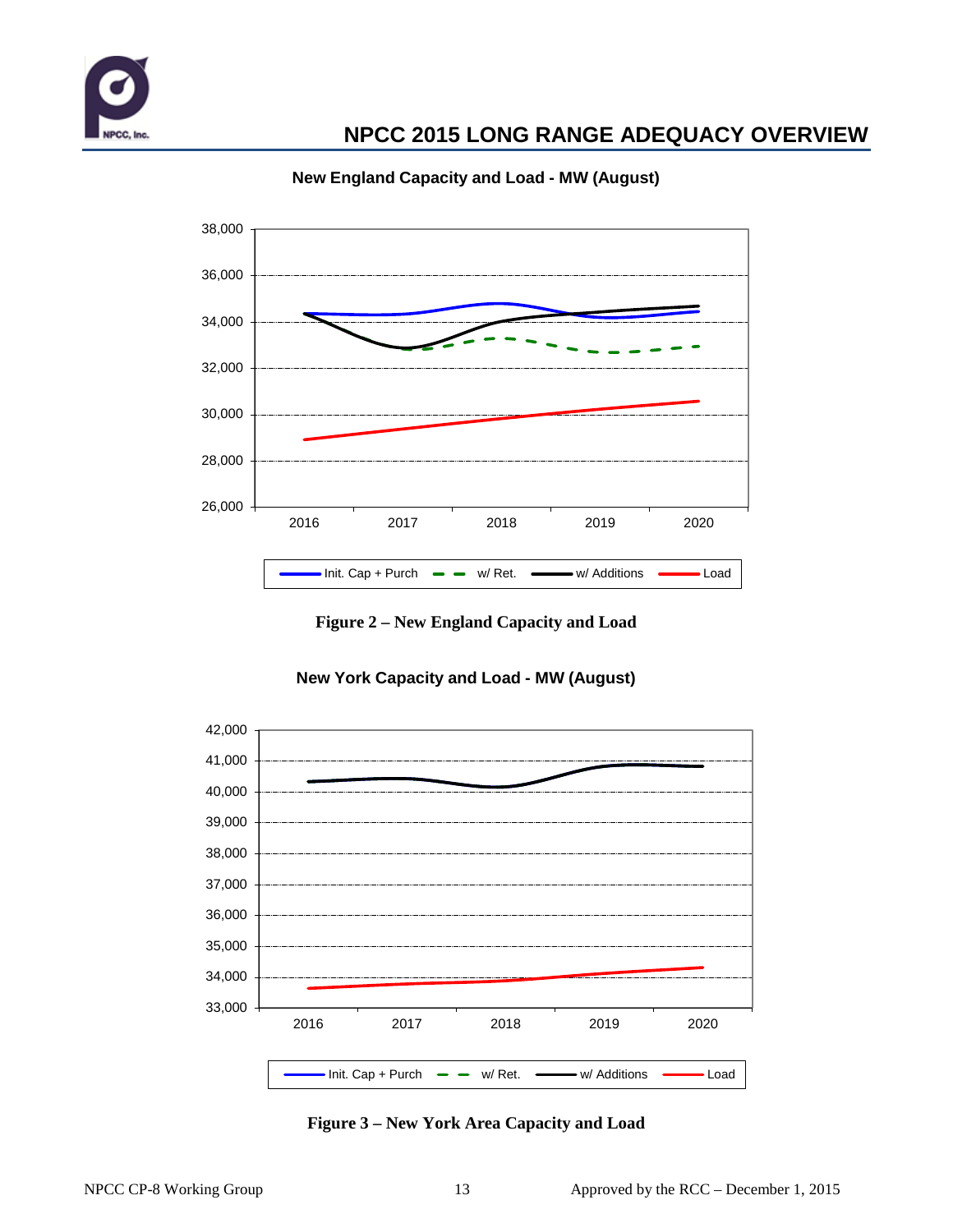



**Ontario Capacity and Load - MW (July)**



**Quebec Capacity and Load - MW (January)**



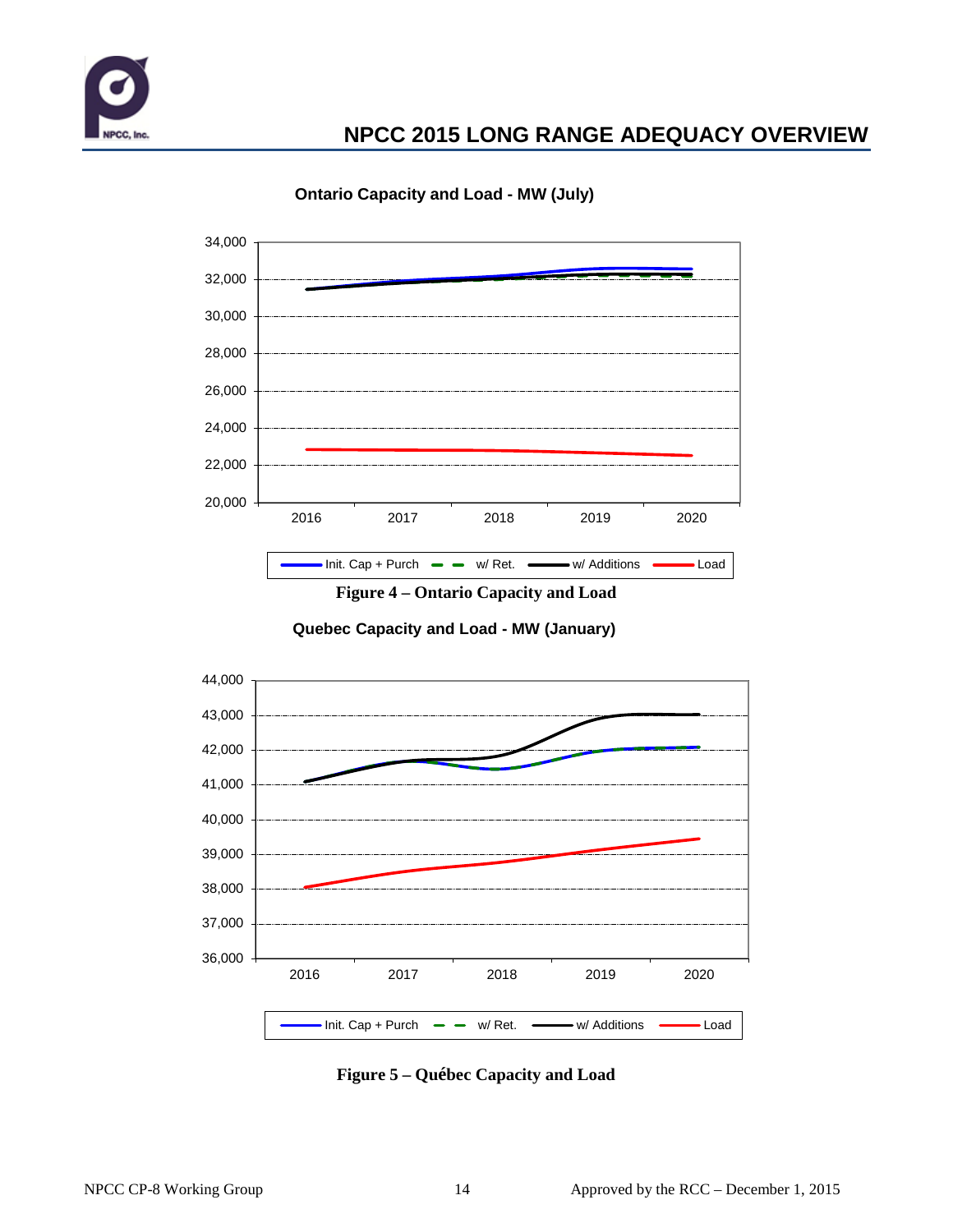



### **PJM-RTO Capacity and Load - MW (July)**

**Figure 6 – PJM-RTO Capacity and Load**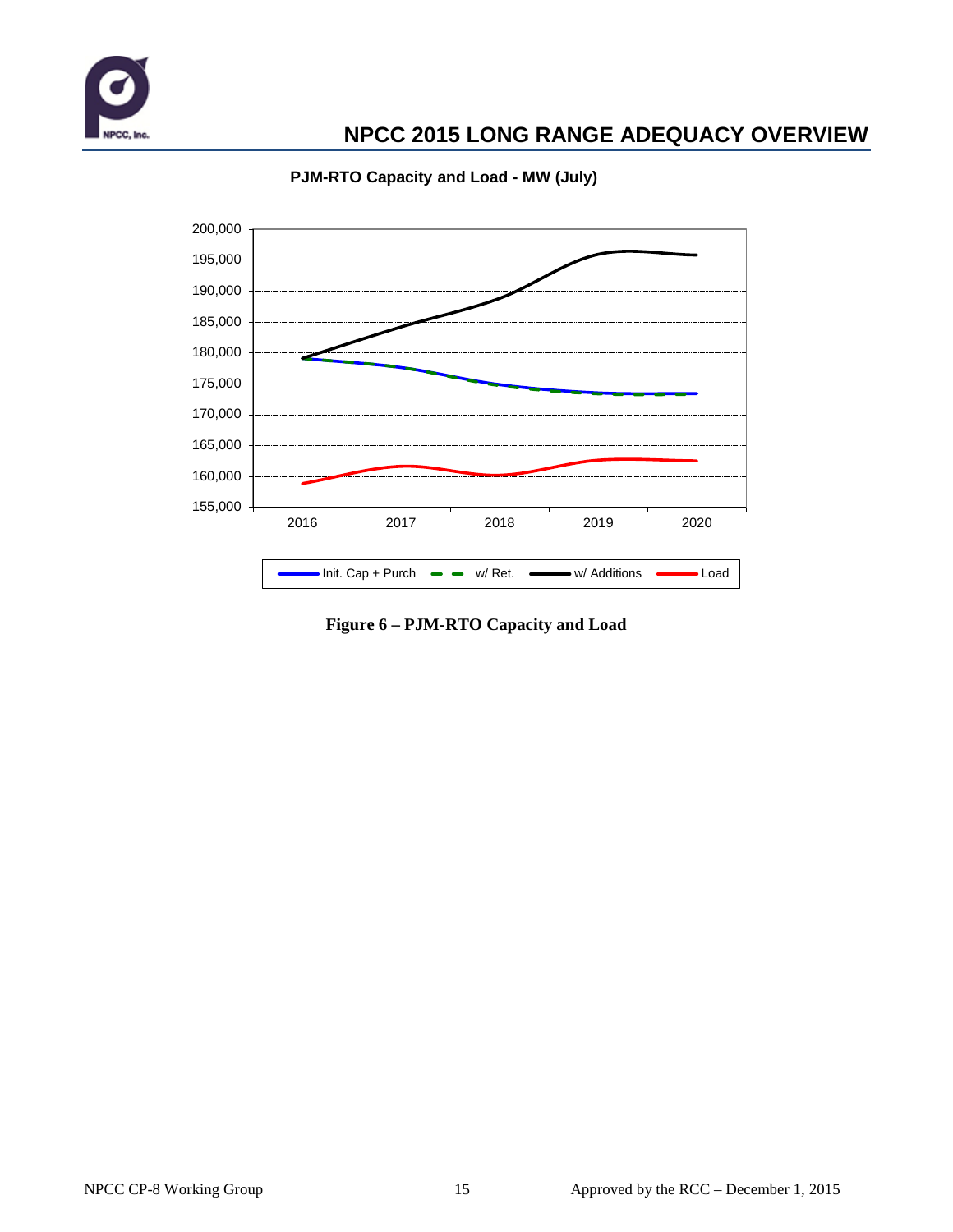

### **Transfer Limits**

Figure 7 stylistically illustrates the system that was represented in this Assessment, showing area and assumed transfer limits for the period 2016 to 2020.



Note: With the Variable Frequency Transformer operational at Langlois (Cedars), Hydro-Québec can import up to 100 MW from New York. **[10](#page-17-0)**

### **Figure 7 - Assumed Transfer Limits**

<span id="page-17-0"></span><sup>&</sup>lt;sup>10</sup> See[: http://www.oasis.oati.com/HQT/HQTdocs/2014-04\\_DEN\\_et\\_CORN-version\\_finale\\_en.pdf](http://www.oasis.oati.com/HQT/HQTdocs/2014-04_DEN_et_CORN-version_finale_en.pdf)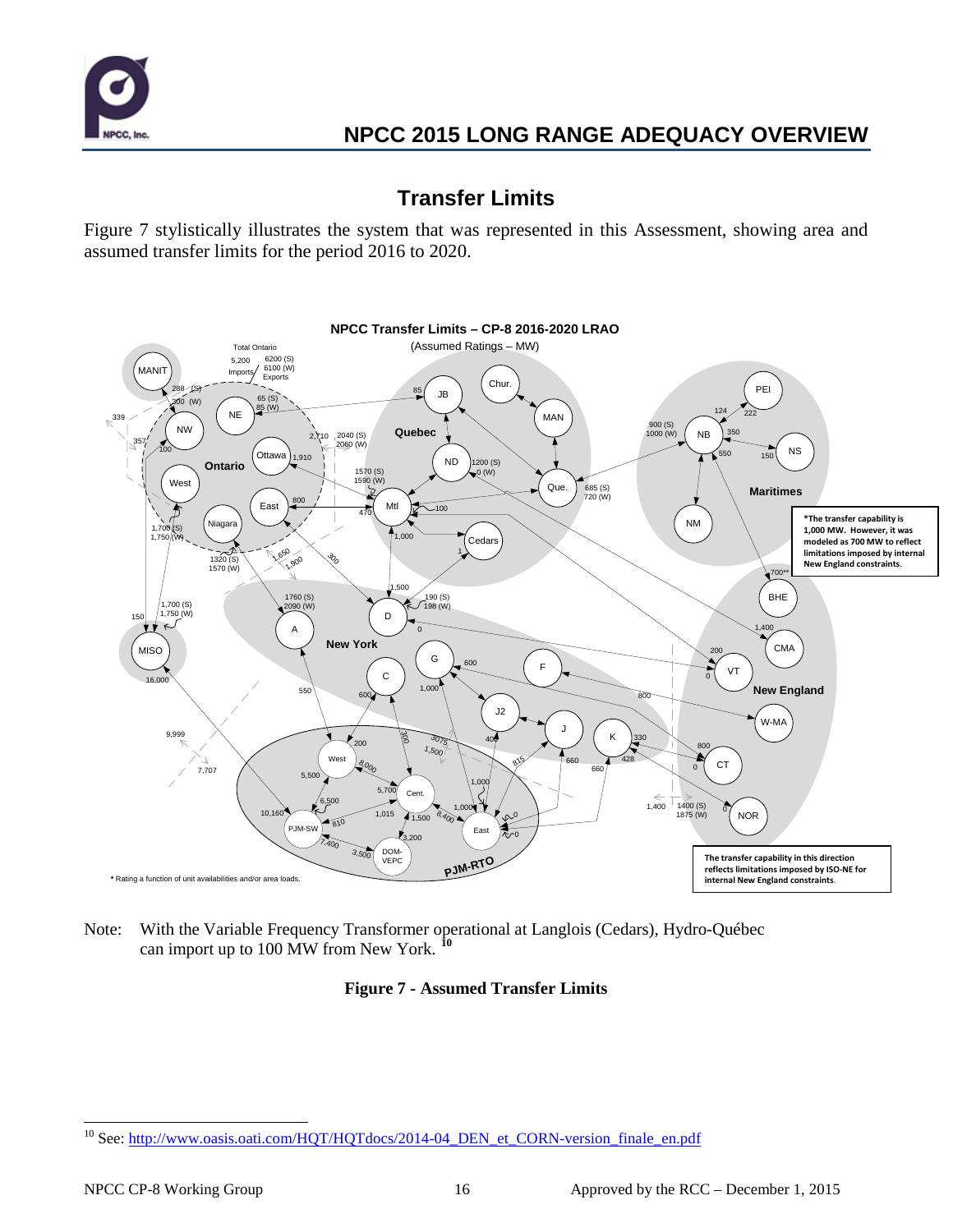

Transfer limits between and within some areas are indicated in Figure 7 with seasonal ratings (Ssummer, W- winter) where appropriate. The acronyms and notes used in Figure 7 are defined as follows:

| - Churchill Falls<br>MANIT<br>- Manitoba | NOR.<br>BHE           | - Norwalk – Stamford<br>- Bangor Hydro Electric | NM<br>N <sub>B</sub> | - Northern Maine<br>- New Brunswick |
|------------------------------------------|-----------------------|-------------------------------------------------|----------------------|-------------------------------------|
|                                          |                       |                                                 |                      | - Prince Edward I                   |
| - Bay James                              | C MA                  | - Central MA                                    | CT.                  | - Connecticut                       |
| - Western MA                             | NS.                   | - Nova Scotia                                   |                      | Dom-VEPC – Dominion V               |
| - Manicouagan                            | <b>NBM</b>            | - Millbank                                      | NW                   | - Northwest (Onta                   |
| - Northeast (Ontario)                    | VT.                   | - Vermont                                       | MT                   | - Maritimes Area                    |
|                                          |                       | - Québec Centre                                 |                      |                                     |
| <b>System Operator</b>                   |                       | Centre                                          |                      |                                     |
|                                          | - Nicolet-Des Cantons | Mtl<br>- Mid-Continent Independent Que          | - Montréal           | PEI                                 |

- 
- 
- Edward Island<br>ecticut
- 
- minion Virginia Power
	- west (Ontario)<br>mes Area
	-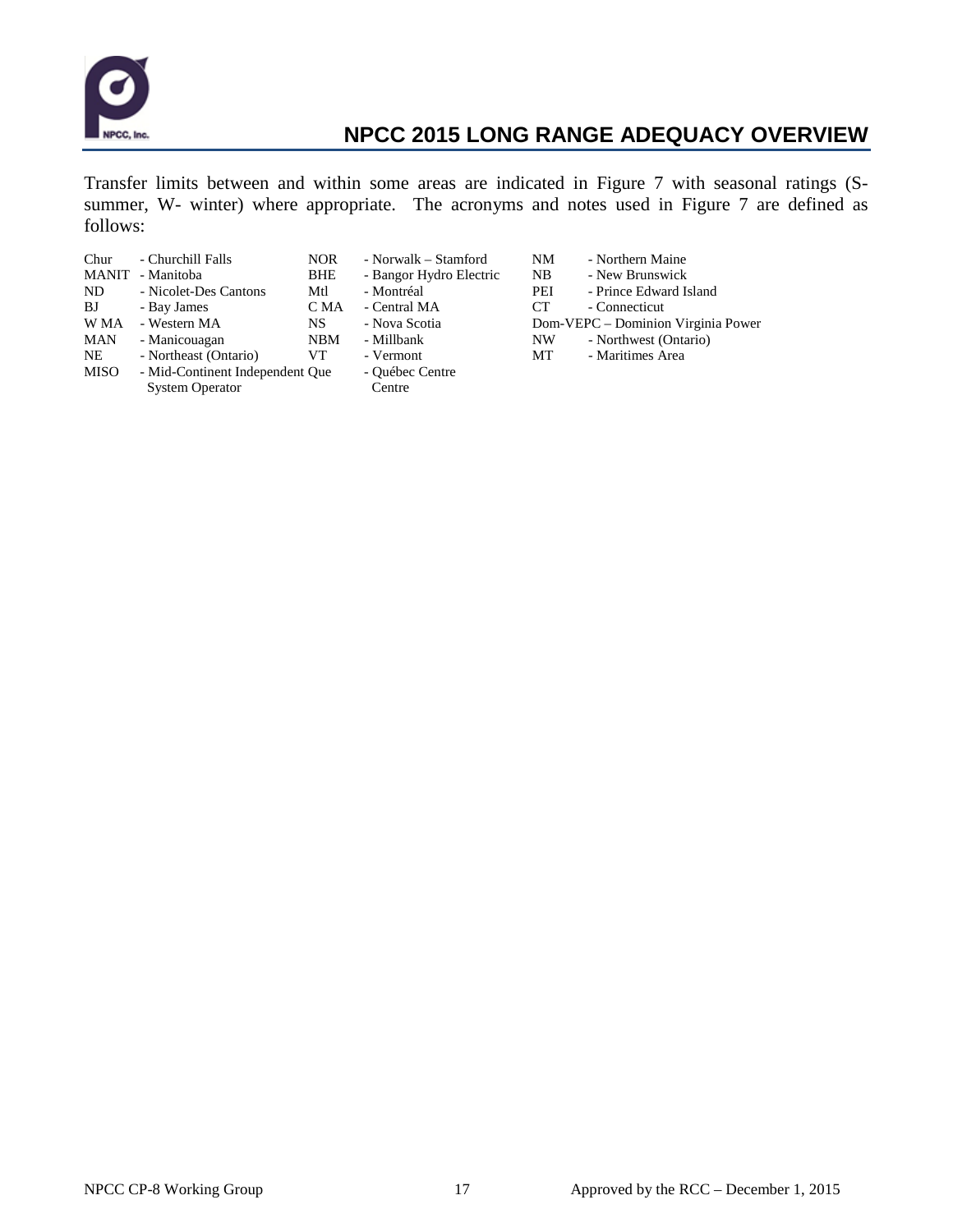

## **Operating Procedures to Mitigate Resource Shortages**

Each area takes defined steps as their reserve levels approach critical levels. These steps consist of those load control and generation supplements that can be implemented before firm load has to be disconnected. Load control measures could include disconnecting or reducing interruptible loads, making public appeals to reduce demand, and/or implementing voltage reductions. Other measures could include calling on generation available under emergency conditions, and/or reducing operating reserves. Table 2 summarizes the load relief assumptions modeled for each NPCC area.

| <b>Actions</b>                    | MT<br>(Feb) | <b>NE</b><br>(Aug) | <b>NY</b><br>(Aug) | ON<br>(July)     | QC<br>(Jan) |
|-----------------------------------|-------------|--------------------|--------------------|------------------|-------------|
| 1. Curtail Load / Utility Surplus |             |                    |                    | 151              | 1,351       |
| Appeals                           |             |                    |                    | $1\%$ of<br>load |             |
| RT-DR/SCR/EDRP                    |             | 60911              | 89112              |                  |             |
| SCR Load /Man. Volt. Red.         |             |                    | 0.20%<br>of load   |                  |             |
| 2. No 30-min Reserves             | 233         | 625                | 655                | 473              | 500         |
| 3. Voltage Reduction              |             | 424                | 1.11%<br>of load   |                  | 250         |
| Interruptible Loads               | 250         |                    | 141.49             | 576              |             |
| 4. No 10-min Reserves             | 505         |                    |                    | 945              | 750         |
| RT-EG                             |             | $218^{13}$         |                    |                  |             |
| <b>General Public Appeals</b>     |             |                    | 88                 |                  |             |
| 5.5% Voltage Reduction            |             |                    |                    | 2.00%            |             |
| No 10-min Reserves                |             | 1,550              | 1,310              | of load          |             |
| Appeals/Curtailments              |             |                    |                    |                  |             |

| Table 2                                                         |  |  |  |  |  |
|-----------------------------------------------------------------|--|--|--|--|--|
| <b>NPCC Operating Procedures to Mitigate Resource Shortages</b> |  |  |  |  |  |
| <b>Peak Month 2016 Load Relief Assumptions - MW</b>             |  |  |  |  |  |

The need for an area to begin these operating procedures is modeled in MARS by evaluating the daily probabilistic expectation at specified margin states. The user specifies these margin states for each area in terms of the benefits realized from each emergency measure, which can be expressed in MW, as a per unit of the original or modified load, and as a per unit of the available capacity for the hour.

<span id="page-19-1"></span><span id="page-19-0"></span><sup>&</sup>lt;sup>11</sup> Derated value shown accounts for assumed availability.<br><sup>12</sup> Derated value shown accounts for assumed availability.<br><sup>13</sup> Derated value shown accounts for assumed availability.

<span id="page-19-2"></span>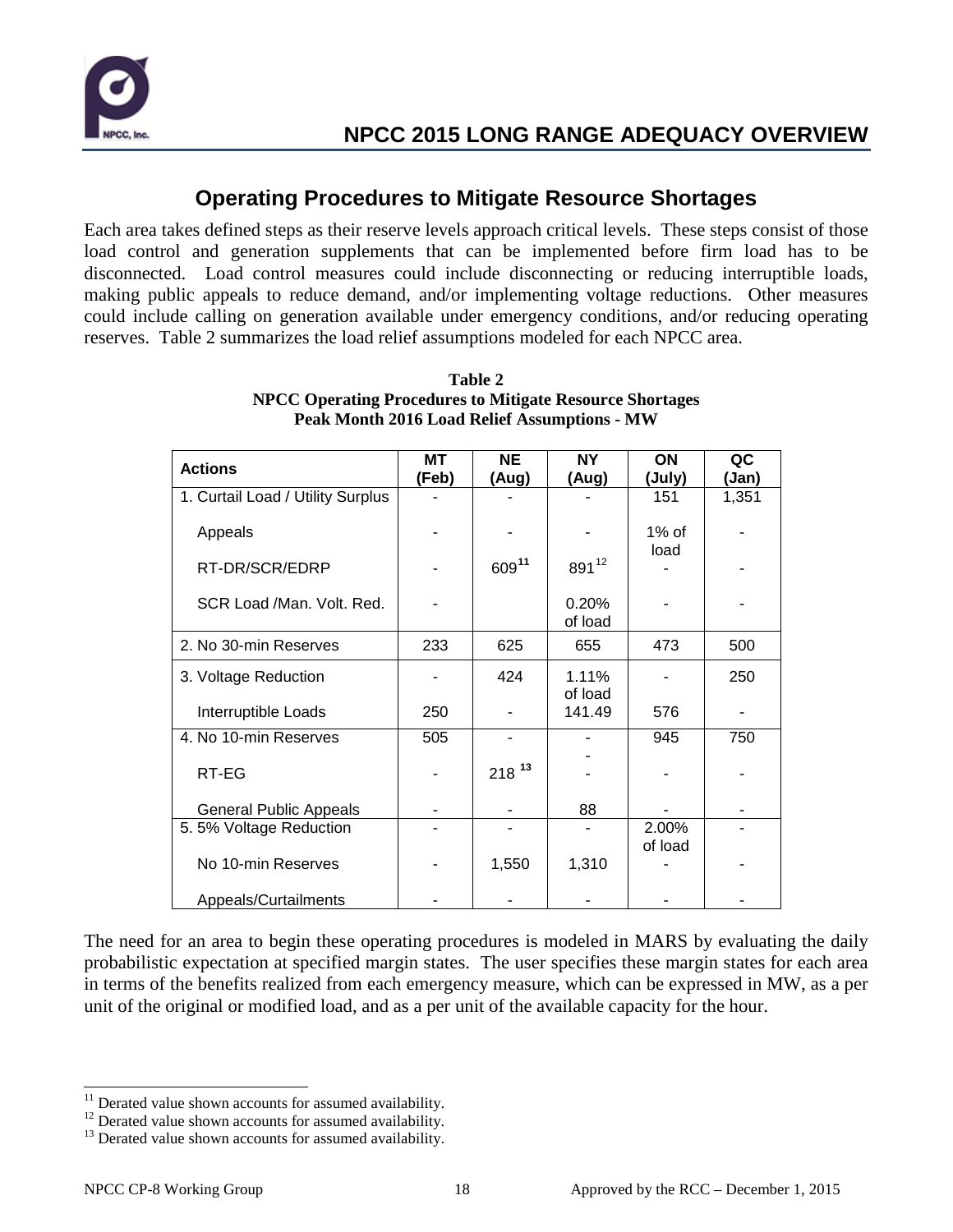

The Working Group recognizes that Areas may invoke these actions in any order, depending on the situation faced at the time; however, it was agreed that modeling the actions as in the order indicated in Table 2 was a reasonable approximation for this analysis.

# **Assistance Priority**

All Areas received assistance on a shared basis in proportion to their deficiency. In this analysis, each step was initiated simultaneously in all Areas and sub-Areas.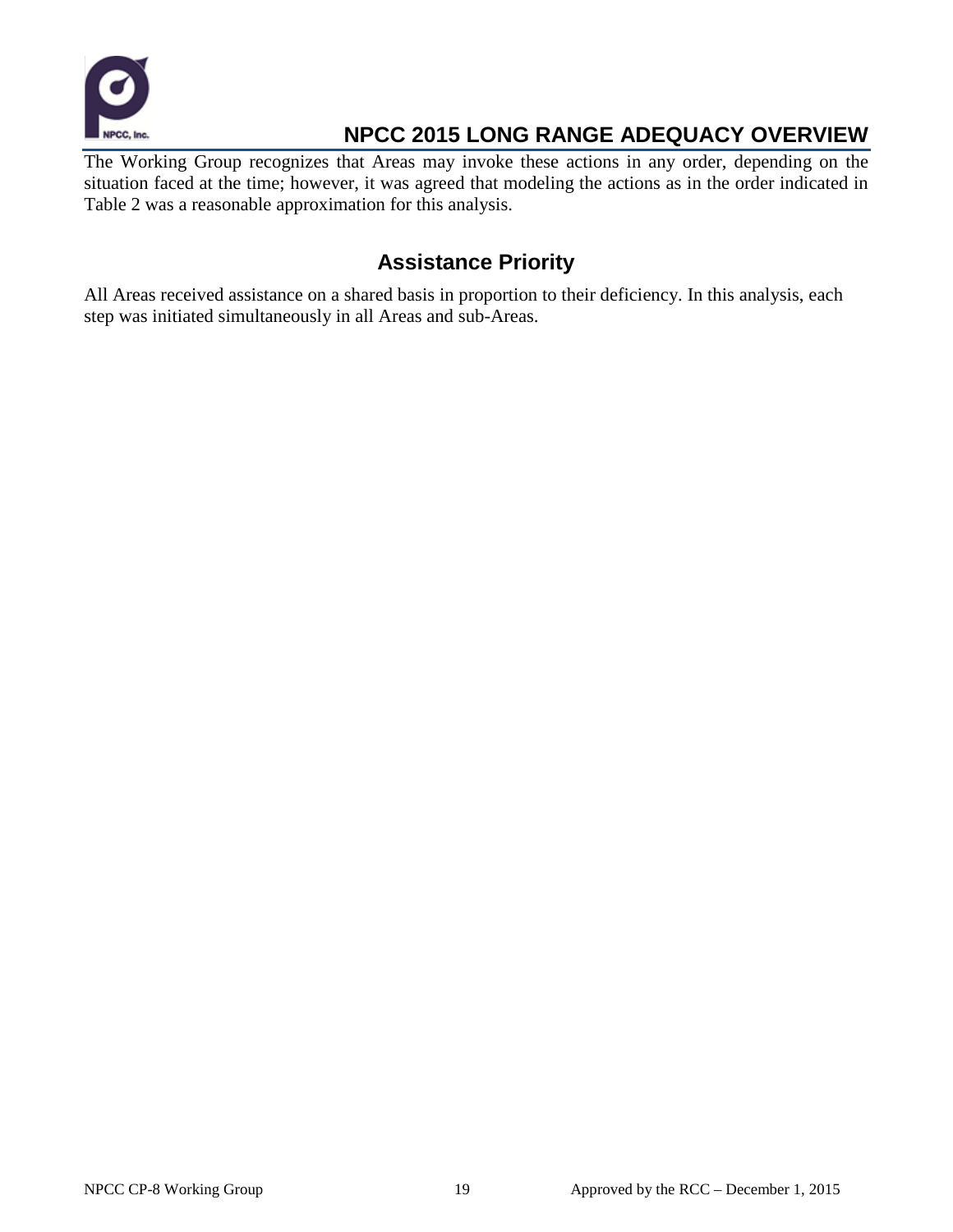

# **Modeling of Neighboring Regions**

For the scenarios studied, a detailed representation of the neighboring regions of MISO (Midcontinent Independent System Operator) was assumed. The assumptions are summarized in Table 3 and Figure 8.

|                                  | <b>PJM</b>                     | <b>MISO</b>                     |
|----------------------------------|--------------------------------|---------------------------------|
| Peak Load (MW)                   | 158,819                        | 94,714                          |
| Peak Month                       | July                           | July                            |
| <b>Assumed Capacity (MW)</b>     | 180,069                        | 114,755                         |
| <b>Purchase/Sale (MW)</b>        | 5,571                          | $-6,709$                        |
| Reserve (%)                      | 22                             | 14                              |
| <b>Operating Reserves (MW)</b>   | 3,400                          | 3,906                           |
| <b>Curtailable Load (MW)</b>     | 7,907                          | 3,791                           |
| No 30-min Reserves (MW)          | 2,765                          | 2,670                           |
| <b>Voltage Reduction (MW)</b>    | 2,201                          | 2,200                           |
| No 10-min Reserves (MW)          | 635                            | 1,236                           |
| Appeals (MW)                     | 400                            | 400                             |
| <b>Load Forecast Uncertainty</b> | $+/- 13.52\%$<br>9.02%, 4.510% | $+/- 11.17\%$ , 7.45%,<br>3.72% |

**Table 3 PJM and MISO 2016 Assumptions [14](#page-21-0)**

For the 2015 LRAO, the MISO region (minus the recently integrated Entergy region) was included in the analysis replacing the RFC-OTH and MRO-US regions. In previous versions of the LRAO, RFC-OTH and MRO-US were included to represent specific areas of MISO, however due to difficulties in gathering load and capacity data for these two regions (since most of the reporting is done at the MISO level), it was decided to start including the entirety of MISO in the model beginning this year.

MISO was modeled in this study due to the strong transmission ties of the region with the rest of the study system.

The RFC-Other area modeled in this analysis was intended to represent the non-PJM-RTO region data within RFC. The modeling of the RFC region is in transition due to changes in the regional boundaries between RFC, MRO, and SERC. This model was based on publicly available data from the 2008 NERC Electricity Supply & Demand (ES&D), which reported the data according to the old boundary definitions. The modeling of RFC-Other is expected to evolve for future studies as data reflecting the

<span id="page-21-0"></span><sup>&</sup>lt;sup>14</sup> Load and capacity assumptions for RFC-Other and MRO-US based on NERC's Electricity, Supply and Demand Database (ES&D) available at:<http://www.nerc.com/~esd/>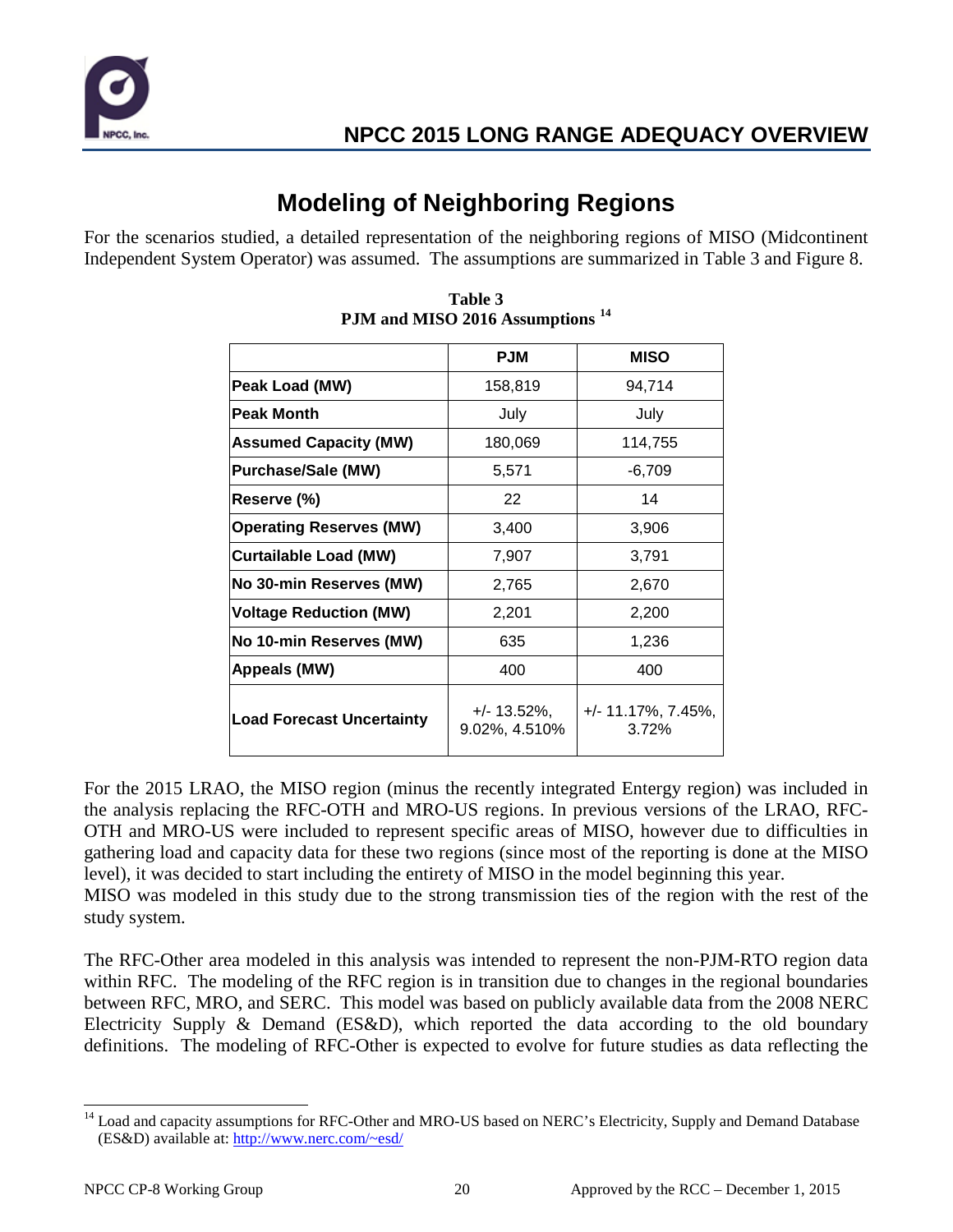

new regional boundaries becomes available. For now, the RFC-Other area is the non-PJM-RTO region that was formerly in either MAIN or ECAR.

Unit data was from the publicly available NERC data. Each individual unit represented in the non-PJM RFC region was assigned unit performance characteristics based on PJM RTO fleet class averages (consistent with PJM 2014 RRS Report).



**2016 Projected Coincident Expected Monthly Peak Loads - MW Composite Load Shape**

**Figure 8 – 2016 Projected Monthly Expected Peak Loads for NPCC, PJM and MISO**

### **MISO**

The Mid-Continent Independent System Operator, Inc. (MISO) is a not-for-profit, member-based organization administering wholesale electricity markets in all or parts of 15 states in the US.

MISO unit data was obtained from the publicly available NERC datasets. Each individual unit represented in MISO was then assigned unit performance characteristics based on PJM RTO fleet class averages (consistent with PJM 2015 RRS Report).

MISO load data was obtained from publicly available sources, namely FERC Form 714 and the 2015- 2016 MISO LOLE Study Report. **[15](#page-22-0)**

### **PJM-RTO**

### **Load Model**

PJM's Load Forecast issued in January 2015 **[16](#page-22-1)** was used in this study. The methods and techniques used in the load forecasting process are documented in Manual 19 **[17](#page-22-0)** (Load Forecasting and Analysis) and

<span id="page-22-0"></span> $^{15}$ https://www.misoenergy.org/Library/Repository/Study/LOLE/2015%20LOLE%20Study%20Report.pdf  $^{16}$ https://www.pjm.com/~/media/documents/reports/2015-load-forecast-report.ashx

<span id="page-22-1"></span>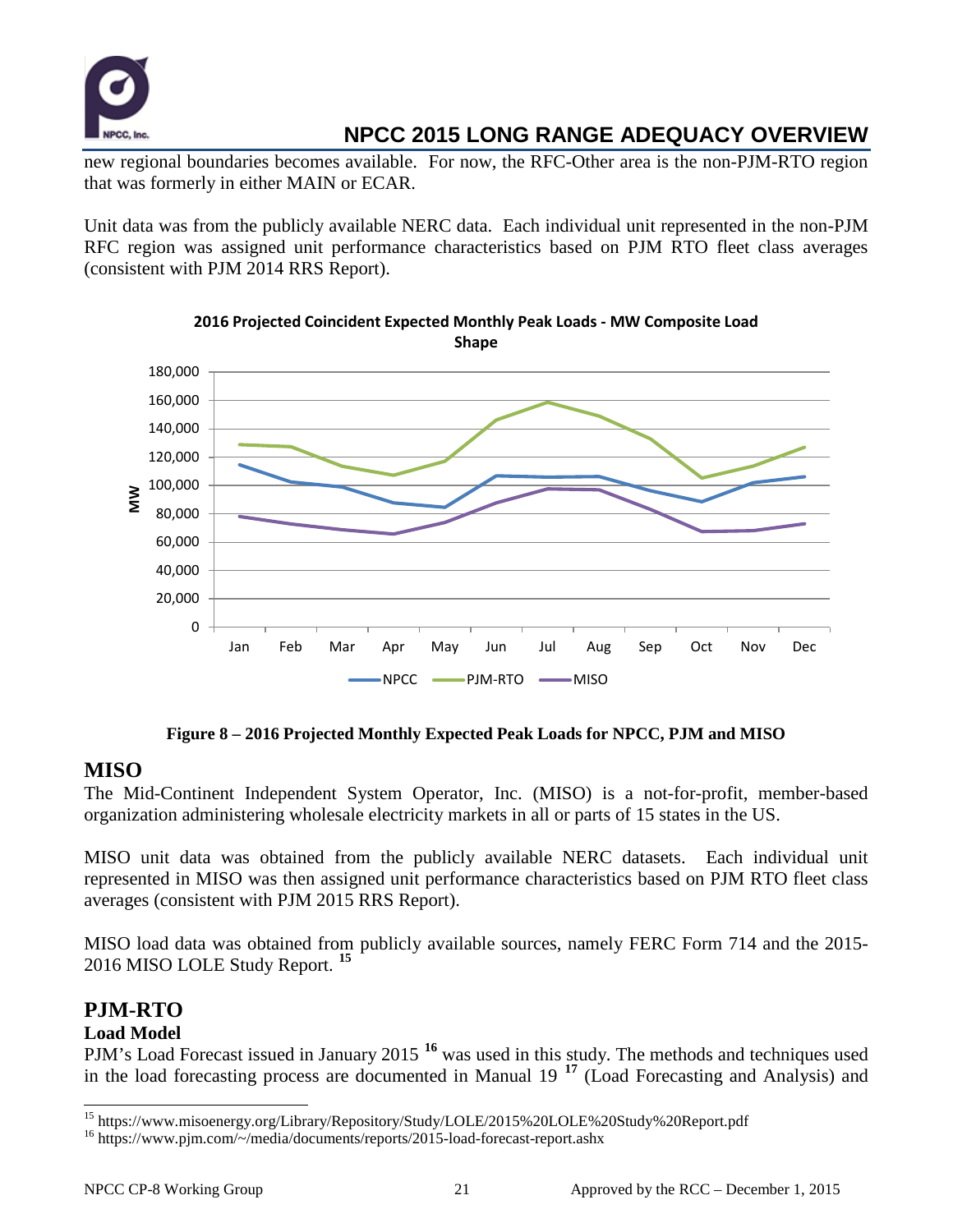

Manual 20 **[18](#page-23-0)** (PJM Resource Adequacy Analysis.) The hourly load shape is based on observed 2002 calendar year values, which reflects representative weather and economic conditions for a peak planning study. The hourly loads were then adjusted per the 2015 PJM Load Forecast Report on a monthly basis. The load forecast uncertainty considered in this study is consistent with other recent probabilistic PJM models (the PJM Reserve Requirement Study, specifically). This load uncertainty typically reflects factors such as weather, economics, diversity (timing) of peak periods among internal PJM zones or regions, and the forecast horizon.

### **Footprint Modeling**

The PJM-RTO was divided into five distinct areas: Eastern Mid-Atlantic, Central Mid-Atlantic, Western Mid-Atlantic, PJM West, and PJM South. This represents a slight departure from modeling practices prior to 2014 in which PJM West and PJM South were combined into one region (PJM Rest).This modeling change is justified on grounds that the PJM South area (Dominion Virginia Power) is a member of SERC while practically all the PJM West area is a member of RFC. Furthermore, PJM West and PJM South are two separate areas in the PJM Capacity Market framework (PJM's Reliability Pricing Model).

### **Generation Model**

Performance statistics such as outage rates and planned outages for generation units considered in the study are based on 5-year (2010-14) GADS data. This is consistent with modeling practices in the 2015 PJM Reserve Requirement Study. Wind and solar units are assigned a forced outage rate of 0 and a capacity credit factor computed based on generating output on peak hours (hours ending 3, 4, 5, and 6 PM Local Prevailing Time) during the past three summer periods.

<sup>&</sup>lt;sup>17</sup> http://www.pjm.com/~/media/documents/manuals/m19.ashx<br><sup>18</sup> http://www.pjm.com/~/media/documents/manuals/m20.ashx

<span id="page-23-0"></span>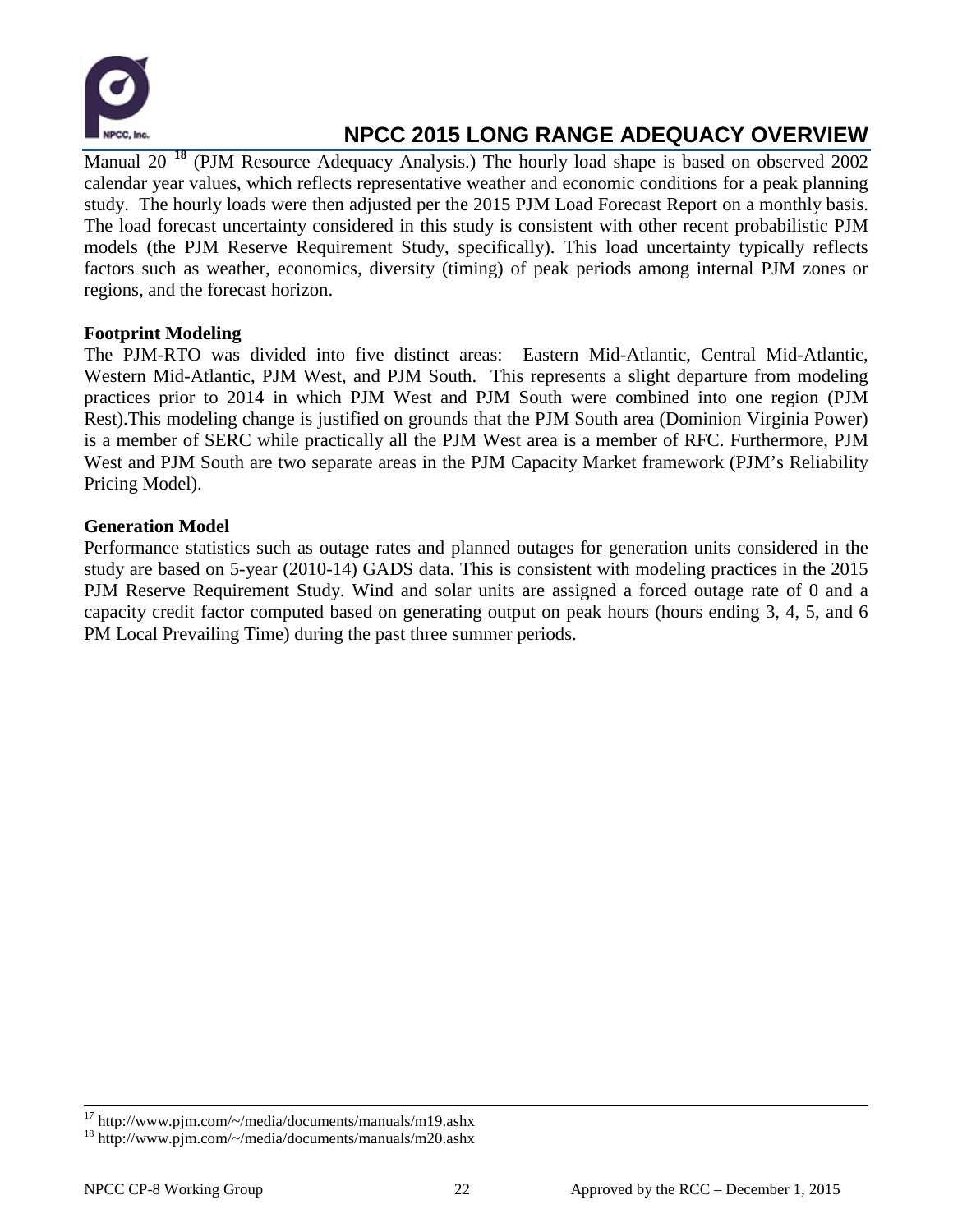

# **RESULTS**

Figures 9(a) and 9(b) shows the estimated annual NPCC Area Loss of Load Expectation (LOLE) for the 2016-2020 period.



**Figure 9(a) - Estimated Annual NPCC Area LOLE (2016 – 2020)**



**Daily LOLE - Expected Load**

**Figure 9(b) - Estimated Annual NPCC Area LOLE (2016– 2020)**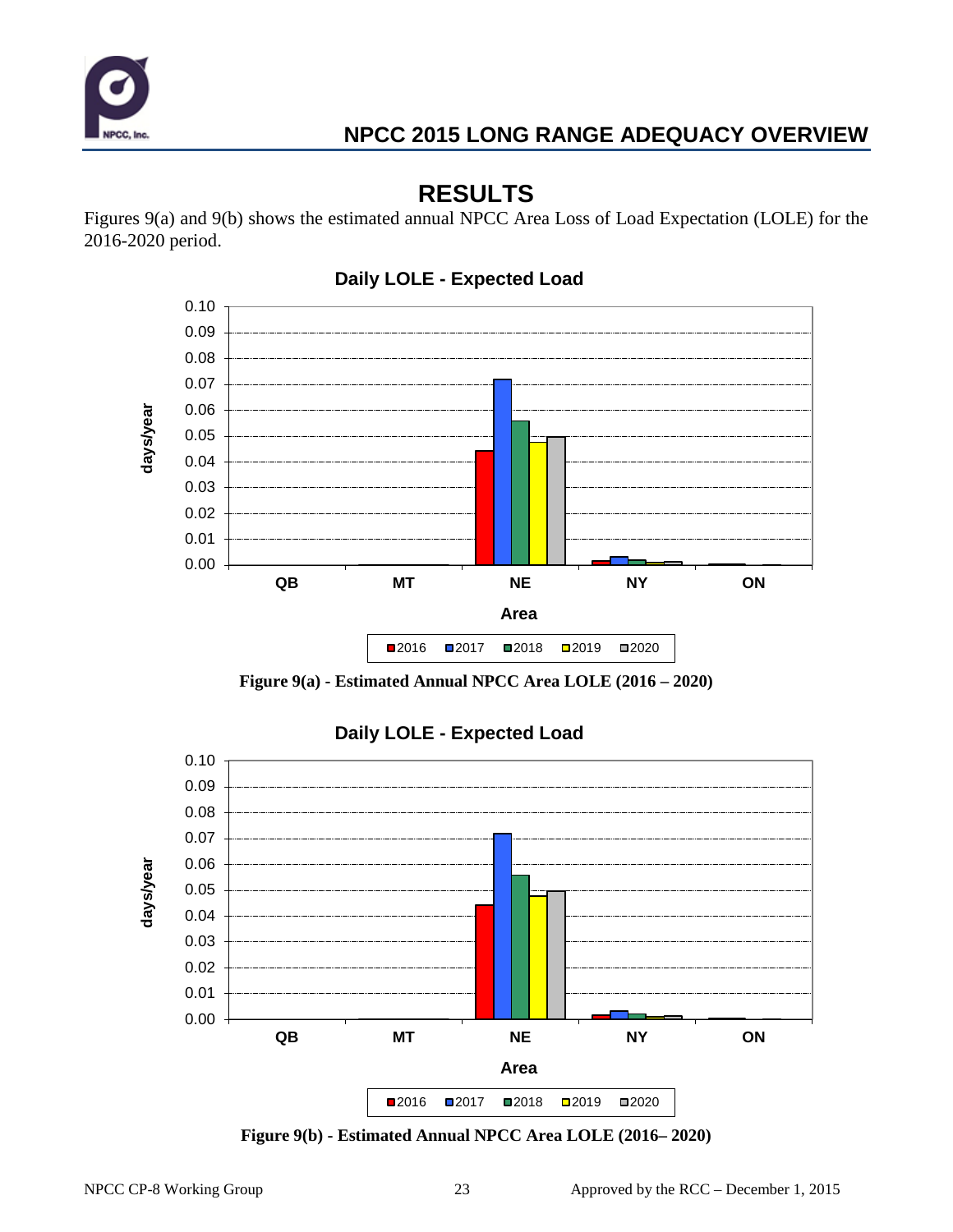

Figures 9(c) and 9(d) shows the estimated annual NPCC Areas and Neighboring Region's Loss of Load Expectation (LOLE) for the 2016-2020 period.



### **Daily LOLE - Expected Load**



**Figure 9(c) - Estimated Annual NPCC Areas and Neighboring Regions LOLE (2016 – 2020)**



**Figure 9(d) – Estimated Annual NPCC Areas and Neighboring Region's LOLE (2016 – 2020)**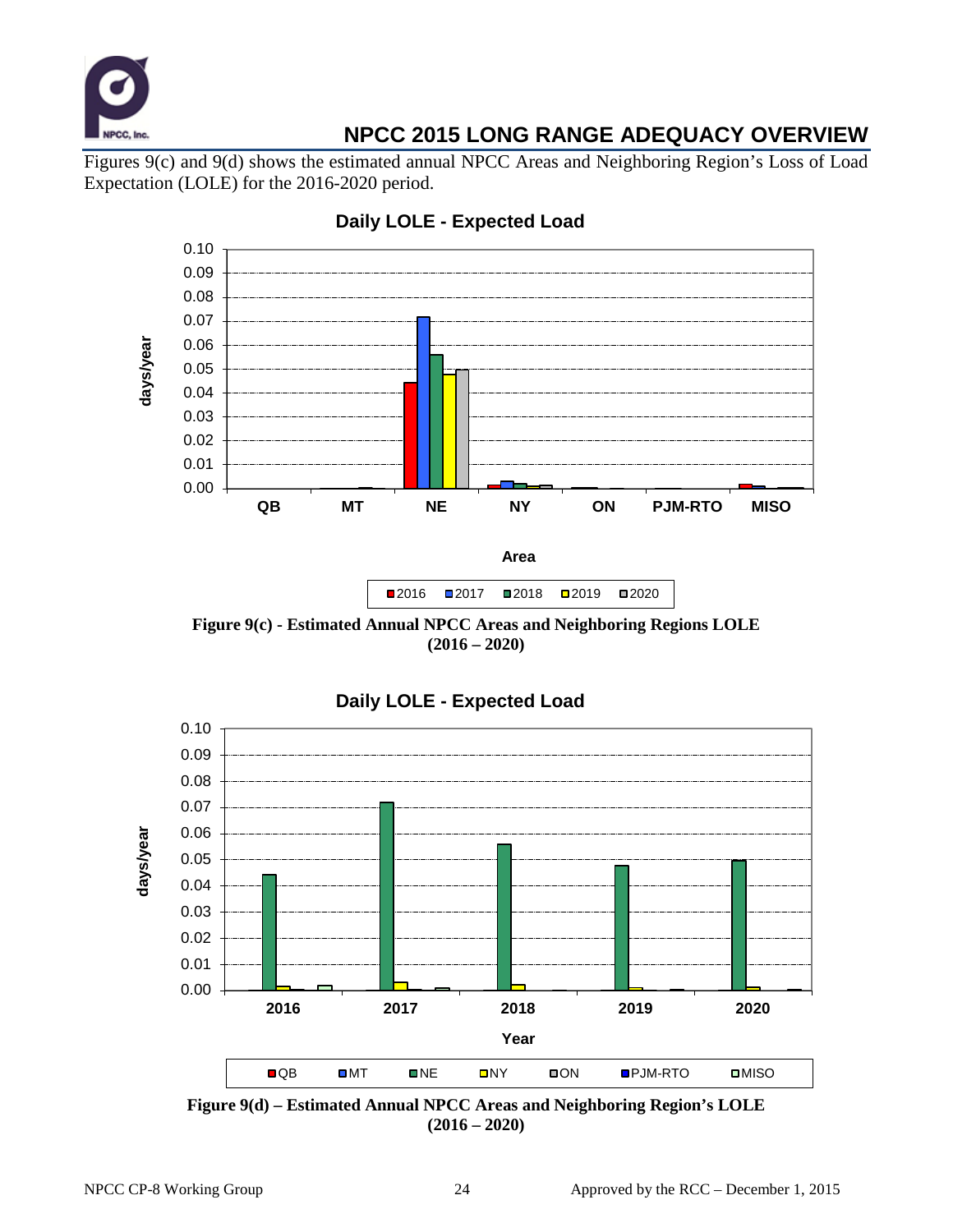

Figures 10(a) and 10(b) show the estimated annual NPCC Area Loss of Load Expectation (LOLH) estimated the 2016-2020 period.



**Figure 10(a) - Estimated Annual NPCC Area LOLH (2016 – 2020)**



**Figure 10(b) - Estimated Annual NPCC Area LOLH (2016 – 2020)**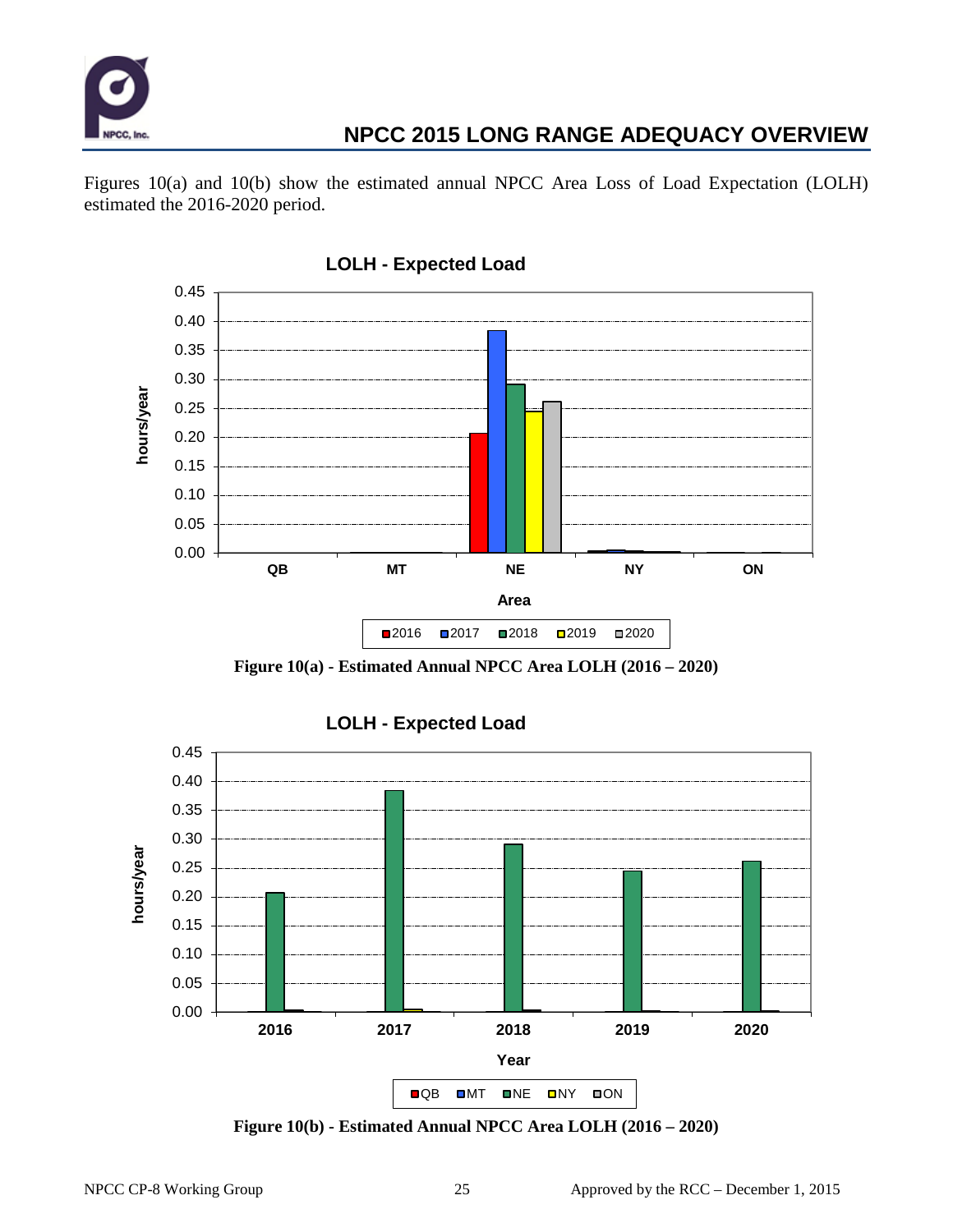

Figures 10(c) and 10(d) shows the estimated annual Loss of Load Expectation (LOLH) for NPCC Areas and neighboring Regions for the 2016-2020 period.



**Figure 10(c) - Estimated Annual LOLH for NPCC Areas and Neighboring Regions (2016 – 2020)**



**Figure 10(d) - Estimated Annual LOLH for NPCC Areas and Neighboring Regions (2016 – 2020)**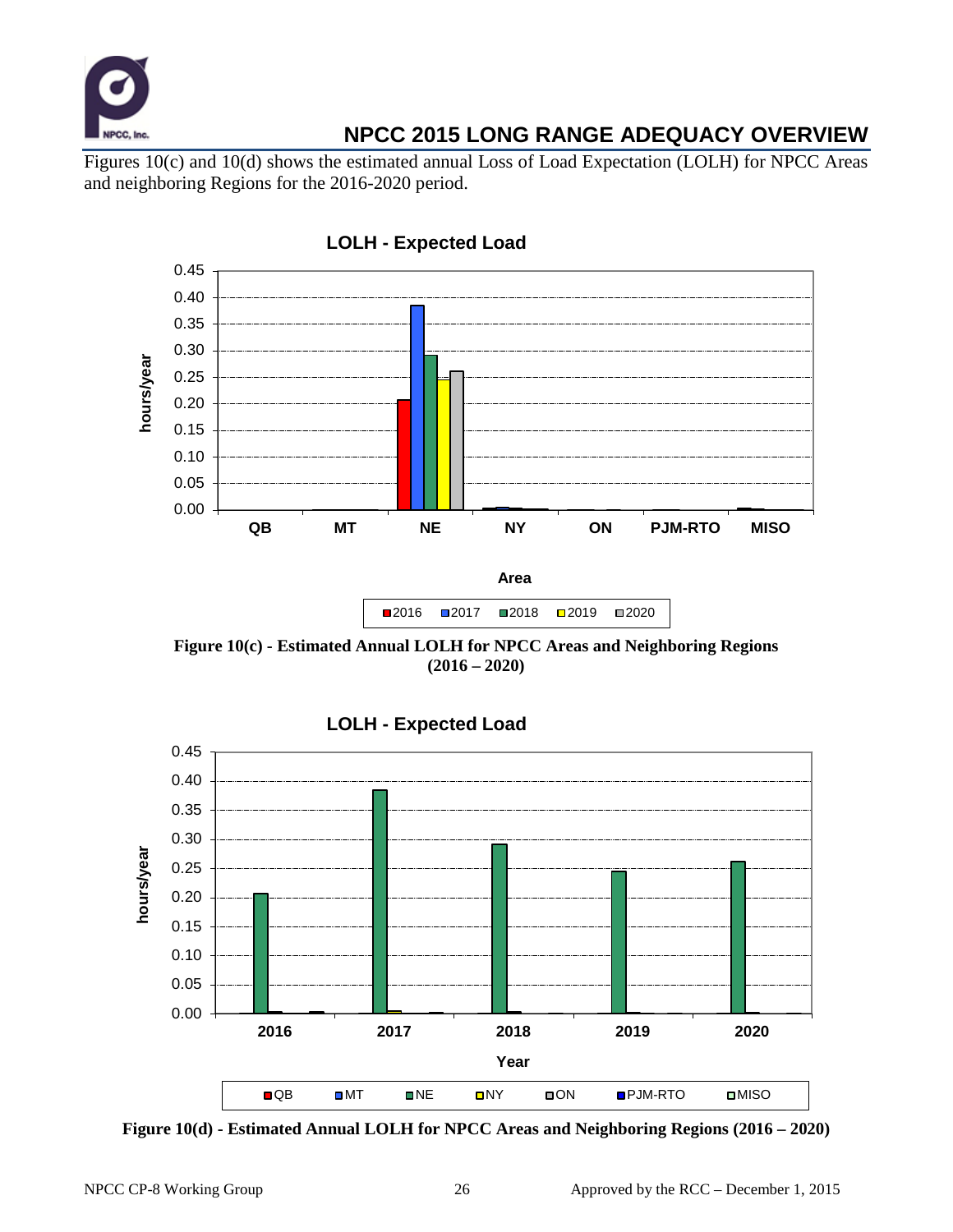

Figures 11(a) and 11(b) shows the estimated annual Expected Unserved Energy (EUE) for NPCC Areas for the 2016-2020 period.



**Normalized EUE - Expected Load**

**Figure 11(a) - Estimated Annual NPCC Area EUE (2016 – 2020)**



**Figure 11(b) – Estimated Annual NPCC Area LOLH (2016 – 2020)**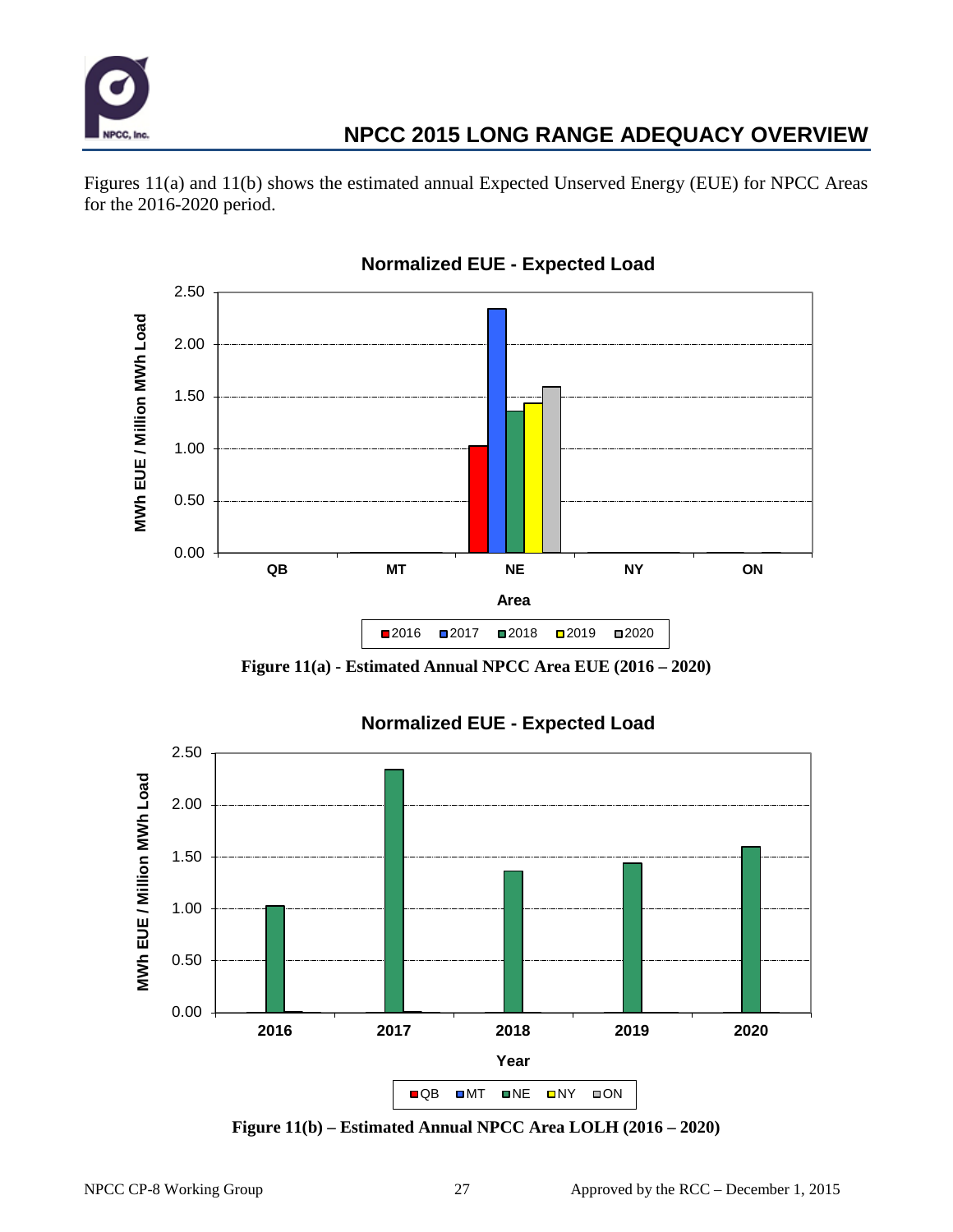

Figures 11(c) and 11(d) shows the estimated annual Expected Unserved Energy (EUE) for NPCC and the neighboring Regions for the 2016-2020 period.



**Normalized EUE - Expected Load**

**Figure 11(c) - Estimated Annual EUE for NPCC Areas and Neighboring Regions (2016 – 2020)**



**Figure 11(d) - Estimated Annual EUE for NPCC Areas and Neighboring Regions (2016 – 2020)**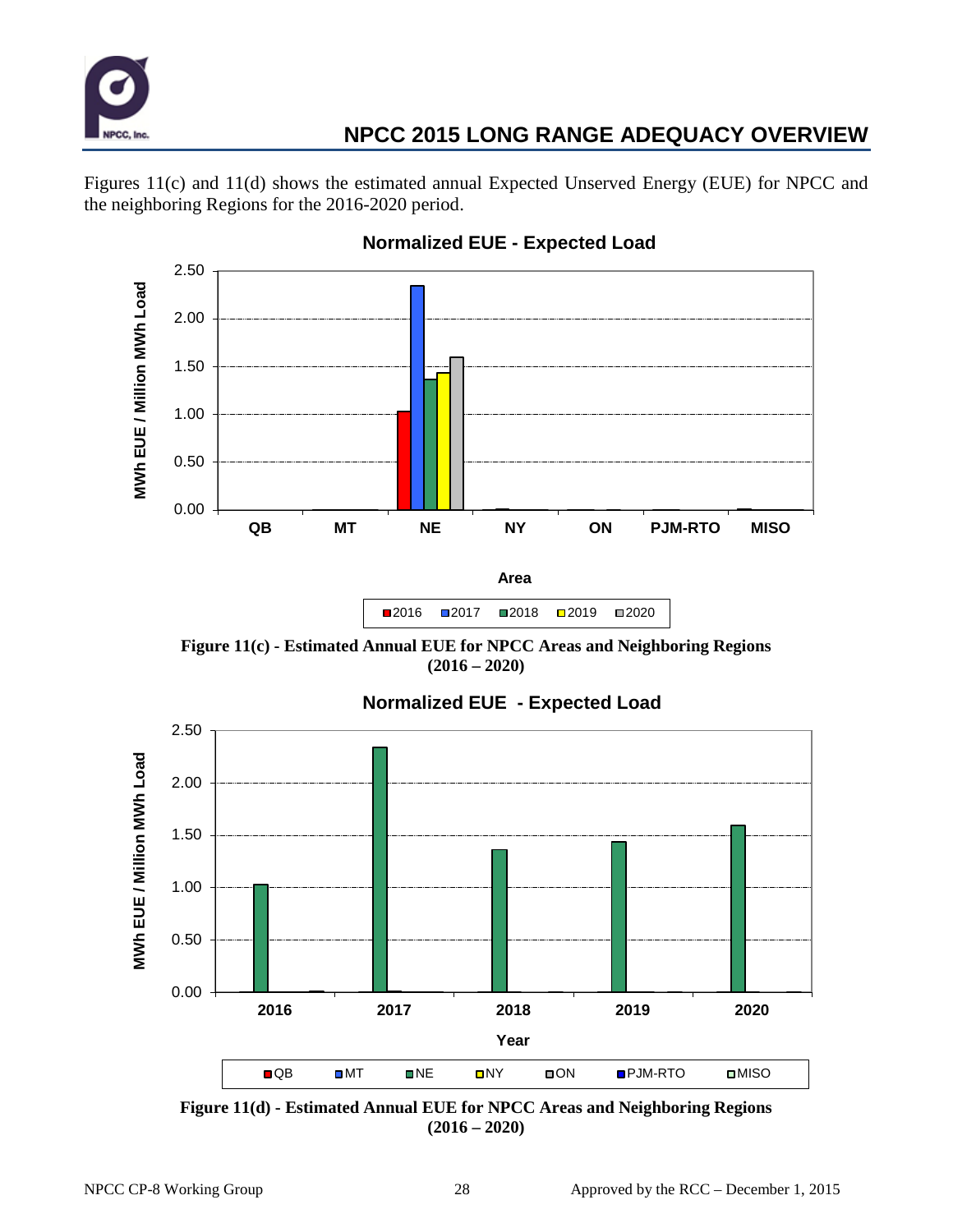

Table 4 shows the percentage difference between the amount of annual energy estimated by the GE MARS program and the amount reported in the *NERC 2014 Long Term Reliability Assessment*. This is primarily due to the differences in the NPCC Area assumptions used for their respective energy forecasts. The GE MARS calculation for the total estimated NPCC annual energy is approximately within 3.6 percent of the corresponding sum of the NPCC Areas annual energy forecasts.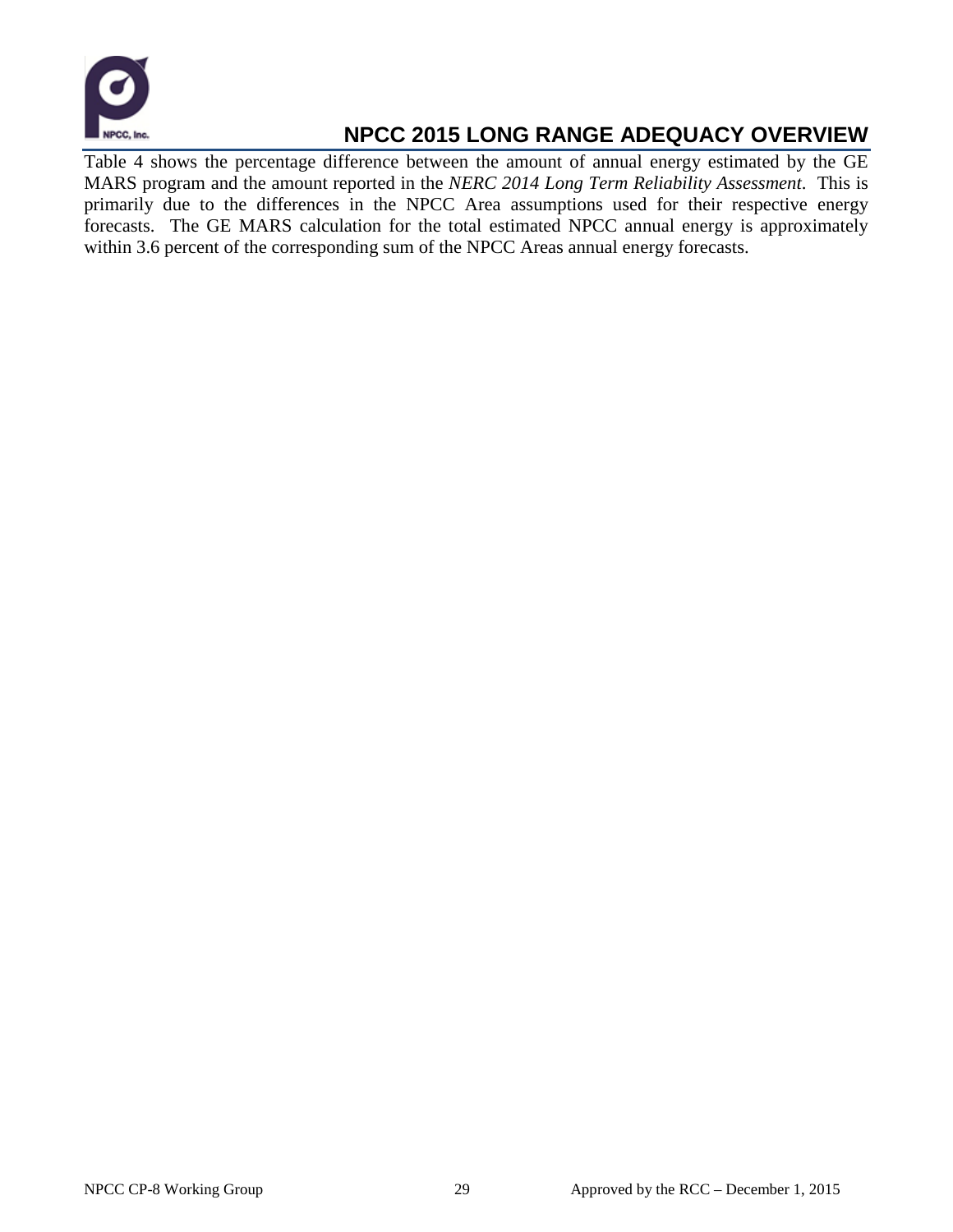

|                    | Table 4 – Comparison of Energies Modeled (Annual MWhrs) |             |             |               |               |  |  |  |  |
|--------------------|---------------------------------------------------------|-------------|-------------|---------------|---------------|--|--|--|--|
| Year               | 2016                                                    | 2017        | 2018        | 2019          | 2020          |  |  |  |  |
| Québec             |                                                         |             |             |               |               |  |  |  |  |
| <b>MARS</b>        | 192,503,328                                             | 192,262,368 | 194,580,176 | 194,448,928   | 195,740,416   |  |  |  |  |
| <b>2015 LTRA</b>   | 186,003,039                                             | 186,661,344 | 187,459,496 | 188,688,932   | 191,280,573   |  |  |  |  |
| <b>MARS - LTRA</b> | 6,500,289                                               | 5,601,024   | 7,120,680   | 5,759,996     | 4,459,843     |  |  |  |  |
| %(MARS-            |                                                         |             |             |               |               |  |  |  |  |
| LTRA)/LTRA         | 3.49%                                                   | 3.00%       | 3.80%       | 3.05%         | 2.33%         |  |  |  |  |
|                    |                                                         |             |             |               |               |  |  |  |  |
| <b>Maritimes</b>   |                                                         |             |             |               |               |  |  |  |  |
| <b>MARS</b>        | 27,174,756                                              | 27,508,758  | 27,792,800  | 27,916,398    | 27,962,364    |  |  |  |  |
| <b>2015 LTRA</b>   | 27,174,800                                              | 27,508,000  | 27,789,000  | 27,915,000    | 27,961,000    |  |  |  |  |
| <b>MARS - LTRA</b> | $-44$                                                   | 758         | 3,800       | 1,398         | 1,364         |  |  |  |  |
| %(MARS-            |                                                         |             |             |               |               |  |  |  |  |
| LTRA)/LTRA         | 0.00%                                                   | 0.00%       | 0.01%       | 0.01%         | 0.00%         |  |  |  |  |
|                    |                                                         |             |             |               |               |  |  |  |  |
| <b>New England</b> |                                                         |             |             |               |               |  |  |  |  |
| <b>MARS</b>        | 143,463,008                                             | 145,055,216 | 145,973,856 | 149, 137, 152 | 151,410,080   |  |  |  |  |
| <b>2015 LTRA</b>   | 139,583,000                                             | 141,102,000 | 142,614,000 | 143,925,000   | 145,182,000   |  |  |  |  |
| <b>MARS - LTRA</b> | 3,880,008                                               | 3,953,216   | 3,359,856   | 5,212,152     | 6,228,080     |  |  |  |  |
| %(MARS-            |                                                         |             |             |               |               |  |  |  |  |
| LTRA)/LTRA         | 2.78%                                                   | 2.80%       | 2.36%       | 3.62%         | 4.29%         |  |  |  |  |
|                    |                                                         |             |             |               |               |  |  |  |  |
| <b>New York</b>    |                                                         |             |             |               |               |  |  |  |  |
| <b>MARS</b>        | 159,970,000                                             | 158,980,000 | 158,280,000 | 158,797,008   | 159,584,992   |  |  |  |  |
| <b>2015 LTRA</b>   | 159,970,000                                             | 158,980,000 | 158,280,000 | 158,797,000   | 159,585,000   |  |  |  |  |
| <b>MARS - LTRA</b> | 0                                                       | 0           | 0           | 8             | -8            |  |  |  |  |
| %(MARS-            |                                                         |             |             |               |               |  |  |  |  |
| LTRA)/LTRA         | 0.00%                                                   | 0.00%       | 0.00%       | 0.00%         | 0.00%         |  |  |  |  |
|                    |                                                         |             |             |               |               |  |  |  |  |
| <b>Ontario</b>     |                                                         |             |             |               |               |  |  |  |  |
| <b>MARS</b>        | 139,741,408                                             | 136,974,768 | 134,208,080 | 133,349,104   | 133, 148, 704 |  |  |  |  |
| <b>2015 LTRA</b>   | 139,741,323                                             | 136,974,750 | 134,208,177 | 133,348,998   | 133,148,679   |  |  |  |  |
| <b>MARS - LTRA</b> | 85                                                      | 18          | $-97$       | 106           | 25            |  |  |  |  |
| %(MARS-            |                                                         |             |             |               |               |  |  |  |  |
| LTRA)/LTRA         | 0.00%                                                   | 0.00%       | 0.00%       | 0.00%         | 0.00%         |  |  |  |  |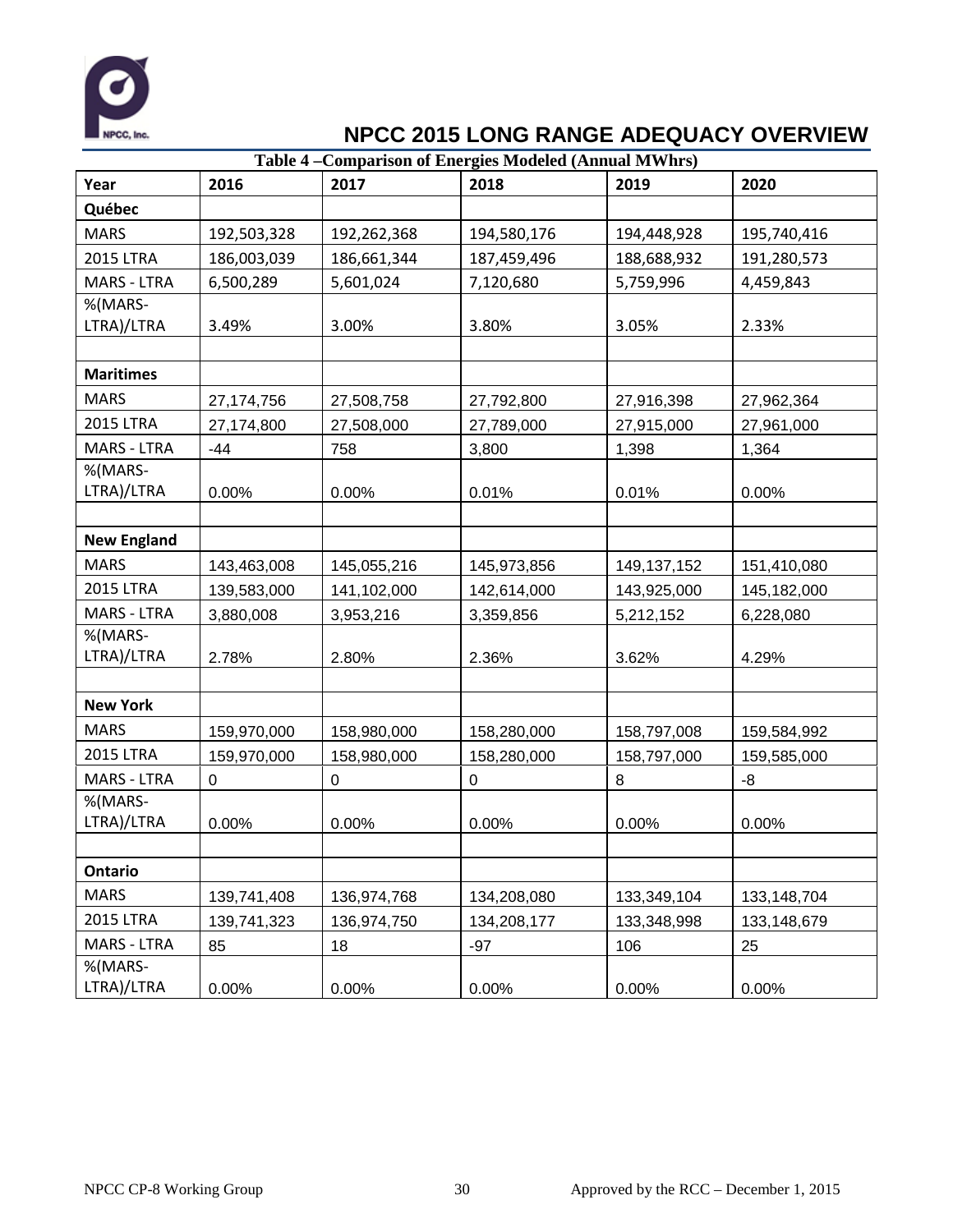

| Year        | 2016        | 2017        | 2018        | 2019        | 2020          |
|-------------|-------------|-------------|-------------|-------------|---------------|
| <b>NPCC</b> |             |             |             |             |               |
| <b>MARS</b> | 662,852,480 | 660,781,056 | 660,834,880 | 663,648,576 | 667,846,656   |
| 2014 LTRA   | 639,701,162 | 651,226,094 | 650,350,673 | 652,674,930 | 657, 157, 252 |
| MARS - LTRA | 23,151,318  | 9,554,962   | 10,484,207  | 10,973,646  | 10,689,404    |
| %(MARS-     |             |             |             |             |               |
| LTRA)/LTRA  | 3.62%       | 1.47%       | 1.61%       | l.68%       | 1.63%         |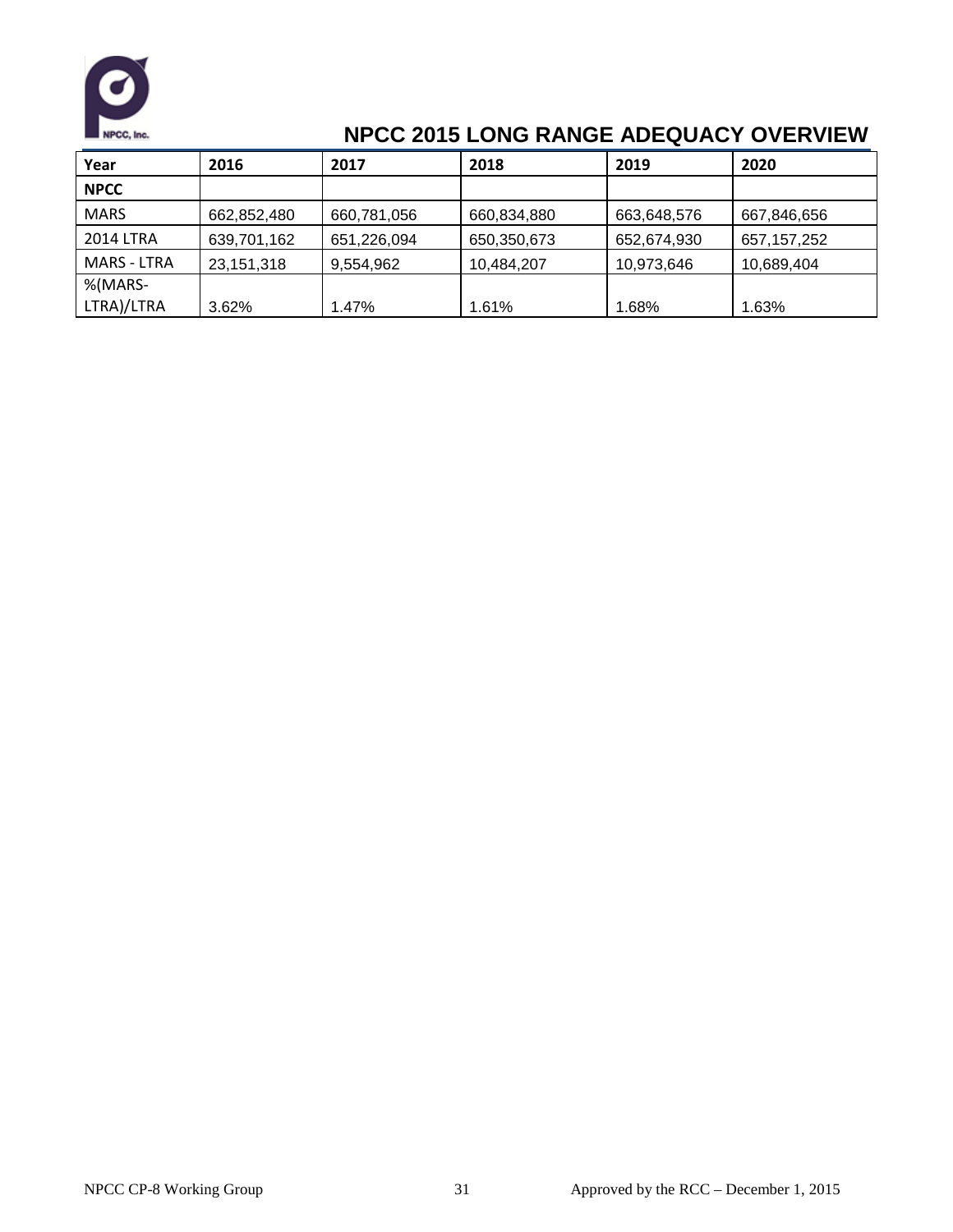

# **OBSERVATIONS**

Figures 12(a) and 12(b) summarize the estimated annual NPCC Area Loss of Load Expectation (LOLE) from previous NPCC Multi-Area Probabilistic Reliability Assessments under Base Case assumptions for the expected load level.



# **Area LOLE - Expected Load**



**Figure 12(a) - Summary of Estimated Annual NPCC Area LOLE from previous NPCC Multi-Area Probabilistic Reliability Assessments (Base Case)**



# **Area LOLE - Expected Load**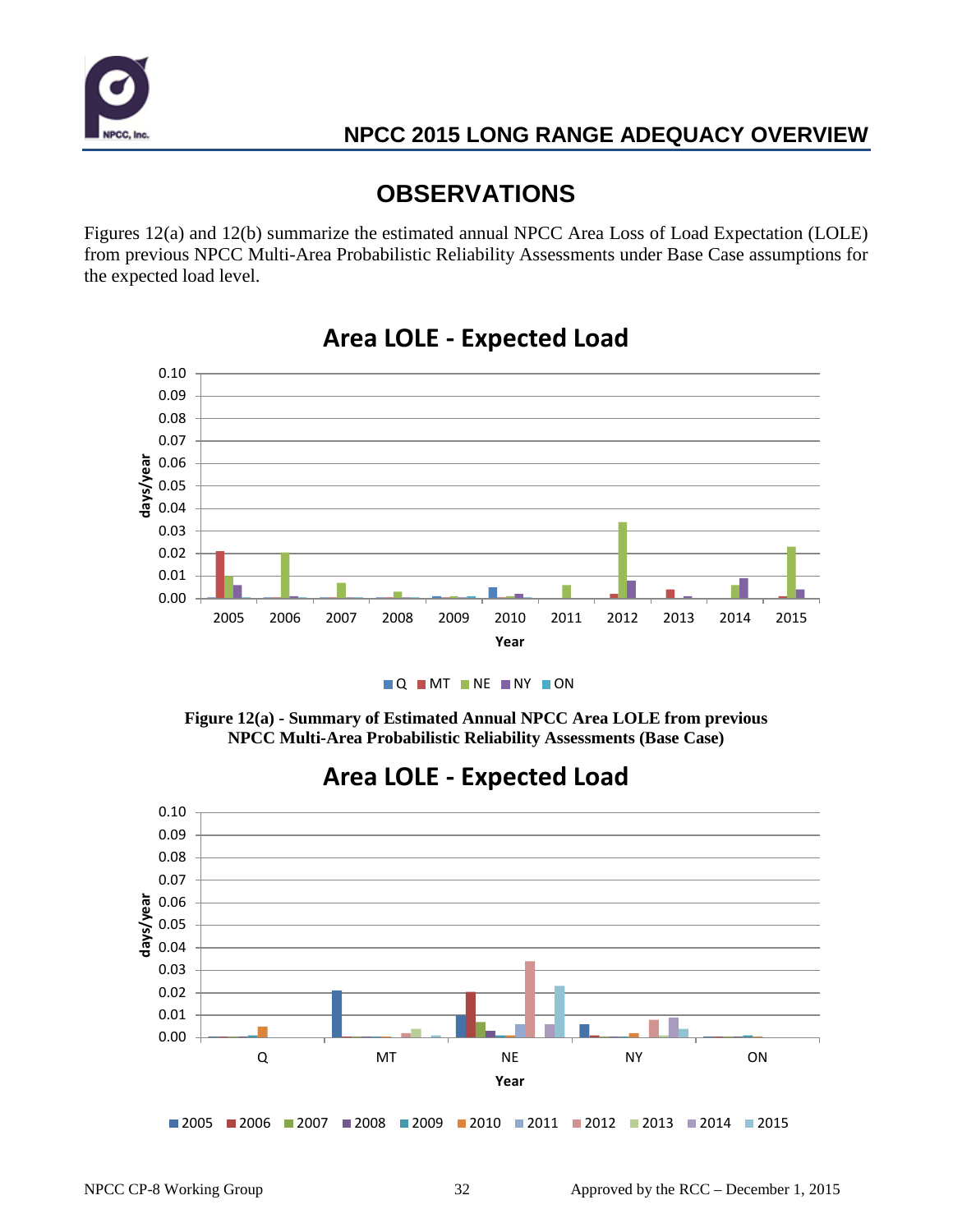

**Figure 12(b) - Summary of Estimated Annual NPCC Area LOLE from previous NPCC Multi-Area Probabilistic Reliability Assessments (Base Case)**

This retrospective summary illustrates the NPCC Areas have generally demonstrated, on average, an annual LOLE significantly less than 0.1 days/year.

Figures 13(a) and 13(b) adds the estimated annual NPCC Area Loss of Load Expectation (LOLE) estimated for  $2016 - 2020$ .



# **Area LOLE - Expected Load**

**Figure 13(a) – Combined Summary of Estimated Annual NPCC Area LOLE (Base Case)**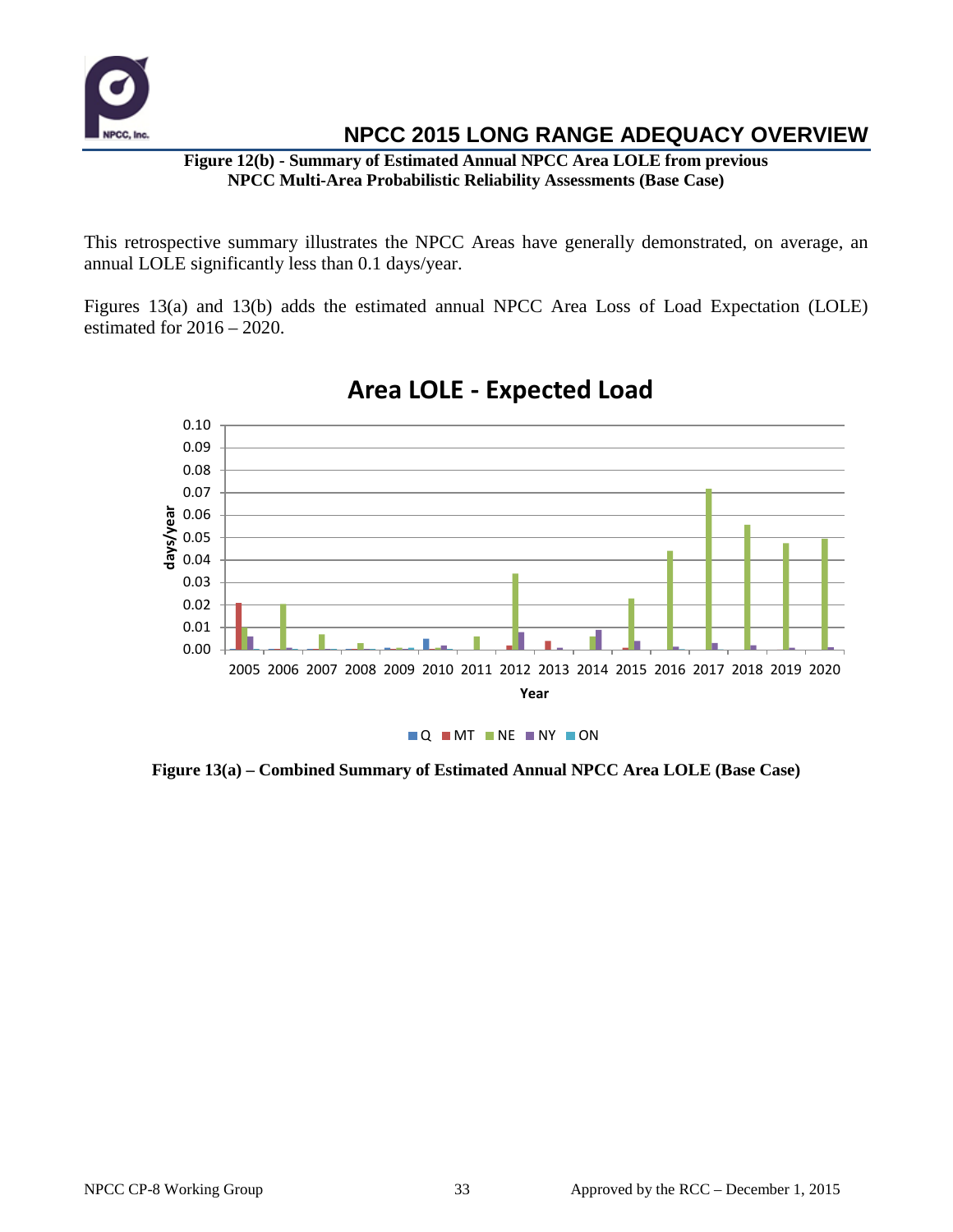



**Area LOLE - Expected Load**

**Figure 13(b) – Combined Summary of Estimated Annual NPCC Area LOLE (Base Case)**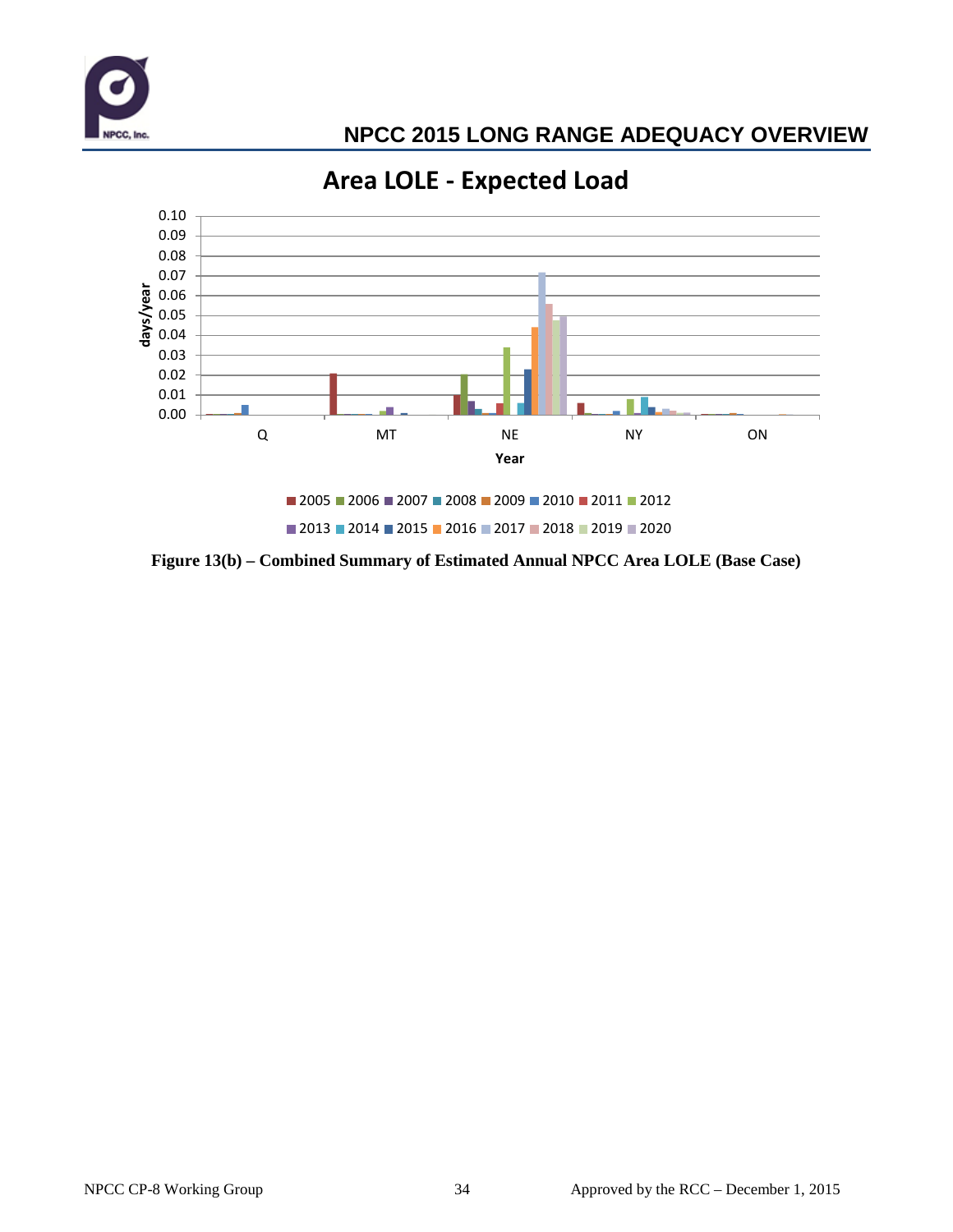

# **APPENDIX A**

### **Objective and Scope of Work**

### **1. Objective**

On a consistent basis, evaluate the near term seasonal and long-range (five year) adequacy of NPCC Areas' and reflecting neighboring regional plans proposed to meet their respective resource adequacy planning criteria through multi-area probabilistic assessments. Monitor and include the potential effects of proposed market mechanisms in NPCC and neighboring regions expected to provide for future adequacy in the overview.

In meeting this objective, the CP-8 Working Group will use the G.E. Multi-Area Reliability Simulation (MARS) program, incorporating, to the extent possible, a detailed reliability representation for regions bordering NPCC for the 2015 - 2020 time period.

### **2. Scope**

The near term seasonal analyses will use the current CP-8 Working Group's G.E. MARS database to develop a model suitable for the 2015 - 2020 time period to consistently review the resource adequacy of NPCC Areas and reflecting neighboring Regions' assumptions under Base Case (likely available resources and transmission) and Severe Case assumptions for the May to September 2015 summer and November 2015 to March 2016 winter period, recognizing:

- $\checkmark$  uncertainty in forecasted demand,
- $\checkmark$  scheduled outages of transmission,
- $\checkmark$  forced and scheduled outages of generation facilities, including fuel supply disruptions,
- $\checkmark$  the impacts of Sub-Area transmission constraints,
- $\checkmark$  the impacts of proposed load response programs; and,
- $\checkmark$  as appropriate, the reliability impacts that the existing and anticipated market rules may have on the assumptions, including the input data.

Reliability for the near term seasonal analyses (2015 - 2016) will be measured by estimating annual NPCC Area LOLE and use of NPCC Area operating procedures used to mitigate resource shortages.

The long-range analysis will extend the CP-8 Working Group's G.E. MARS database to develop a model suitable for the 2016 - 2020 time period, to consistently review the resource adequacy of NPCC Areas and neighboring Regions under Base Case (likely available resources and transmission) assumptions, recognizing the above considerations.

Reliability for the long-range  $(2016 - 2020)$  analysis will be measured by calculating the annual Loss of Load Expectation (LOLE) for each NPCC Area and neighboring Regions for each calendar year. In addition, Loss of Load Hours (LOLH) and Expected Unserved Energy will also be similarly estimated for the NPCC Areas.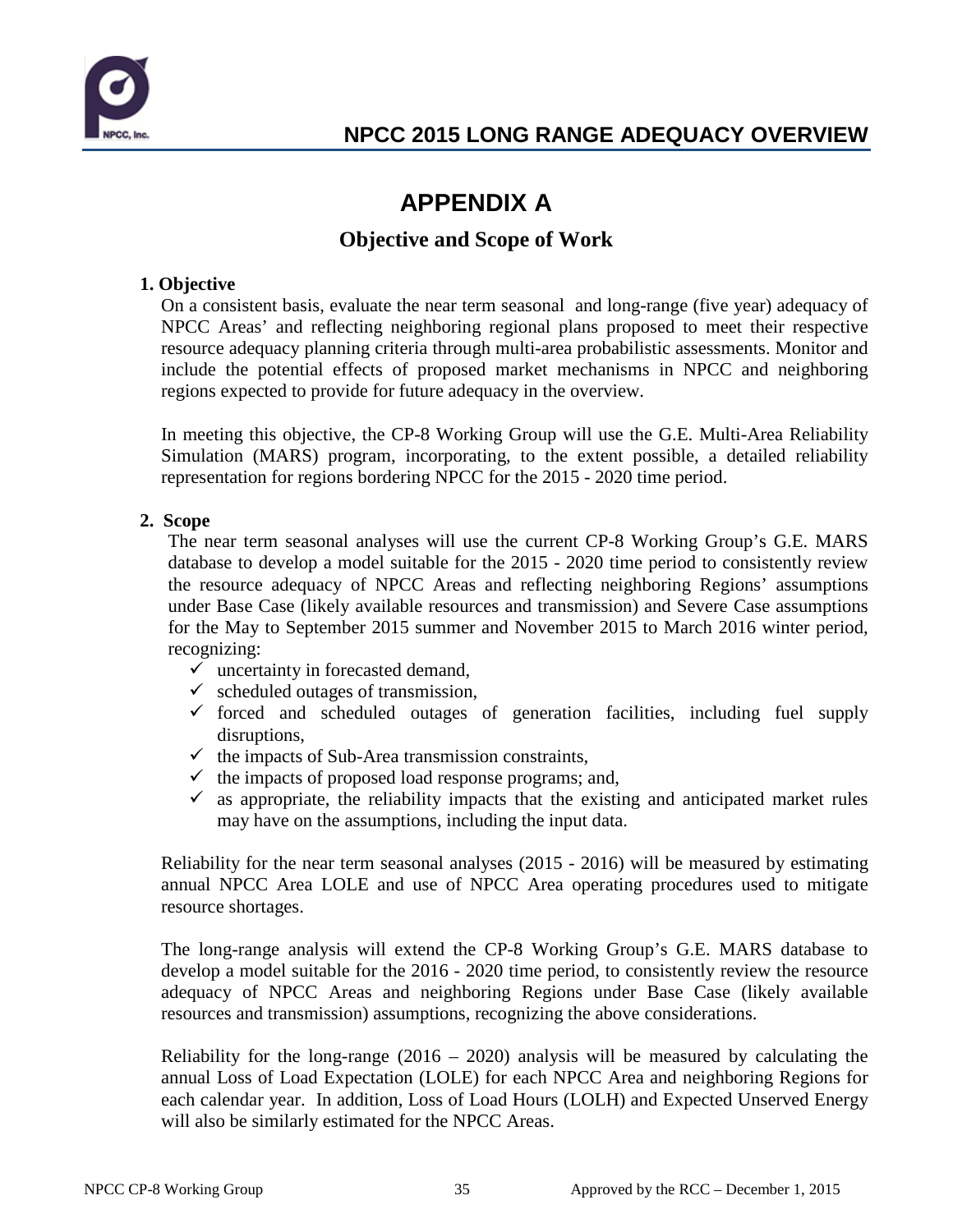

### **3. Schedule**

A report of the results of the summer assessment will be published no later than April 30, 2015.

A report of the results of the winter assessment will be approved no later than September 30, 2015.

A report summarizing the results of the NPCC Long Range Adequacy Overview will be published no later than December 31, 2015.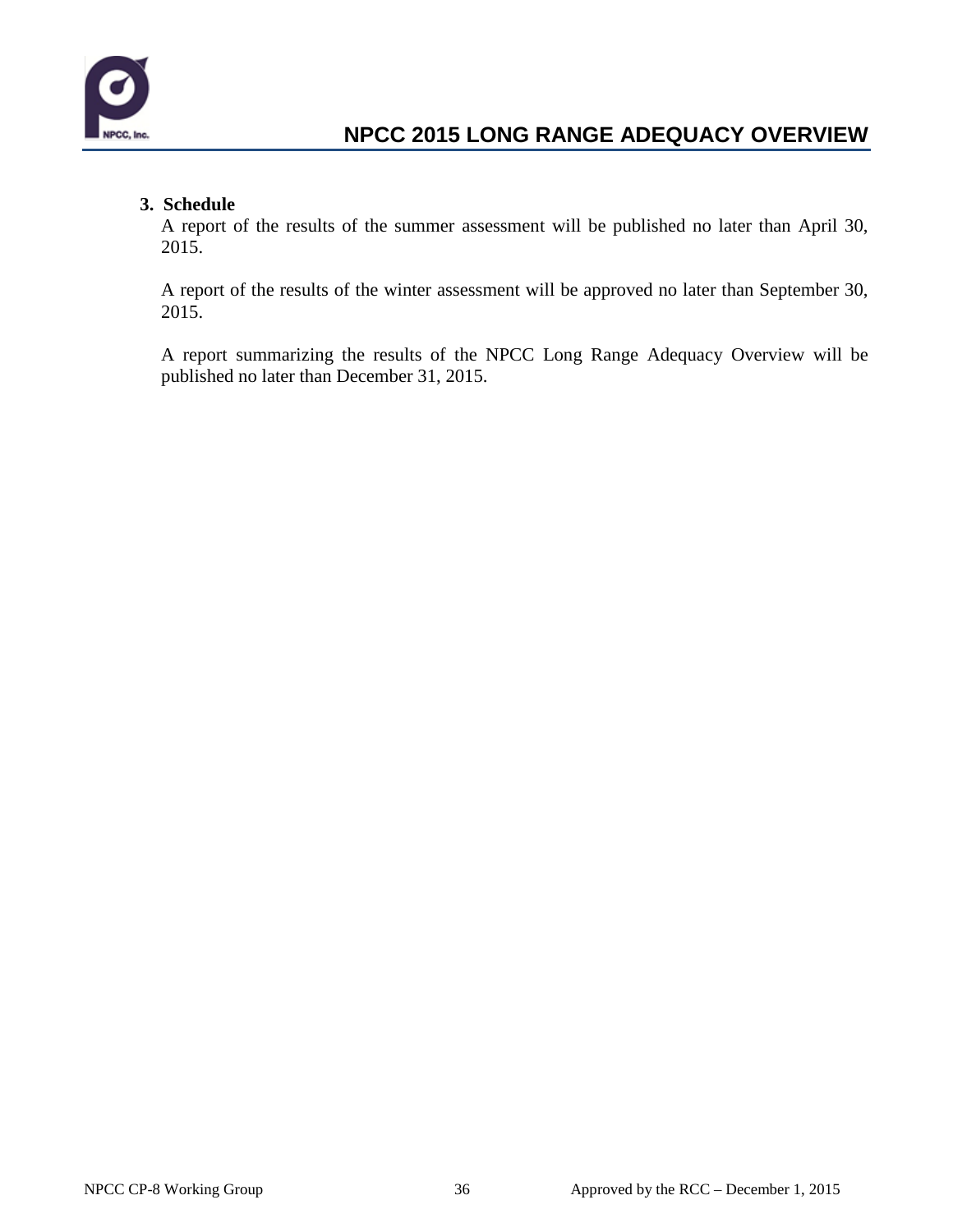

# **APPENDIX B**

### **Modeled Capacity and Load at time of Area's Annual Peak, Based on Composite Load Shape**

|                                                             | Quebec | <b>Maritime</b><br>Area | <b>New</b><br><b>England</b> | <b>New York</b> | Ontario  | <b>PJM-RTO</b> | <b>MISO</b> |
|-------------------------------------------------------------|--------|-------------------------|------------------------------|-----------------|----------|----------------|-------------|
| 2016                                                        | (Jan)  | (Feb)                   | (Aug)                        | (Aug)           | (Jul)    | (Jul)          | (Jul)       |
| Capacity (MW) *                                             | 40,683 | 7,609                   | 31,044                       | 38,811          | 26,914   | 180,069        | 114,755     |
| <b>Purchase/Sale</b><br>(MW)                                | 266    | $-200$                  | 1,516                        | 1,727           | $\Omega$ | 5,571          | $-6,709$    |
| Load (MW)                                                   | 38,049 | 5,204                   | 28,910                       | 33,635          | 22,848   | 158,819        | 97,714      |
| <b>Nameplate</b><br>Demand<br><b>Response (MW)</b><br>***** | 1,351  | 252                     | 2,664                        | 958             | 576      | 7,907          | 3,791       |
| Reserves (%)                                                | 11     | 47                      | 22                           | 23              | 20       | 22             | 14          |
| <b>Maintenance -</b><br><b>Peak Week</b><br>(MW)            | $***$  | $\mathbf 0$             | $\mathbf 0$                  | 363             | 1,178    | $\mathbf 0$    | $\mathbf 0$ |
| <b>Wind Output at</b><br>time of Area<br>Peak (MW)          | 974    | 645                     | 182                          | 82              | 825 ***  | 938            | 1,120       |
| Wind<br><b>Nameplate</b><br>Capacity (MW)                   | 3,246  | 1,101                   | 1,081                        | 1,457           | 4,148    | 938            | 1,120       |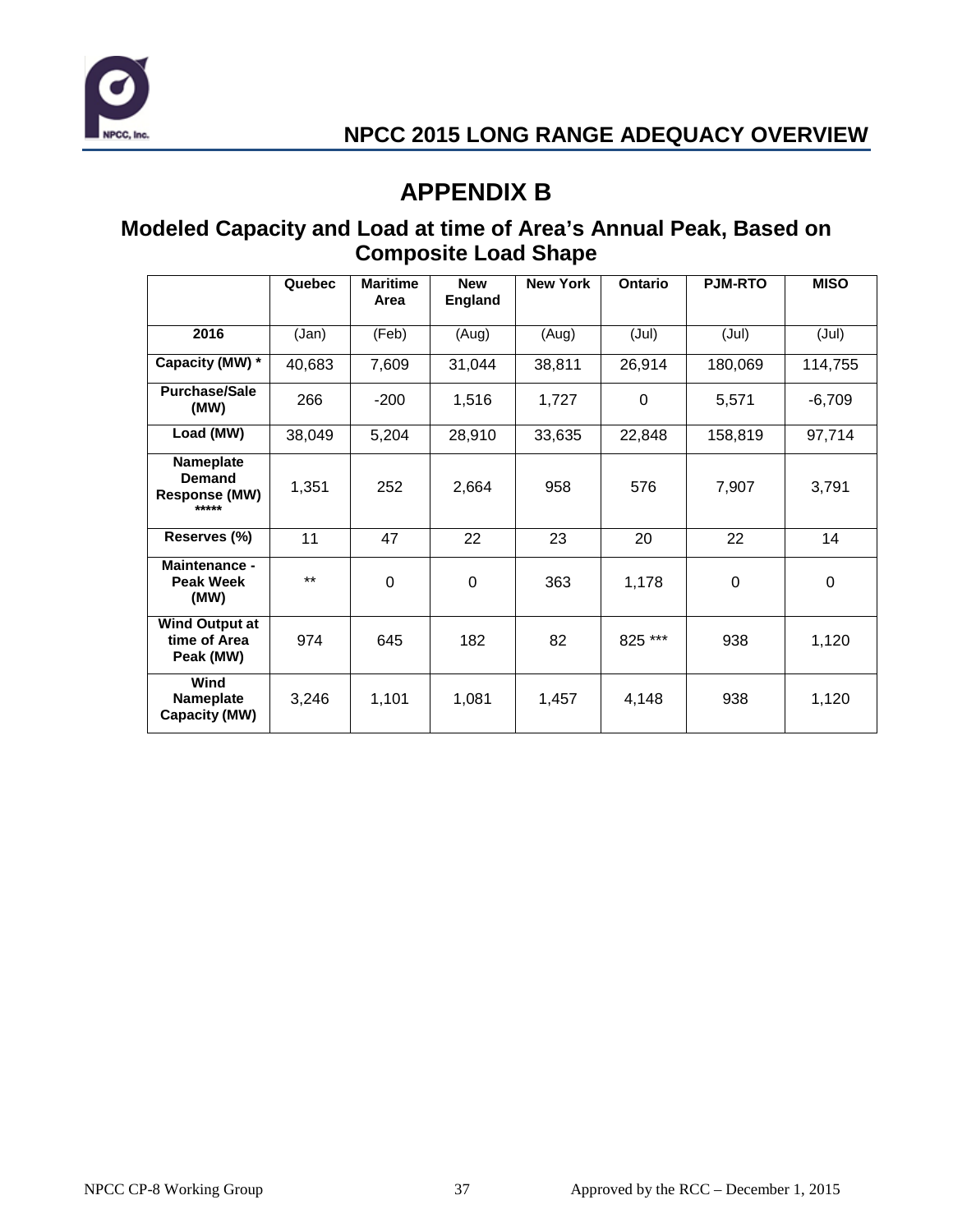

|                                                              | Quebec | <b>Maritime</b><br>Area | <b>New</b><br><b>England</b> | <b>New</b><br>Ontario<br>York |             | <b>PJM-RTO</b> | <b>MISO</b> |
|--------------------------------------------------------------|--------|-------------------------|------------------------------|-------------------------------|-------------|----------------|-------------|
| 2017                                                         | (Jan)  | (Feb)                   | (Aug)                        | (Aug)                         | (Jul)       | (Jul)          | (Jul)       |
| Capacity<br>$(MW)$ *                                         | 40,910 | 7,678                   | 30,306                       | 38,811                        | 26,547      | 187,867        | 114,013     |
| <b>Purchase/Sale</b><br>(MW)                                 | 756    | $-200$                  | 1,167                        | 1,825                         | $\mathbf 0$ | 3,289          | $-4,427$    |
| Load (MW)                                                    | 38,498 | 5,214                   | 29,375                       | 33,779                        | 22,819      | 161,618        | 98,876      |
| Nameplate<br>Demand<br><b>Response</b><br>(MW) *****         | 1,445  | 252                     | 3,005                        | 1,132                         | 576         | 7,991          | 3,791       |
| Reserves (%)                                                 | 12     | 48                      | 17                           | 24                            | 19          | 23             | 15          |
| Maintenance -<br><b>Peak Week</b><br>(MW)                    | $***$  | 37                      | 0                            | 291                           | 760         | $\overline{0}$ | $\mathbf 0$ |
| <b>Wind Output</b><br>at time of<br><b>Area Peak</b><br>(MW) | 1,041  | 311                     | 182                          | 82                            | 885 ***     | 929            | 1,158       |
| Wind<br>Nameplate<br><b>Capacity</b><br>(MW)                 | 3,471  | 1,118                   | 1,714                        | 1,457                         | 4,445       | 929            | 1,158       |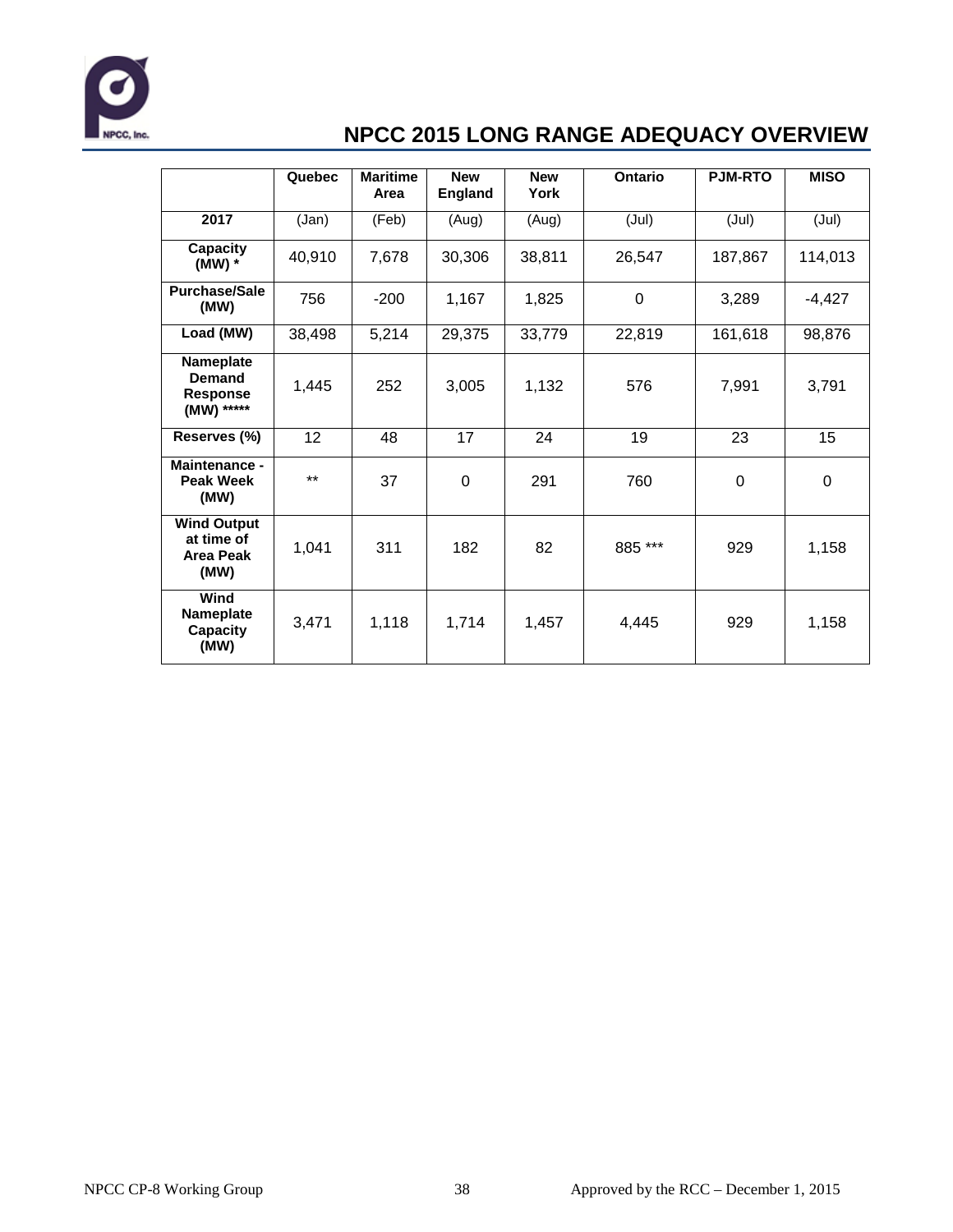

|                                                       | Quebec | <b>Maritime</b><br>Area | <b>New</b><br><b>England</b> | <b>New</b><br>York | Ontario  | <b>PJM-RTO</b> | <b>MISO</b> |
|-------------------------------------------------------|--------|-------------------------|------------------------------|--------------------|----------|----------------|-------------|
| 2018                                                  | (Jan)  | (Feb)                   | (Aug)                        | (Aug)              | (Jul)    | (Jul)          | (Jul)       |
| Capacity (MW) *                                       | 41,540 | 7,597                   | 31,344                       | 38,811             | 25,982   | 194,951        | 112,324     |
| <b>Purchase/Sale</b><br>(MW)                          | 308    | $-29$                   | 1,379                        | 1,560              | $\Omega$ | 688            | $-1,826$    |
| Load (MW)                                             | 38,774 | 5,240                   | 29,825                       | 33,882             | 22,790   | 160,173        | 99,744      |
| Nameplate<br>Demand<br><b>Response</b><br>(MW) *****  | 1,445  | 252                     | 3,033                        | 1,132              | 576      | 8,053          | 3,791       |
| Reserves (%)                                          | 12     | 49                      | 20                           | 22                 | 17       | 27             | 15          |
| <b>Maintenance -</b><br>Peak Week<br>(MW)             | $***$  | 47                      | 0                            | 291                | 1,337    | 0              | 0           |
| <b>Wind Output at</b><br>time of<br>Area Peak<br>(MW) | 1,153  | 668                     | 182                          | 123                | 935 ***  | 2,022          | 1,218       |
| <b>Wind Nameplate</b><br>Capacity<br>(MW)             | 3,842  | 1,143                   | 1,734                        | 1,457              | 4,700    | 2,022          | 1,218       |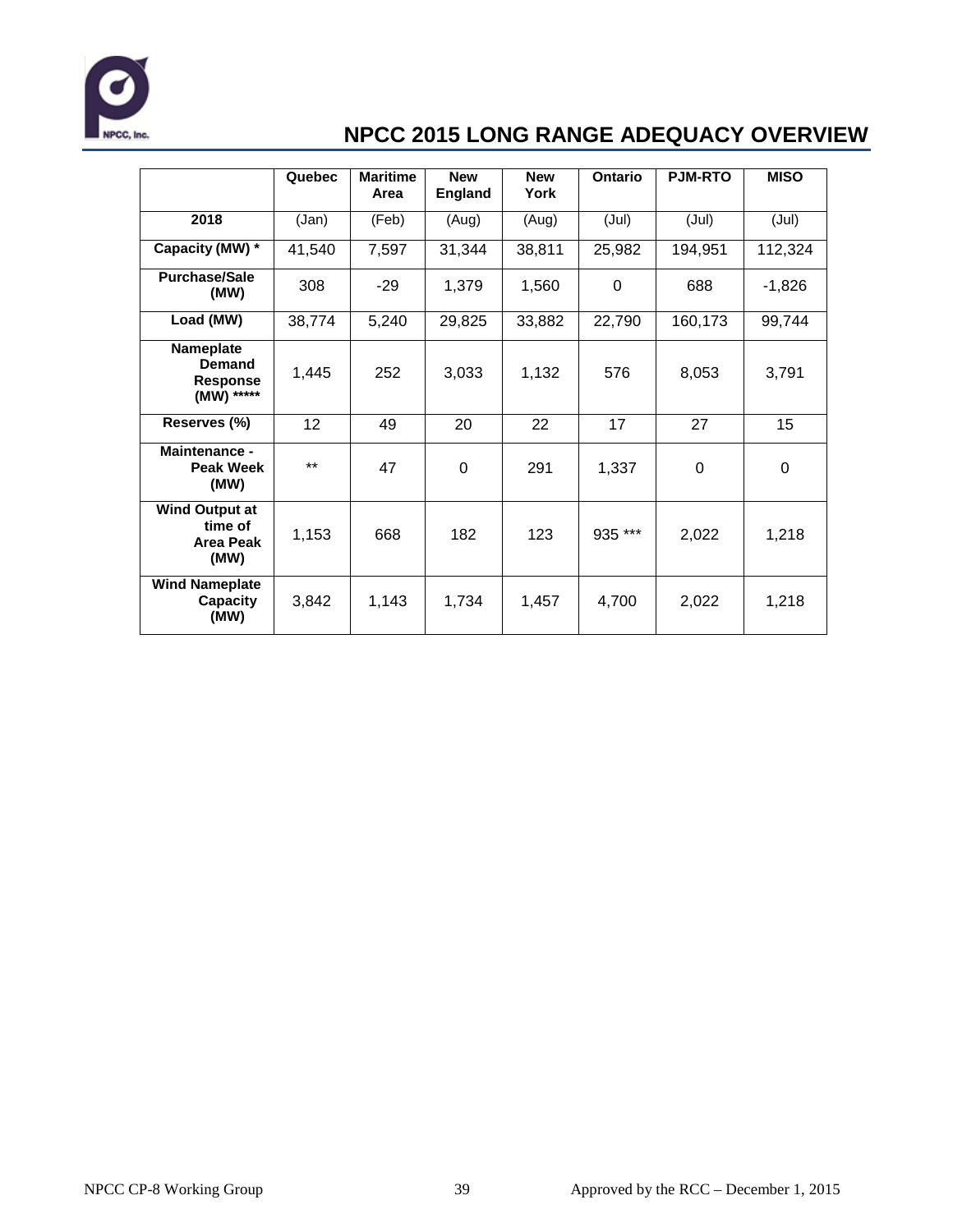

|                                                | Quebec | <b>Maritime</b> | <b>New</b> | <b>New</b> | <b>Ontario</b> | PJM-       | <b>MISO</b> |
|------------------------------------------------|--------|-----------------|------------|------------|----------------|------------|-------------|
|                                                |        | Area            | England    | York       |                | <b>RTO</b> |             |
| 2019                                           | (Jan)  | (Feb)           | (Aug)      | (Aug)      | (Jul)          | (Jul)      | (Jul)       |
| Capacity (MW) *                                | 42,062 | 7,622           | 31,371     | 38,811     | 26,686         | 195,157    | 113,314     |
| <b>Purchase/Sale (MW)</b>                      | 851    | $-177$          | -5         | 2,225      | $\Omega$       | 778        | $-1,916$    |
| Load (MW)                                      | 39,131 | 5,233           | 30,230     | 34,120     | 22,670         | 162,612    | 100,606     |
| <b>Nameplate Demand Response</b><br>(MW) ***** | 1,470  | 251             | 3,322      | 1,132      | 576            | 8,119      | 3,791       |
| Reserves (%)                                   | 13     | 47              | 15         | 24         | 20             | 25         | 14          |
| <b>Maintenance - Peak Week</b><br>(MW)         | $***$  | 47              | $\Omega$   | 291        | 601            | 0          | $\Omega$    |
| Wind Output at time of Area<br>Peak (MW)       | 1,153  | 1,168           | 182        | 82         | 995 ***        | 2,022      | 1,278       |
| <b>Wind Nameplate Capacity</b><br>(MW)         | 3,842  | 529             | 1,734      | 1,457      | 5,000          | 2,022      | 1,278       |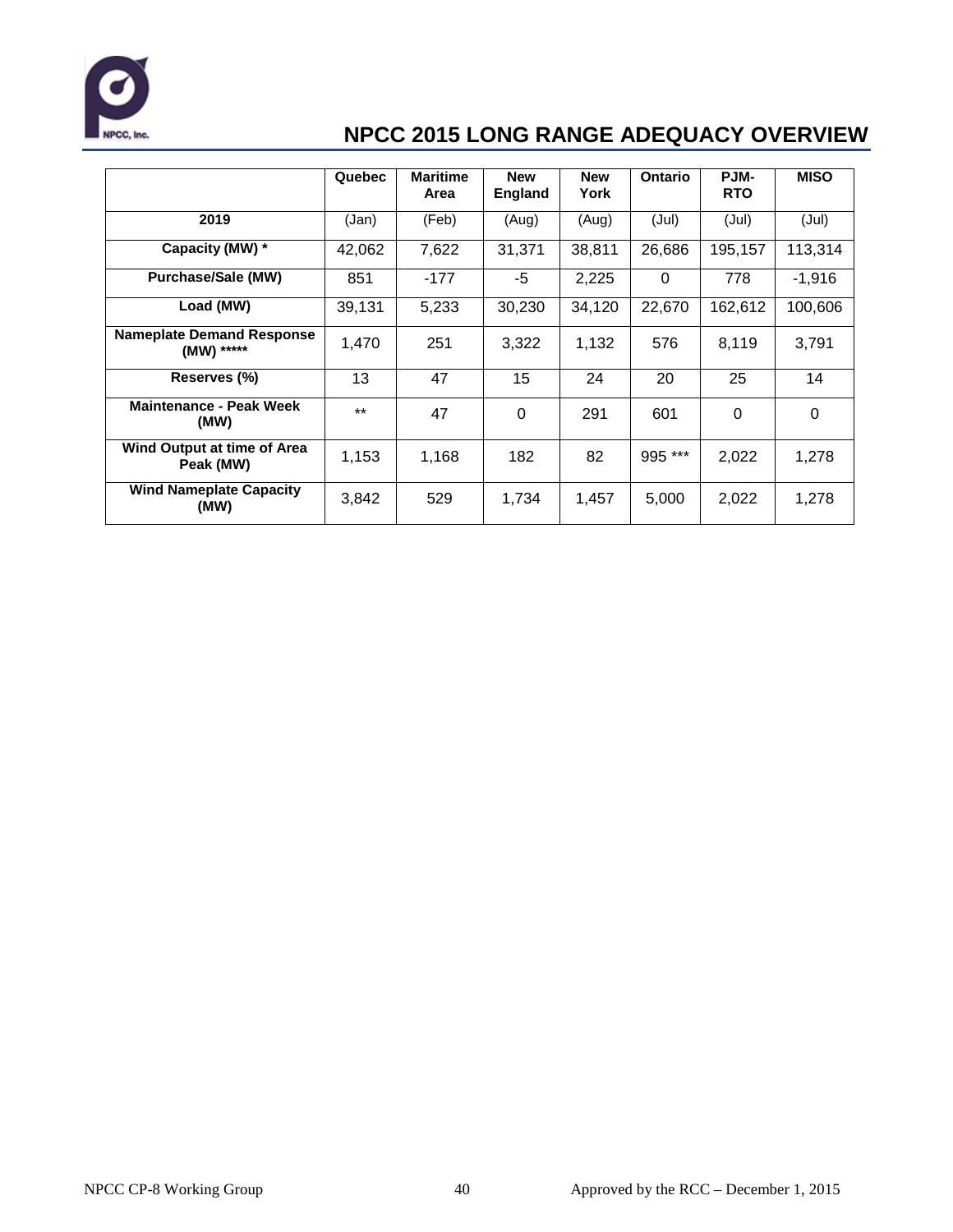

|                                                | Quebec | <b>Maritime</b><br>Area | <b>New</b><br>Englan<br>a | <b>New</b><br>York | <b>Ontario</b> | PJM-<br><b>RTO</b> | <b>MISO</b> |
|------------------------------------------------|--------|-------------------------|---------------------------|--------------------|----------------|--------------------|-------------|
| 2020                                           | (Jan)  | (Feb)                   | (Aug)                     | (Aug)              | (Jul)          | (Jul)              | (Jul)       |
| Capacity (MW) *                                | 42,092 | 7,622                   | 31,395                    | 38,811             | 27,531         | 195,039            | 114,269     |
| <b>Purchase/Sale (MW)</b>                      | 931    | 0                       | -5                        | 2,225              | $\Omega$       | 778                | $-1,916$    |
| Load (MW)                                      | 39,447 | 5.231                   | 30,575                    | 34,310             | 22,524         | 162,498            | 101,437     |
| <b>Nameplate Demand Response</b><br>(MW) ***** | 1,520  | 251                     | 3,546                     | 1,132              | 676            | 8.204              | 3,791       |
| Reserves (%)                                   | 13     | 51                      | 14                        | 23                 | 25             | 26                 | 14          |
| <b>Maintenance - Peak Week</b><br>(MW)         | $***$  | 47                      | 0                         | 291                | 529            | $\Omega$           | 0           |
| Wind Output at time of Area<br>Peak (MW)       | 1,153  | 455                     | 182                       | 82                 | 995 ***        | 2,022              | 1,328       |
| <b>Wind Nameplate Capacity</b><br>(MW)         | 3,842  | 1,168                   | 1,734                     | 1,457              | 5,000          | 2,022              | 1,328       |

\* Wind capacity included at nameplate rating; demand response not included in capacity. Capacity for Ontario is available capacity and reflects maintenance; wind capacity included at 13.6%, the summer capacity contribution at the time of peak.

- \*\* Capacity for Quebec reflects scheduled maintenance and restrictions
- \*\*\* Random draws using a probability density function during the Monte Carlo simulation are used to simulate unit output. This value reflects an expected value of that function.
- \*\*\*\* Demand Response values for Ontario represent the effective DR capacity at peak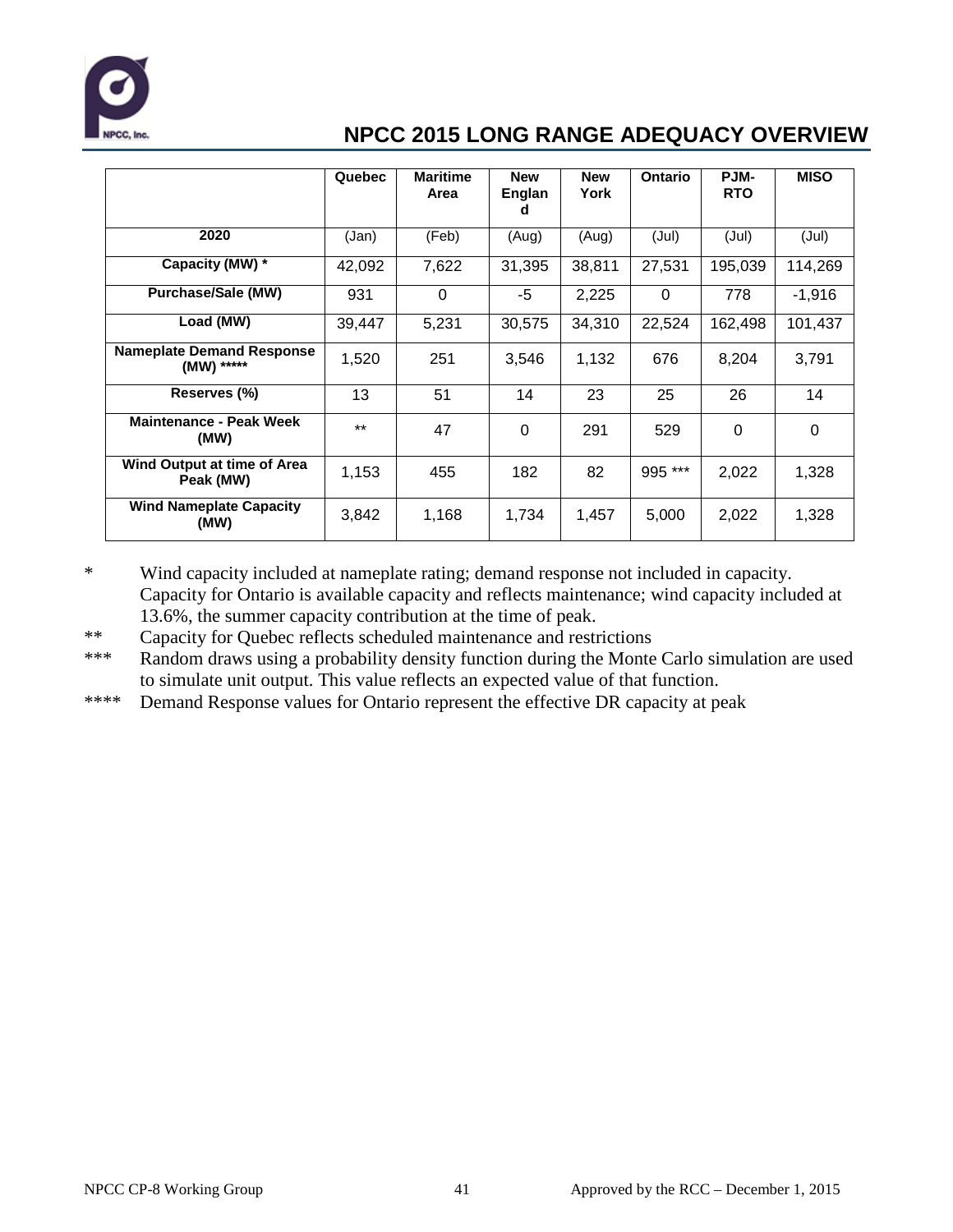

# **NPCC 2015 LONG RANGE ADEQUACY OVERVIEW APPENDIX C Maritimes**

#### **Assessment Area Overview**

The Maritimes Assessment Area is a winter-peaking NPCC subregion that contains two BAs. It is comprised of the Canadian provinces of New Brunswick, Nova Scotia, and Prince Edward Island, and the northern portion of Maine, which is radially connected to the New Brunswick power system. The area covers 58,000 square miles, with a total population of 1.9 million people.

#### **Summary of Methods and Assumptions Assessment Area Footprint**

**Reference Margin Level** 20 percent

**Load Forecast Method**

### Coincident; 50/50 forecast

**Peak Season**

#### Winter

#### **Planning Considerations for Wind Resources**

Estimated capacity is derived from a combination of mandated capacity factors and reliability impacts.

#### **Planning Considerations for Solar Resources**

N/A

#### **Footprint Changes**

A conceptual tie line to the Canadian province of Newfoundland and Labrador could potentially impact the Maritimes footprint.

#### **Peak Season Demand, Resources, and Reserve Margins**

| Demand (MW)                   | 2016   | 2017   | 2018   | 2019   | 2020   | 2021   | 2022   | 2023   | 2024   | 2025   |
|-------------------------------|--------|--------|--------|--------|--------|--------|--------|--------|--------|--------|
| <b>Total Internal Demand</b>  | 5,400  | 5,426  | 5,417  | 5,418  | 5,401  | 5,401  | 5,373  | 5,346  | 5,294  | 5,292  |
| <b>Demand Response</b>        | 239    | 241    | 241    | 242    | 242    | 242    | 242    | 242    | 242    | 242    |
| <b>Net Internal Demand</b>    | 5,162  | 5,185  | 5,176  | 5,176  | 5,159  | 5,159  | 5,131  | 5,105  | 5,052  | 5,051  |
| Resources (MW)                | 2016   | 2017   | 2018   | 2019   | 2020   | 2021   | 2022   | 2023   | 2024   | 2025   |
| Anticipated                   | 6,453  | 6,698  | 6,584  | 6,698  | 6,698  | 6,698  | 6,571  | 6,698  | 6,698  | 6,698  |
| Prospective                   | 6,472  | 6,717  | 6,603  | 6,717  | 6,717  | 6,717  | 6,591  | 6,717  | 6,717  | 6,717  |
| Reserve Margins (%)           | 2016   | 2017   | 2018   | 2019   | 2020   | 2021   | 2022   | 2023   | 2024   | 2025   |
| Anticipated                   | 25.01% | 29.18% | 27.20% | 29.41% | 29.83% | 29.83% | 28.07% | 31.21% | 32.57% | 32.60% |
| Prospective                   | 25.39% | 29.55% | 27.58% | 29.79% | 30.21% | 30.21% | 28.45% | 31.60% | 32.96% | 32.99% |
| <b>Reference Margin Level</b> | 20.00% | 20.00% | 20.00% | 20.00% | 20.00% | 20.00% | 20.00% | 20.00% | 20.00% | 20.00% |
| Excess/Shortfall (MW)         | 2016   | 2017   | 2018   | 2019   | 2020   | 2021   | 2022   | 2023   | 2024   | 2025   |
| Anticipated                   | 259    | 476    | 373    | 487    | 507    | 507    | 414    | 572    | 635    | 637    |
| Prospective                   | 278    | 495    | 392    | 507    | 527    | 527    | 434    | 592    | 655    | 656    |



#### **Peak Season Reserve Margins 10=Year Peak Cumulative Generation Mix Change**

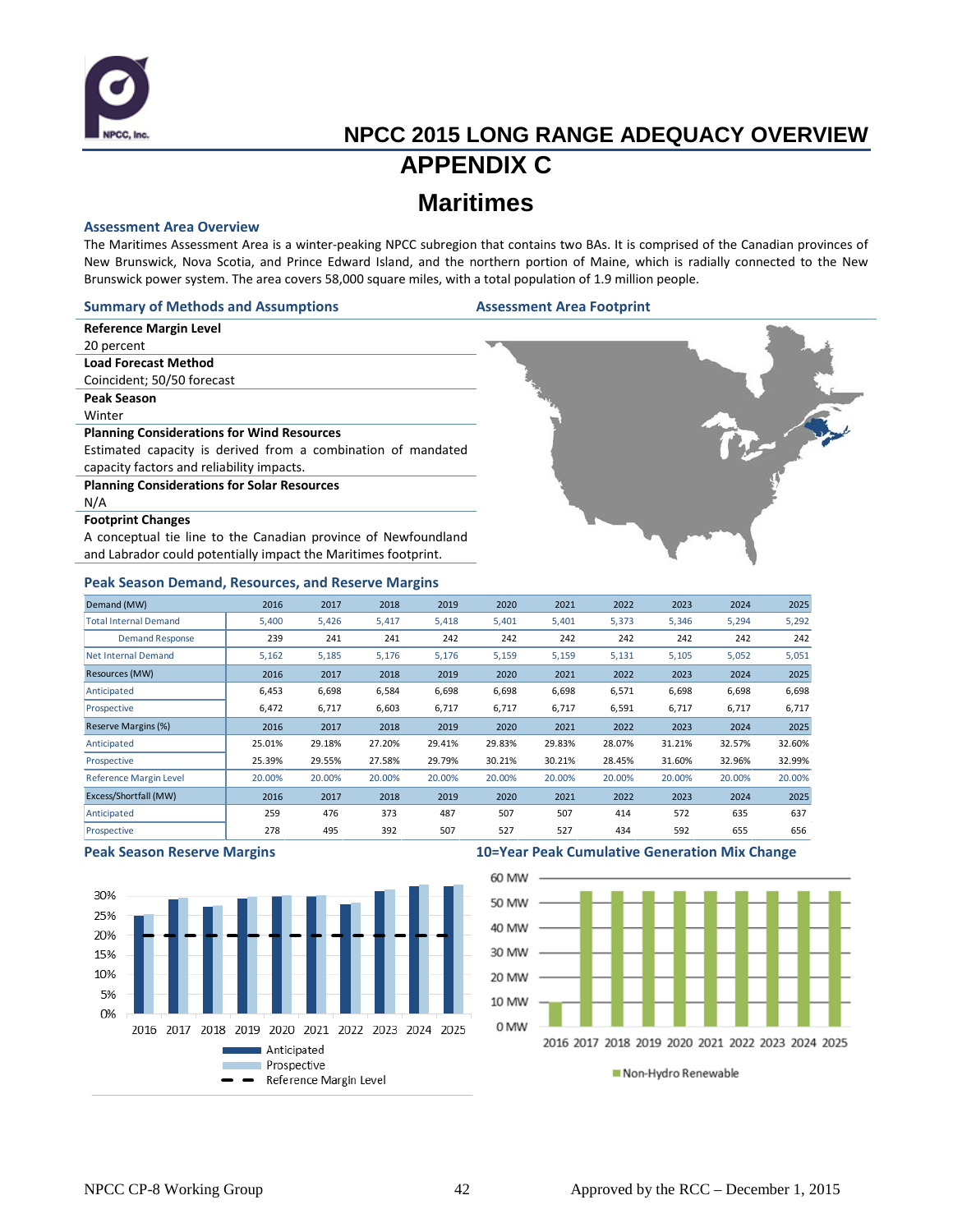

### **Demand, Resources, Reserve Margins, Transmission Outlook and System Enhancements**

The Maritimes Area is comprised of four sub-areas: New Brunswick (NB), Nova Scotia (NS), Prince Edward Island (PEI), and Northern Maine (NM).

During summer and winter peak load periods, the Existing Certain and Net Firm Transfers, Anticipated, Prospective, and Adjusted Potential Resources margins for the Maritimes Area do not fall below the target level at any time and exceed 86% and 26% during summer and winter periods, respectively, each year over this assessment's 10-year time frame. The Assessment Area does not anticipate any resource adequacy deficiencies during the assessment period.

The aggregated load growth rate for the combined sub-areas is practically unchanged for both the summer and winter seasonal peak load periods since last year's assessment. Overall, the Maritimes Area's 3,500 MW summer peak and 5,500 MW winter peak loads are both expected to decline slightly during the 10-year assessment period.

Current and projected energy efficiency effects are incorporated directly into the load forecast for each of the areas. Direct Control Load Management (DCLM) in New Brunswick (NB) is intended to shift load from peak periods into lower load periods, is embedded directly into the load forecast, and is included with energy efficiency. DCLM in NB is expected to rise from approximately 20 MW in 2015 to about 240 MW at the end of the assessment period. Interruptible load in 2015, projected at levels approximating 335 MW in the summer and 240 MW in the winter for the Maritimes Area, increases by about 10 MW for both seasons over the LTRA assessment period.

Additions of a total of 228 MW of wind generation capacity providing an expected 27 MW during the peak period and a 10 MW biomass plant, all in Nova Scotia (NS), are the new generation additions planned during the assessment period. Because of their small sizes, they will have virtually no impact on reliability. A 153 MW generator in NS is expected to be retired in October 2017. Its retirement depends on the planned construction of an undersea HVdc cable between NS and the Canadian Province of Newfoundland and Labrador as part of the Muskrat Falls hydroelectric generation development. NS plans to offset the retirement of the thermal unit with a 153 MW import of hydro capacity from Muskrat Falls.

During the winters of 2015–16 and 2016–17, the Maritimes will export 200 MW of capacity to a neighboring area. For a duration of one year, beginning in 2018 and ending in 2019, the Maritimes Area expects to export 114 MW of firm capacity to a neighboring area. In 2017, an expected import of 153 MW will be available from the Maritime Link project via Muskrat Falls hydro. This import will be timed simultaneously with the retirement of a similar amount of coal-fueled capacity in Nova Scotia. While the Maritimes Area includes 300 MW of tie benefits in its resource adequacy analyses, it is not dependent on these capacity transactions or emergency imports from neighboring areas to meet its Reserve Margin Reference targets. These tie benefits are not firm transactions and are not modeled in this LTRA analysis. Any such transactions are coordinated through the Northeast Power Coordinating Council (NPCC) working groups, which include members from all neighboring areas.

One major new transmission line addition in the Maritimes Area is planned for 2017. Development of the Muskrat Falls Generation Project in the Canadian province of Newfoundland and Labrador in 2017 will see the installation of an HVdc undersea cable link (Maritime Link) between that province and NS.

The construction periods for the planned projects mentioned above are all short and can be scheduled during times that will not significantly affect the reliability of the area. Capacity imports associated with the Maritime Link Project and the retirement of a comparable-sized unit will be timed to coincide so that the project will not have an impact on overall reliability.

The hydroelectric power supply system in the Maritimes Area with a capacity of approximately 1,330 MW is predominantly run of the river as opposed to storage based. Large quantities of energy cannot be held in reserve to stave off drought conditions. If such conditions occur, the hydro system would still be used to follow load in the area and respond to sudden short-term capacity requirements. Thermal units would be used to keep the small storage capability of the hydro systems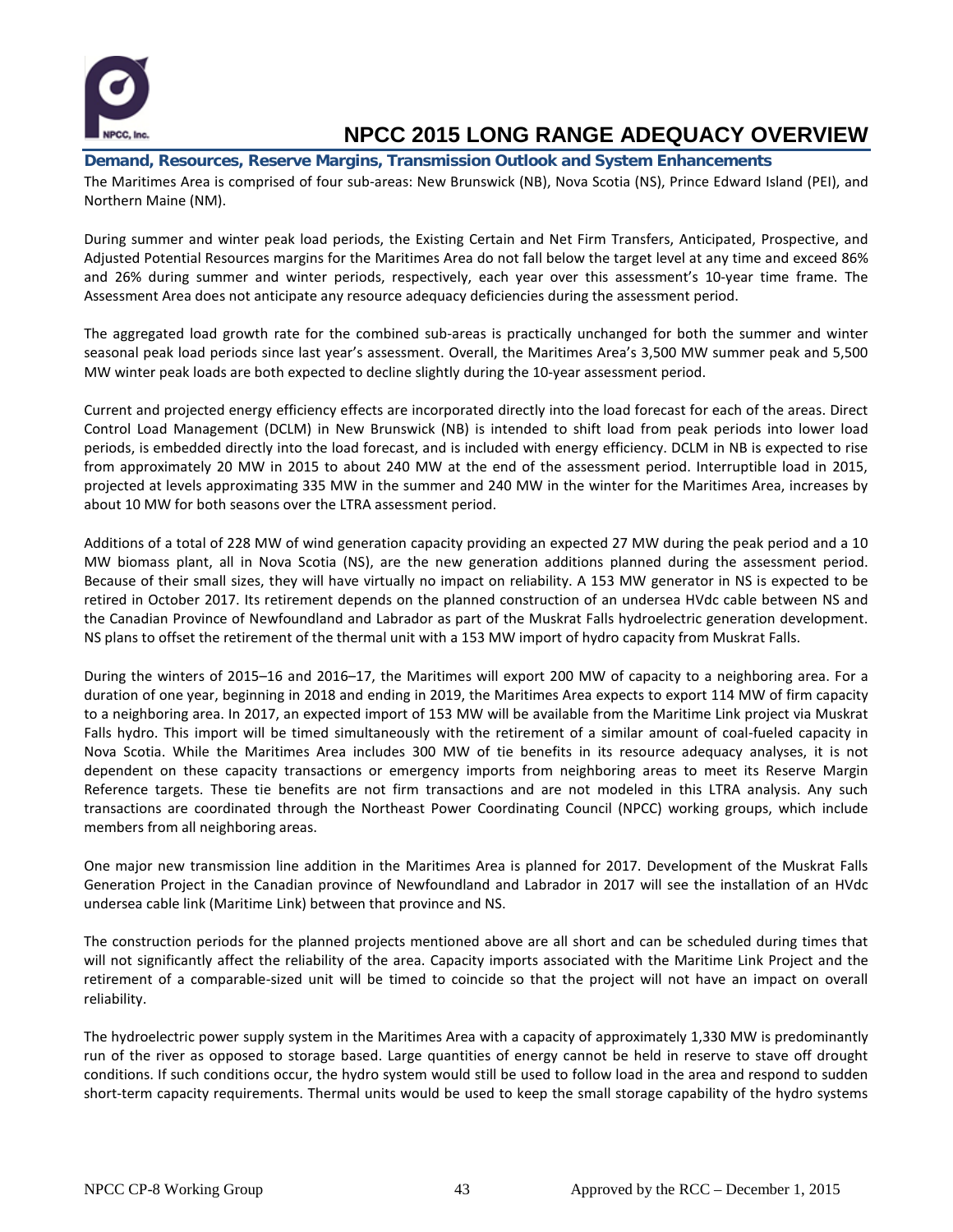

usable only for load following and/or peak supply. The Maritimes area is not overly reliant on wind capacity to meet resource adequacy requirements. The lack of wind during peaks or very high wind speeds and/or icing conditions that would cause wind farms to suddenly shut down should not affect the dependability of supply to the area as ample spinning reserve is available to cover the loss of the largest base-loaded generator in the area. The latter situation is mitigated further by wide geographic dispersal of wind resources across the Assessment Area.

Renewable Portfolio Standards (RPSs) have led to the development of substantially more wind generation capacity than any other type of renewable generation. Reduced frequency response associated with wind generation may, with increasing levels of wind generation in the future, require displacement with conventional generation during light load periods. With the significant amount of large-scale wind energy currently being balanced on the NB system, the next phase of renewable energy development in NB will focus on smaller-scale projects with a particular emphasis on nonintermittent forms of generation, such as wood-based biomass. In NS, the Maritimes Link project will provide renewable hydro resources that may otherwise have been provided by intermittent resources and would have further reduced frequency response capability. For the purposes of LTRA assessments, NB, NS, and PEI capacity credits for wind resources are estimated based on probabilistic assessments. NM credits are based on capacity factors for separate summer and winter periods.

The Maritimes Assessment Area has a diversified mix of capacity resources fueled by oil, coal, hydro, nuclear, natural gas, wind (derated), dual-fuel oil/gas, tie benefits, and biomass with no one type feeding more than 26% of the total capacity in the area. There is not a high degree of reliance on any one type or source of fuel. The Maritimes Assessment Area does not anticipate fuel disruptions to pose significant challenges to resource adequacy in the area during the assessment period. This resource diversification also provides flexibility to respond to any future environmental issues such as potential restrictions to greenhouse gas emissions.

Load growth in the southeastern corner of the NB sub-area, though not specifically identified in the load projections, has outpaced the rest of that sub-area. Planners are monitoring transmission loads and voltages in the area to ensure reliability is not affected. No reinforcements have been planned at this time. Demand-side management programs aimed at reducing and shifting peak demands and any future potential imports to NB from NS could reduce transmission loads in the southeastern NB area. On the whole, the NB sub-area expects a slight decline in load during the LTRA 10-year assessment period. The impact on the resource adequacy loss-of-load expectancy (LOLE) value is captured by modeling a reduction in tie transfer capabilities between sub-areas. The 2013 Maritimes Area Comprehensive Review of Resource Adequacy for NPCC showed that after transfer levels are reduced from 300 MW to 150 MW, LOLE values do not exceed the NPCC target limit of 0.1 days per year of resource inadequacy. The LTRA Reserve Margin Reference levels will not be affected by this issue.

The addition of renewable resources particularly in NS is an emerging issue in the Maritimes area within the assessment period. Nova Scotia's Renewable Electricity Standard (RES) is seeking to displace significant amounts of fossil-fueled generation with renewable resources. By 2015, 25% of the province's electricity sales will be supplied by renewable energy sources, and by 2020, this number increases to 40%. Increasing amounts of renewable resources could affect BPS reliability if variable or low-mass slow-speed units are added without considering the reduction of frequency response after system contingencies or transmission enhancements to prevent voltage or overload problems. The process of completing system impact studies prior to interconnecting new generation should identify whether the emergence of any of these issues could limit operation of or the amount of new renewable generation added to the system on a case-by-case basis.

Because of the relative size of the Maritimes Assessment Area's largest generating units compared to its aggregated load, the area carries substantial reserve capacity. Generators use a diverse mix of fuel types with the result that the Maritimes Assessment Area is not overly reliant on any particular fuel to meet its load. The area is strongly interconnected with neighboring areas via high-capacity transmission lines but is not dependent on these areas to supply area load. As a result, LOLE analysis suggests that even with reasonable foreseeable contingencies including load forecast uncertainty, extreme weather, fuel disruptions, and generator and transmission interruptions, the Maritimes Assessment Area load will be reliably supplied for the 10 years covered in this report.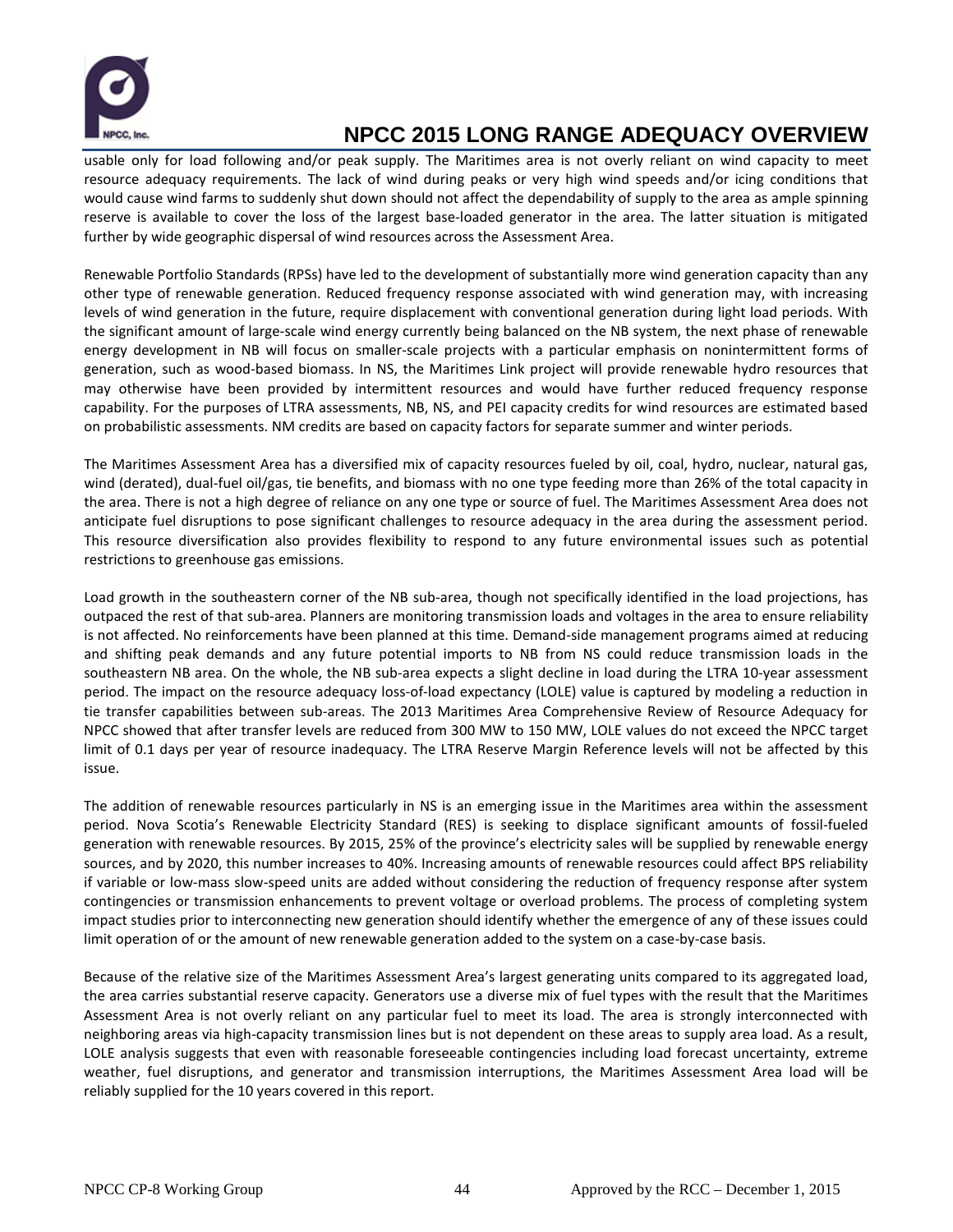

### **New England**

#### **Assessment Area Overview**

ISO New England (ISO-NE) Inc. is a regional transmission organization (RTO) serving Connecticut, Maine, Massachusetts, New Hampshire, Rhode Island, and Vermont. It is responsible for the reliable day-to-day operation of New England's bulk power generation and transmission system and also administers the region's wholesale electricity markets and manages the comprehensive planning of the regional BPS. The New England regional electric power system serves approximately 14.5 million people over 68,000 square miles.

#### **Summary of Methods and Assumptions Assessment Area Footprint**

### **Reference Margin Level**

The Installed Capacity Requirement (ICR) results in a Reference Margin Level of 15.9% in 2016, declining to 13.9% in 2018 and assumed to be 14.3% for the remainder of the period.

#### **Load Forecast Method**

Coincident; normal weather (50/50)

- **Peak Season**
- Summer

#### **Planning Considerations for Wind Resources**

5% of the total

**Planning Considerations for Solar Resources**

Seasonal claimed capability

**Footprint Changes**

N/A

#### **Peak Season Demand, Resources, and Reserve Margins**

| Demand (MW)                   | 2016   | 2017   | 2018   | 2019   | 2020   | 2021   | 2022   | 2023   | 2024   | 2025   |
|-------------------------------|--------|--------|--------|--------|--------|--------|--------|--------|--------|--------|
| <b>Total Internal Demand</b>  | 26,835 | 26,977 | 27,178 | 27,310 | 27,400 | 27,487 | 27,599 | 27,733 | 27,876 | 28,019 |
| <b>Demand Response</b>        | 922    | 897    | 647    | 647    | 647    | 647    | 647    | 647    | 647    | 647    |
| <b>Net Internal Demand</b>    | 25,913 | 26,080 | 26,531 | 26,663 | 26,753 | 26,840 | 26,952 | 27,086 | 27,229 | 27,372 |
| Resources (MW)                | 2016   | 2017   | 2018   | 2019   | 2020   | 2021   | 2022   | 2023   | 2024   | 2025   |
| Anticipated                   | 32,378 | 31,262 | 32,498 | 31,133 | 31,150 | 31,156 | 31,164 | 31,172 | 31,179 | 31,179 |
| Prospective                   | 32,571 | 32,170 | 35,184 | 35,743 | 35,790 | 35,797 | 35,805 | 35,812 | 35,820 | 35,820 |
| Reserve Margins (%)           | 2016   | 2017   | 2018   | 2019   | 2020   | 2021   | 2022   | 2023   | 2024   | 2025   |
| Anticipated                   | 24.95% | 19.87% | 22.49% | 16.76% | 16.44% | 16.08% | 15.63% | 15.09% | 14.51% | 13.91% |
| Prospective                   | 25.69% | 23.35% | 32.61% | 34.06% | 33.78% | 33.37% | 32.85% | 32.22% | 31.55% | 30.86% |
| <b>Reference Margin Level</b> | 15.91% | 15.03% | 13.94% | 14.30% | 14.30% | 14.30% | 14.30% | 14.30% | 14.30% | 14.30% |
| Excess/Shortfall (MW)         | 2016   | 2017   | 2018   | 2019   | 2020   | 2021   | 2022   | 2023   | 2024   | 2025   |
| Anticipated                   | 2,342  | 1,262  | 2,269  | 657    | 571    | 478    | 358    | 213    | 57     | (107)  |
| Prospective                   | 2,535  | 2,170  | 4,954  | 5,267  | 5,212  | 5,119  | 4,999  | 4,853  | 4,697  | 4,534  |



#### **Peak Season Reserve Margins 10=Year peak Season Cumulative Generation Mix Change**

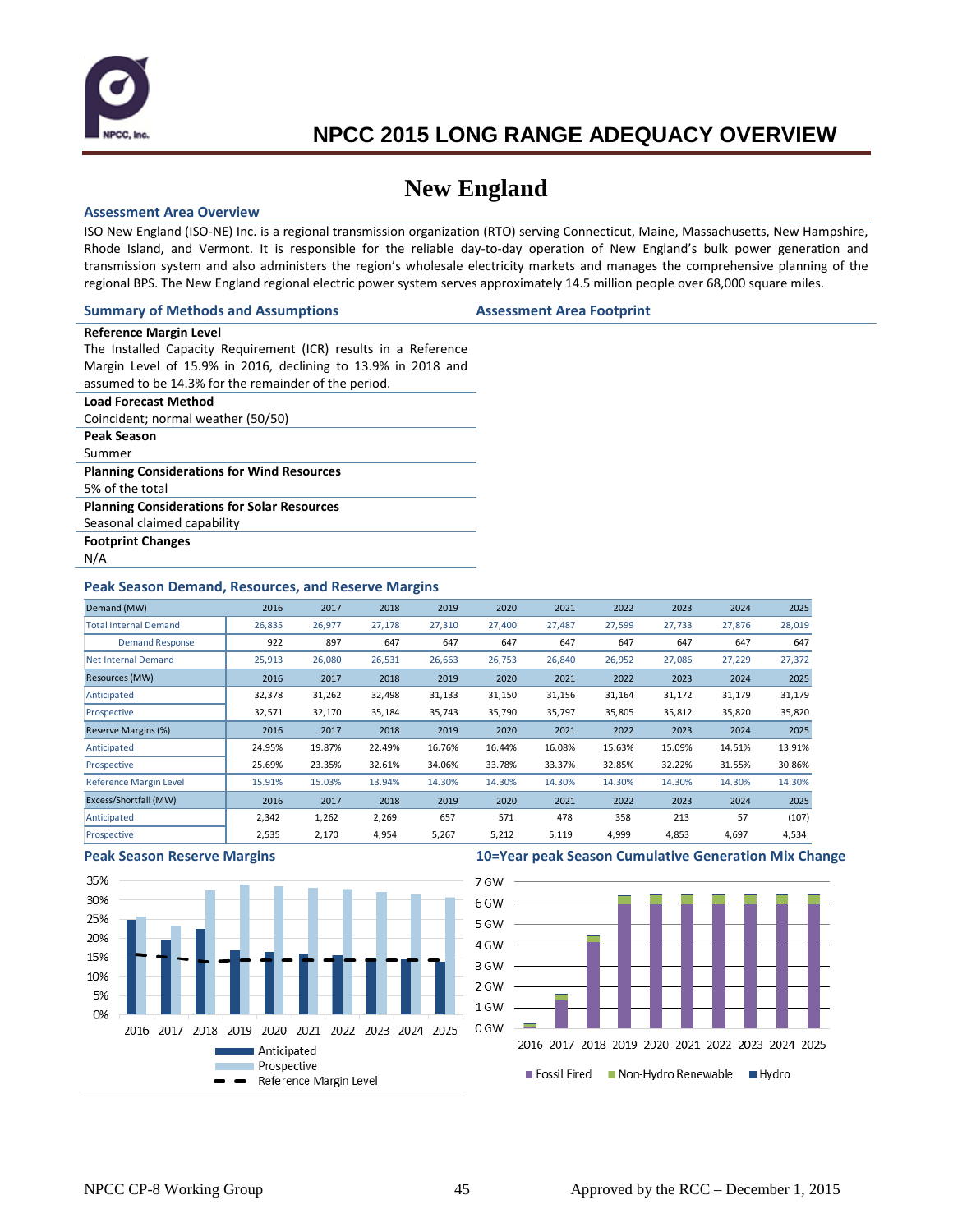

### **Planning Reserve Margins**

ISO-NE's Anticipated Reserve Margin will remain above its Reference Margin Levels throughout the study period except for the last year of this assessment. For 2025, New England will need an additional 107 MW of capacity resources to meet the 14.3% assumed Anticipated Reserve Margin for that year. Since ISO-NE has 4,600 MW of prospective capacity in its generator interconnection queue, and capacity needed to meet demand will be purchased through the Forward Capacity Market (FCM) three years in advance, the ISO will be able to secure enough capacity to meet reliability requirements through the assessment period.

### **Demand**

The 2016 summer peak total internal demand (TID) of 26,835 MW takes into account 1,839 MW of energy efficiency as well as 237 MW of behind-the-meter photovoltaic resources. The demand forecast has decreased somewhat from the previous year's forecast, primarily due to ISO-NE's new forecast of behind-the-meter PV, which grows to 450 MW by 2024. This year's forecast of the 10-year summer TID compounded annual growth rate (CAGR) is 0.48%, as compared to the 2014 LTRA projection of 0.60%.

### **Demand-Side Management**

Energy Efficiency and Conservation, which is secured by means of the FCM, includes installed measures (e.g., products, equipment, systems, services, practices, and strategies) on end-use customer facilities that result in additional and verifiable reductions in the total amount of electrical energy used during on-peak hours. For the years beyond the FCM commitment periods, ISO-NE uses an energy efficiency forecasting methodology that takes into account the potential impact of growing energy efficiency and conservation initiatives in the Region. Energy efficiency has generally been increasing and is projected to continue growing throughout the study period. The amount of EE is projected to increase to over 3,500 MW by 2024.

Active demand resources, which are also procured through the FCM, consist of Real-Time Demand Response (RTDR) and Real-Time Emergency Generation (RTEG), which can be activated with the implementation of ISO-NE Operating Procedure No. 4 – Action during a Capacity Deficiency (OP-4). Active demand resources are based on the Capacity Supply Obligations (CSOs) obtained through ISO-NE's FCM three years in advance. The CSOs decrease from 922 MW in 2016 to 647 MW in 2018. Since there are no further auction results, the ISO assumes that the CSOs will remain at the same level through the end of the reporting period.

The amount of Demand Response participating in ISO-NE's Forward Capacity Market has been decreasing since the start of FCM in 2010. Currently, the amount of dispatchable RTDR and RTEG demand resources is only about 2.4% of the summer TID. However, if in the future there is a substantial increase in the amount of these demand resources, there could be cause for concern. RTDR and RTEG can have significant variations in their availability and performance depending on several factors such as weather conditions, day of week, time of dispatch, and forced or planned facility or equipment shutdowns. While overall performance throughout the system has been high due to the large number and diversity of individual assets, ISO-NE has experienced relatively high variability of performance from one resource to another and from one dispatch zone to another.

### **Generation**

A total of 104 MW (summer ratings) of new capacity consisting primarily of biomass and PV resources has been added in New England since the *2014LTRA*. Anticipated capacity additions include 85 MW of new wind capacity (393 MW nameplate) and approximately 1,800 MW of natural-gas-fired power plants. Prospective capacity in ISO-NE's generator interconnection queue consists of 3,642 MW of nameplate wind capacity (256 MW on peak), 4,277 MW of natural-gas-fired capacity, and 70 MW of biomass facilities. Brayton Point station, a 1,535 MW coal, oil, and natural-gas-fired power plant, has announced that it will retire by June 1, 2017. Despite these retirements, ISO-NE's Reserve Margin is not expected to fall below the 13.9% Reference Margin Level until 2025. Furthermore, there is an additional 4,600 MW of potential replacement capacity in the interconnection queue. [19](#page-47-0)

The retirement of the Brayton Point station could result in additional demand for natural gas to fuel the generating resources to replace the energy lost from the Brayton Point station. ISO-NE does not expect adverse reliability impacts during the summer peak load period due to this plant retirement. However, the retirement of the oil- and coal-fired units in this plant

<span id="page-47-0"></span><sup>&</sup>lt;sup>19</sup> On October 12, 2015, Entergy Nuclear Power Marketing announced their intention to retire the 680 MW Pilgrim nuclear unit by June 1, 2019. As required by its tariff, ISO New England will conduct a study to determine how the retirement will affect the overall reliability of the region's BPS. The results of this determination will be reflected in the *2016LTRA.*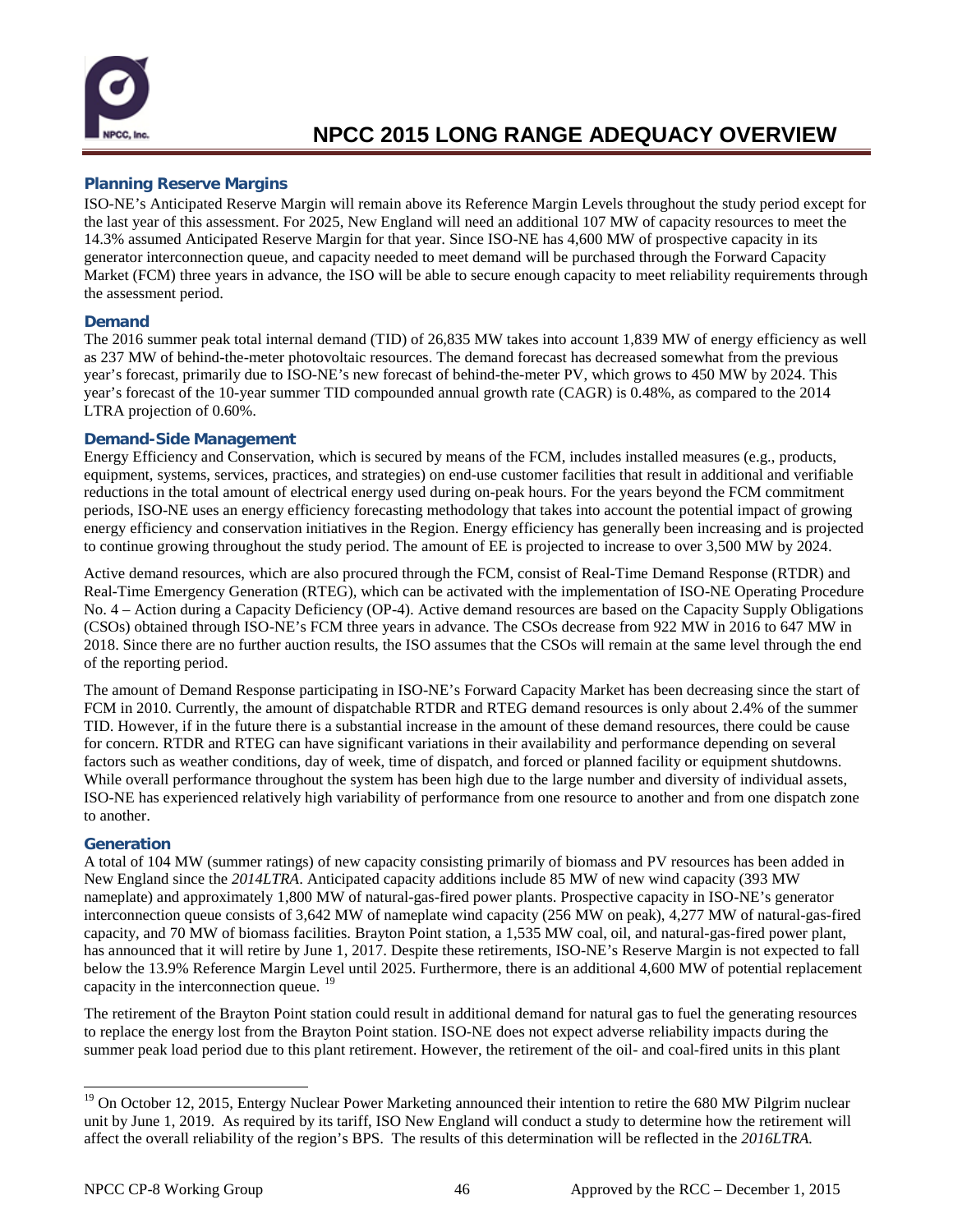

could exacerbate the natural gas availability concerns during the winter months. ISO-NE has implemented various market rule changes to address these concerns.

PV resources constitute the largest segment of distributed generation resources throughout New England. The region has witnessed significant growth in the development of solar photovoltaic resources over the past few years, and continued growth of PV is anticipated. In order to determine what impacts future PV could have on the regional power grid, the ISO created a forecast of future PV. The total capability of all PV in New England, which is capacity rated at 40% of the nameplate, amounts to 494 MW in 2015 and is forecast to grow to 980 MW in 2024.

Regional PV installations are predominantly small (i.e., less than 5 MW) and state-jurisdictionally interconnected to the distribution system. States with policies more supportive of PV (e.g., Massachusetts, which had 73% of the total installed PV in New England as of the end of 2014) are experiencing the most growth of the resource. Existing amounts of PV have not caused noticeable effects on system operation, but as penetrations continue to grow and displace energy production from other resources, PV power production will introduce increased variability and uncertainty to the system, and eventually will have an impact on system operations (e.g., result in the need for increased reserve, regulation, and ramping).

The ISO is participating in projects with various organizations to prepare for integrating significant amounts of PV into its system. These include a project to improve the state of the science of solar forecasting, which will assist the ISO in developing ways of incorporating the load-reducing effects of PV into improved load-forecasting processes required to support the efficient and reliable integration of increasing amounts of PV; an evaluation of the potential reliability impacts of large amounts of distributed generation, such as PV; and a project to ensure that the future interconnection standards for PV (and other inverter-interfaced DG resources) better coordinate with broader system reliability requirements.

In January 2014, ISO-NE began incorporating wind forecasting into its processes, scheduling, and dispatch services. In addition to the ISO's use of the wind forecast, the lead market participant of a wind resource can download the forecast of expected output for their individual unit(s), which can help them build a strategy for bidding in the day-ahead energy market. As part of the first phase of this wind forecasting project, the ISO has also created real-time displays that improve the control room operators' situational awareness and is now maintaining historical wind data for future use by the forecast service. With the wind forecast integration project complete, the ISO will be working toward implementing the full economic dispatch of wind resources in phase 2 of this project, which is scheduled for implementation in 2016.

Although currently there are only 92 MW of on-peak wind capacity in New England, and only 84 MW (on-peak capacity) of future planned wind additions during the study period, an additional 3,642 MW of nameplate wind capacity is proposed within the ISO's interconnection queue. ISO New England is conducting transmission system reliability assessments to identify the nature of system reinforcements necessary to integrate significant amounts of wind resources into the system. The Strategic Transmission Analysis examined the integration of 1,113 MW of wind resources in Maine and 547 MW in Vermont. Of these amounts, all but 85 MW in Maine could be accommodated without major new transmission investment. The studies showed conceptual (non-major) transmission improvements, including static and reactive dynamic support to provide voltage control and thyristor-controlled series compensators, which would allow for the reliable integration of these proposed wind resources.

### **Capacity Transfers**

Firm summer capacity imports are based on FCM CSOs, which amount to 1,616 MW in 2016 and decrease to 1,479 MW in 2018. The imports that are assumed for 2019–2025 are those based on long-term firm contracts, totaling approximately 90 MW. However, it is expected that imports during those years will remain at the level of the CSOs, which have been at least 1,200 MW over the past five years. In addition to firm imports, external transactions can participate in the day-ahead and real-time energy markets. In past years, actual imports during peak periods have been significantly higher than the CSOs. During the assessment period, a firm capacity sale to New York (Long Island) of 100 MW is anticipated to be delivered via the Cross-Sound Cable.

ISO‐NE meets annually with its adjacent RCs to review applicable operating agreements and procedures and routinely evaluates changes to the transmission system that could have an impact on import and export capabilities. ISO-NE also coordinates all its study assumptions regarding capacity transactions and interregional transmission transfer capability of its external ties with neighboring BAs through the NPCC meetings that relate to various resource adequacy/reliability studies that are conducted annually. Regarding the internal and external transmission interface limits, ISO-NE conducts annual studies to update, if necessary, transfer capability of all the relevant transmission internal and external interfaces and publishes the resulting assumptions in its annual regional transmission plan. These transmission transfer capability assumptions are shared with and used by NPCC in its studies. In addition, as part of its FCM qualification process, new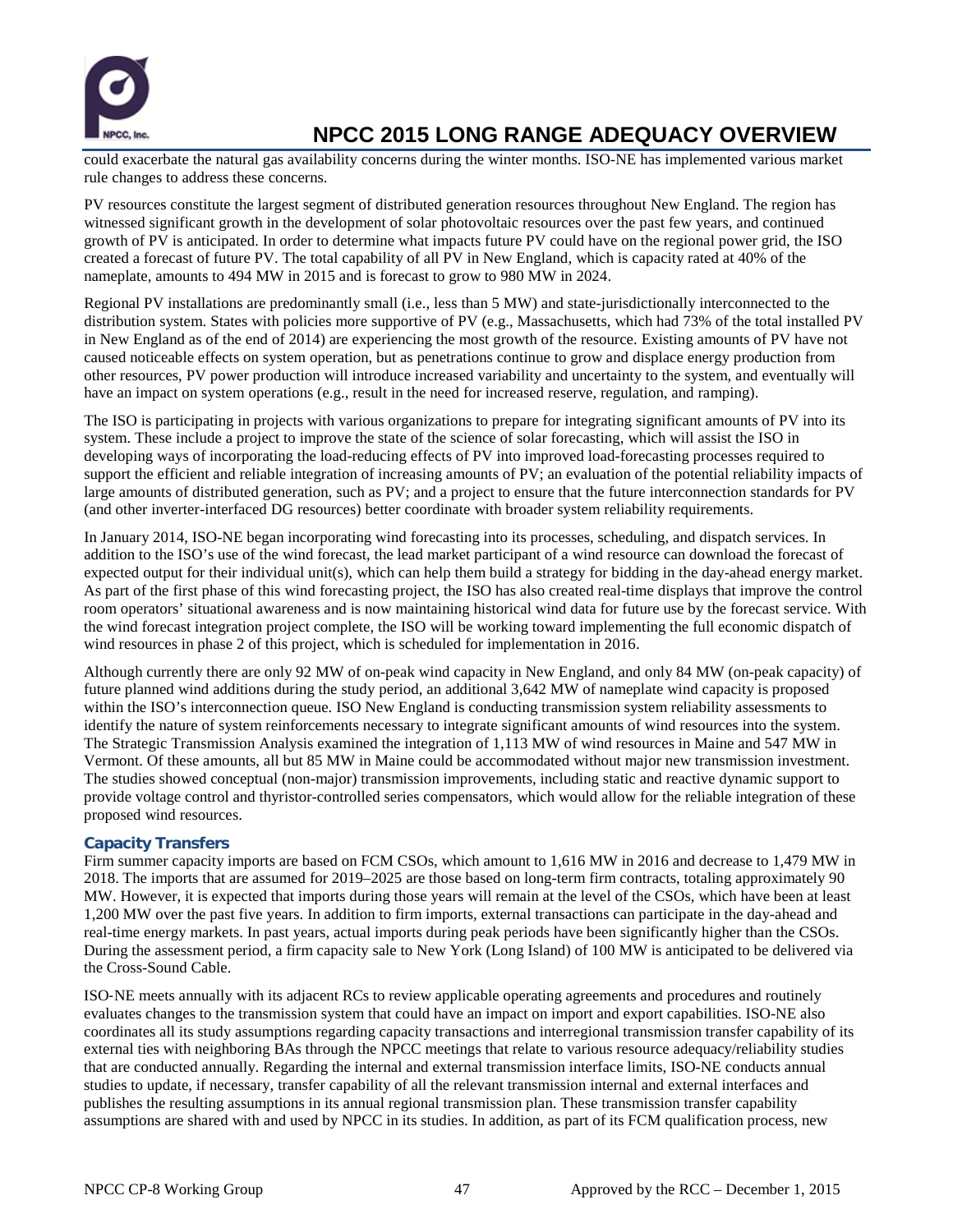

import resources must provide detailed information to confirm that the generator has the ability to deliver the specified capacity to New England.

#### **Transmission and System Enhancements**

Several transmission projects that are important to the continuation of or enhancement to system or sub-area reliability are projected to come on-line during the assessment period. These projects are the result of progress made by the ISO and regional stakeholders in analyzing the transmission system in New England and developing and implementing solutions to address existing and projected transmission system needs. The major projects under development in New England include New England East–West Solution (NEEWS) and the greater Boston upgrades. NEEWS consists of a series of projects that will improve system reliability across southern New England, including helping to address concerns in Rhode Island that are exacerbated by upcoming resource retirements, and increasing total transfer capability across New England's east-to-west and west-to-east interfaces. Some of the system upgrades were placed in service in early 2015, with the rest scheduled to be completed by end of 2015. The greater Boston upgrades are critical to improving the ability to move power into the greater Boston area and also in moving power from northern New England to southern New England. This set of upgrades includes a Static synchronous compensator (STATCOM) in Maine that will also help to address concerns with the potential for system separation due to significant contingencies in southern New England. The greater Boston upgrades have been certified to be in service by June 2019.

#### **Long-Term Reliability Issues**

Environmental compliance obligations for generators due to existing and pending state, regional, and federal environmental requirements appear more likely to impose operational limits rather than a retirement risk on new and existing generators. The lower retirement risk is due in large part to exemptions offered under MATS for limited continued operation of certain (oil-fired) steam generators, recognizing the reliability value that low-capacity-factor fossil steam generators provide in maintaining system fuel diversity. Although approximately 6.3 GW of existing coal- or oil-fired capacity in the Region is subject to MATS, most affected generators in New England are already equipped with required air toxics control devices due to earlier compliance with state air toxics regulations in New England. In addition to MATS, 9.85 GW of generating capacity currently using once-through cooling will potentially be affected by the Clean Water Act 316(b) Cooling Water and may need to convert to closed-cycle cooling systems or retire. Other regulations that will likely affect existing and future fossilgenerating capacity in New England include recent revisions to air quality standards limiting ambient concentrations of various air pollutants, as well as proposed federal carbon dioxide emission requirements beginning in 2020.

The continuing trend of retirement of non-natural gas capacity in New England is a cause for concern. Currently approximately 44% of the region's capacity is natural-gas-fired generation. Based on the projects in the interconnection queue, that percentage is likely to increase significantly in the future, further straining regional fuel supplies. Serious reliability issues have emerged because of constraints on the regional natural gas delivery system as well as the cost and availability of imported liquefied natural gas (LNG). The existing natural gas pipeline system in New England is being operated at maximum capacity more often, especially in winter. The priority for a pipeline's transmission capacity goes to customers who have signed long-term firm contracts, and in New England, these customers have been the local gas distribution companies. Most natural gas plants have interruptible fuel arrangements that procure pipeline supply and transportation that has been released by these LDCs. As more homes and businesses convert to natural gas for heating, LDCs have had less capacity to release to the secondary market. This means that the increasing numbers of gas-fired generators are competing for limited amounts of fuel supply. Imported LNG can be used to meet spikes in regional gas demand, but it is significantly more expensive than natural gas from the Marcellus shales.

Although Marcellus shale gas production holds the promise of plentiful and inexpensive natural gas supply for the foreseeable future, additional pipeline capacity to New England is required. Only eight of the 19 proposed pipeline-expansion projects across the Northeast would bring new or incremental pipeline capacity to New England. Although two pipeline expansion projects, Spectra Energy's Algonquin Incremental Market (AIM) project and Tennessee Gas Pipeline's Connecticut Expansion Project, are anticipated to be in service by winter 2016–17, these projects and their benefits will be more than offset by the retirement of Brayton Point Station. A study commissioned by the ISO highlights the problem; ICF International's 2014 gas study report projects regional shortfalls of natural gas supply during winter periods through 2020, even with the addition of 421 million cubic feet per day of new pipeline capacity.

The ISO is increasingly concerned about its ability to maintain power grid reliability during the coldest days of winter due to fuel unavailability. In winter 2014–15, the ISO implemented for the second year a special reliability program to mitigate risks associated with the retirement of key nongas generators, gas pipeline constraints, and generators' difficulties in replenishing oil supplies. As part of the 2014–15 winter program, oil-fired and dual-fuel generators, and generators that can access LNG were paid to secure fuel inventory and test fuel-switching capability; were compensated for any unused fuel inventory; and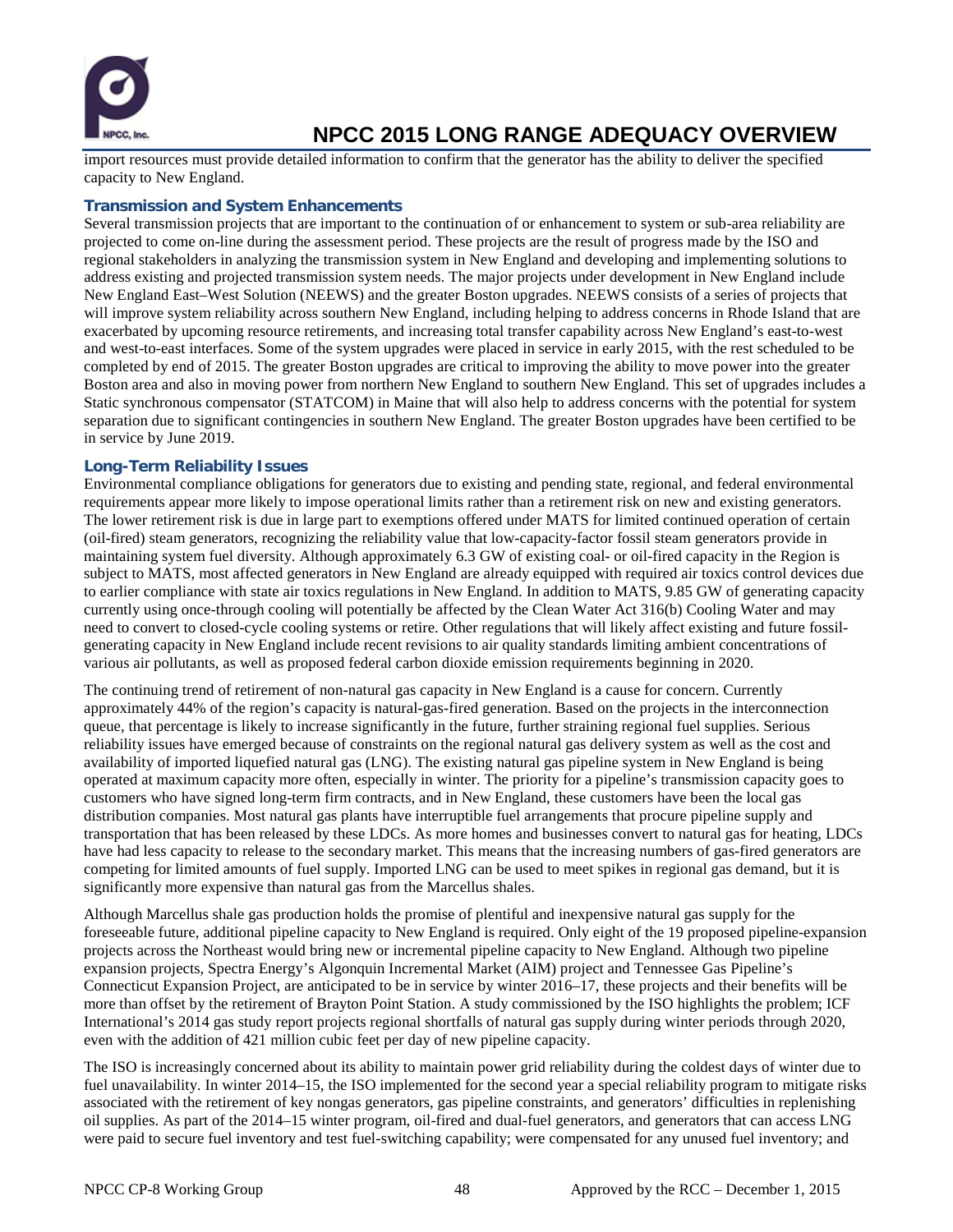

were also subject to nonperformance charges. The 2014–15 program also included permanent improvements such as the continued ability to test resources' fuel-switching ability and to compensate them for running the test. In addition, ISO-NE implemented a project that allowed generators to reflect fuel costs in their energy market offers as those costs change throughout the day, and changed the timing of the day-ahead energy market to better align with natural gas trading deadlines. The ISO has initiated a stakeholder process to explore proposals to address reliability concerns for winter 2015–16 and at least until 2018, when capacity market refinements to incentivize performance begin to take effect. Those refinements include Pay-for-Performance (PFP), which will strengthen availability incentives within the forward capacity market. Other efforts undertaken to shore up operations include the development of tools that help operations personnel more accurately predict the availability of natural gas supply for generators, improving unit commitment decisions; and increased communications with gas pipeline operators (assisted by FERC Order 787) to verify whether natural-gas-fired generators that are scheduled to run will be able to obtain fuel.

Pay-for-Performance, which will go into effect in June 2018, will create stronger financial incentives for generators to perform when called upon during periods of system stress: a resource that underperforms will effectively forfeit some or all capacity payments, and resources that perform in its place will get the payment instead. PFP will also create incentives to make investments to ensure performance, such as upgrading to dual-fuel capability, entering into firm gas-supply contracts, and investing in new fast-responding assets. By creating incentives for generators to firm up their fuel supply, PFP may indirectly provide incentives for the development of on-site oil or LNG fuel storage, or expanded gas pipeline infrastructure. However, PFP will not reach full effectiveness until the seven-year phase-in of the new performance rate is complete. Until that time, the region may be challenged to meet power demand at times when regional gas pipeline capacity is constrained. PFP may also hasten the retirement of inefficient resources with poor historical performance and the entrance of new, efficient, better-performing resources.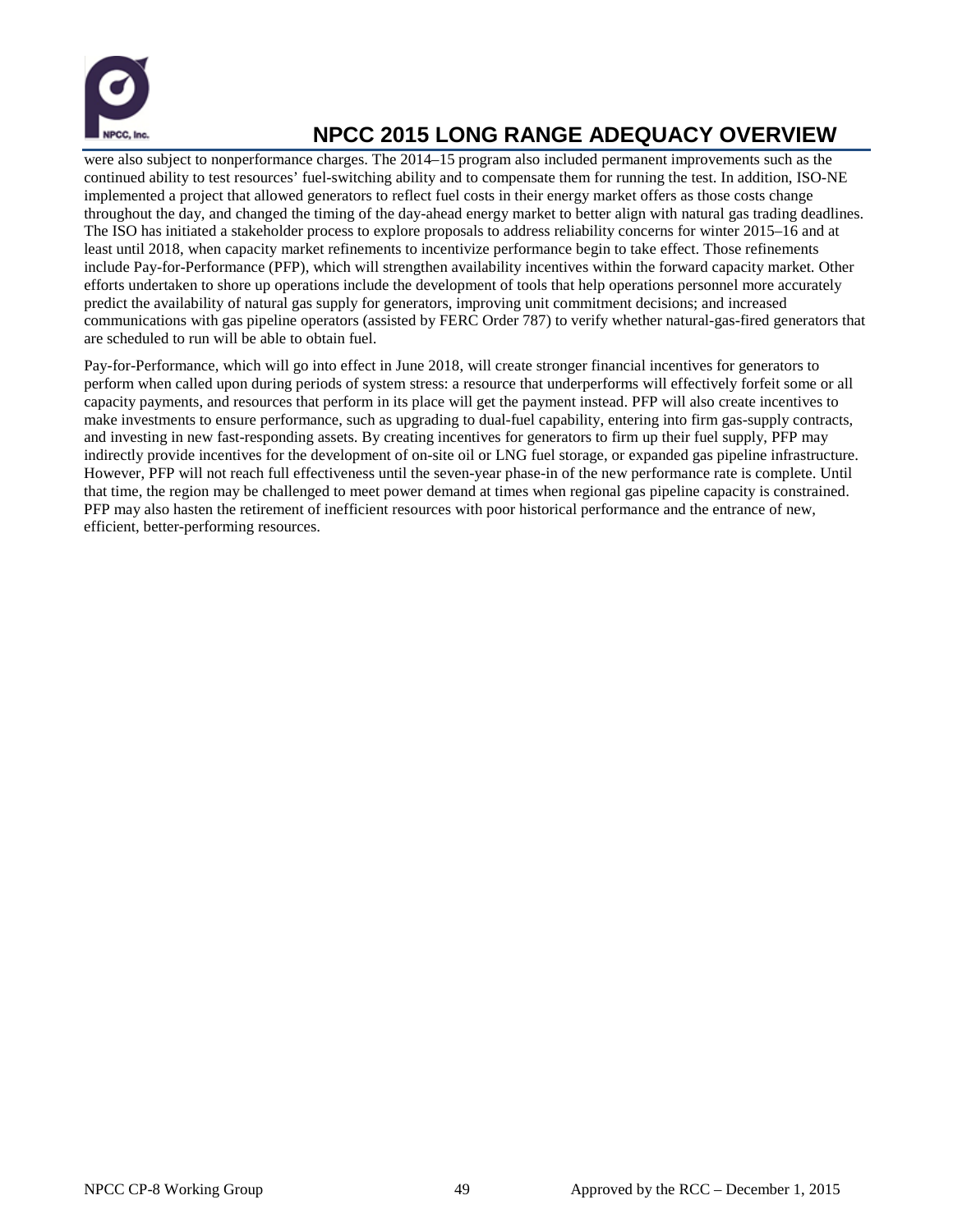

### **New York**

#### **Assessment Area Overview**

The New York Independent System Operator (NYISO) is the only BA within the state of New York (NYBA). The NYISO is a single-state ISO that was formed as the successor to the New York Power Pool—a consortium of the eight IOUs—in 1999. The NYISO manages the New York State transmission grid, encompassing approximately 11,000 miles of transmission lines over 47,000 square miles and serving the electric needs of 19.5 million New Yorkers. New York experienced its all-time peak load of 33,956 MW in the summer of 2013.

#### **Summary of Methods and Assumptions Assessment Area Footprint**

The New York State Reliability Council (NYSRC) Installed Reserve Margin (IRM) of 17 % extends through April 2016. New York's IRM is set annually, one year at a time, the NYISO will use the 2015 IRM of 17% throughout the assessment period

#### **Load Forecast Method**

**Reference Margin Level**

Coincident; normal weather (50/50)

**Peak Season**

Summer

**Planning Considerations for Wind Resources** Modeled with a 17 % capacity factor **Planning Considerations for Solar Resources**

Modeled with a 48 % capacity factor

**Footprint Changes**

N/A



### **Peak Season Demand, Resources, and Reserve Margins [20](#page-51-0)**

| Demand (MW)                   | 2016   | 2017   | 2018   | 2019   | 2020   | 2021   | 2022   | 2023   | 2024   | 2025   |
|-------------------------------|--------|--------|--------|--------|--------|--------|--------|--------|--------|--------|
| <b>Total Internal Demand</b>  | 33,636 | 33,779 | 33,882 | 34,119 | 34,309 | 34,469 | 34,639 | 34,823 | 35,010 | 35,219 |
| <b>Demand Response</b>        | 1,124  | 1,124  | 1,124  | 1,124  | 1,124  | 1,124  | 1,124  | 1,124  | 1,124  | 1,124  |
| <b>Net Internal Demand</b>    | 32,512 | 32,655 | 32,758 | 32,995 | 33,185 | 33,345 | 33,515 | 33,699 | 33,886 | 34,095 |
| Resources (MW)                | 2016   | 2017   | 2018   | 2019   | 2020   | 2021   | 2022   | 2023   | 2024   | 2025   |
| Anticipated                   | 40,546 | 40,669 | 40,293 | 41,347 | 41,347 | 41,347 | 41,347 | 41,347 | 41,347 | 41,347 |
| Prospective                   | 41,488 | 42,454 | 42,340 | 43,650 | 43,650 | 43,650 | 43,650 | 43,650 | 43,650 | 43,650 |
| Reserve Margins (%)           | 2016   | 2017   | 2018   | 2019   | 2020   | 2021   | 2022   | 2023   | 2024   | 2025   |
| Anticipated                   | 24.71% | 24.54% | 23.00% | 25.31% | 24.60% | 24.00% | 23.37% | 22.70% | 22.02% | 21.27% |
| Prospective                   | 27.61% | 30.01% | 29.25% | 32.29% | 31.54% | 30.91% | 30.24% | 29.53% | 28.82% | 28.03% |
| <b>Reference Margin Level</b> | 17.00% | 17.00% | 17.00% | 17.00% | 17.00% | 17.00% | 17.00% | 17.00% | 17.00% | 17.00% |
| Excess/Shortfall (MW)         | 2016   | 2017   | 2018   | 2019   | 2020   | 2021   | 2022   | 2023   | 2024   | 2025   |
| Anticipated                   | 2,508  | 2,463  | 1,967  | 2,743  | 2,521  | 2,334  | 2,135  | 1,920  | 1,701  | 1,456  |
| Prospective                   | 3,450  | 4,248  | 4,013  | 5,046  | 4,824  | 4,637  | 4,438  | 4,223  | 4,004  | 3,759  |



#### **Peak Season Reserve Margins 10-Year Peak Season Cumulative Generation Mix Change**



<span id="page-51-0"></span>20 Based on New York Installed Capacity (ICAP) values**.**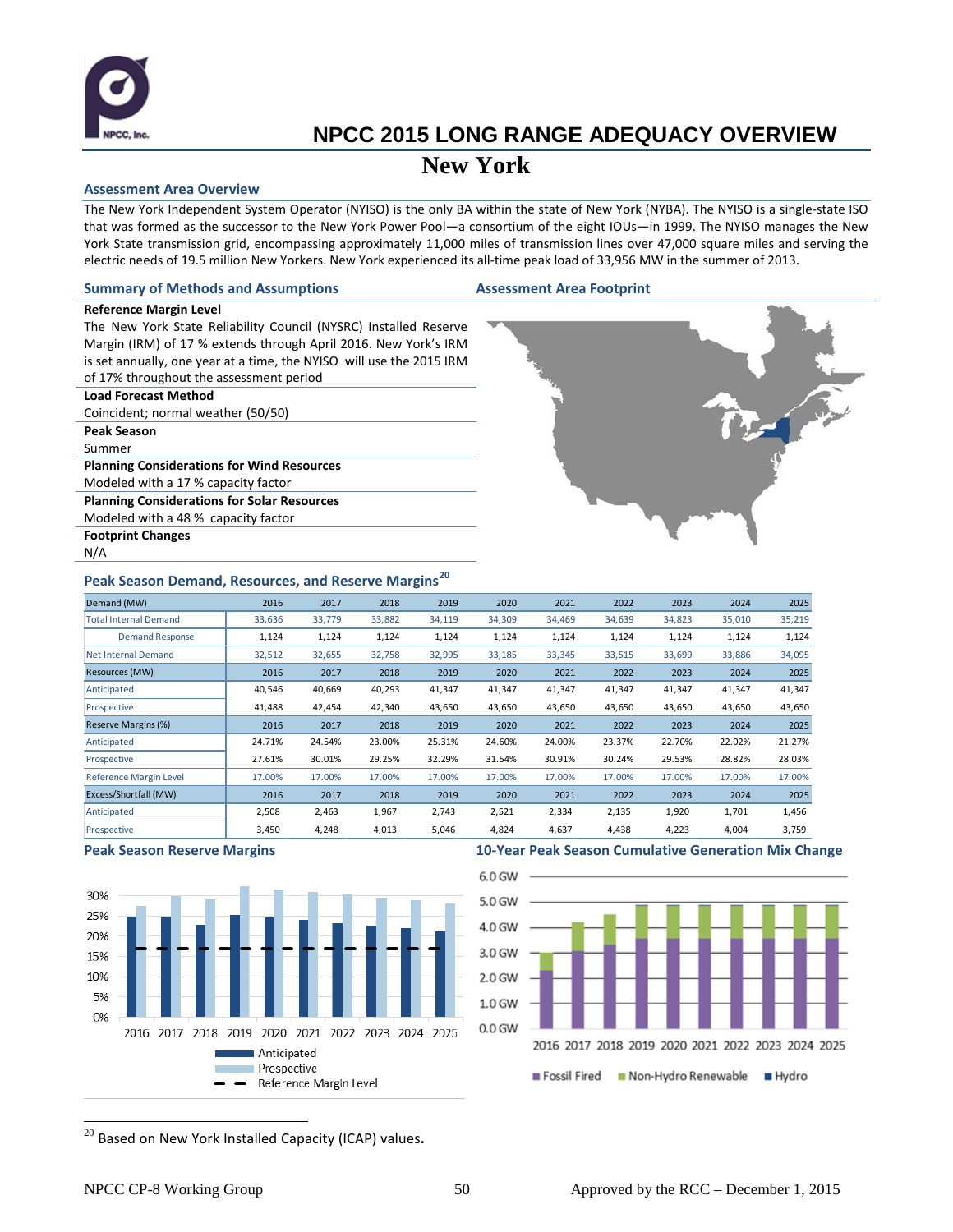

### **Planning Reserve Margins**

For the LTRA Reference Margin, New York has agreed to using the current capability year 17% Installed Reserve Margin (IRM) value extended out for the entire 10-year window. New York has reported it that way in the past. The IRM value is determined and set each year by a study conducted by the New York State Reliability Council (NYSRC) and is based on wind and solar at full ICAP value modeled using an hourly supply shape for each wind and solar location. New York does not mix ICAP and UCAP in the IRM calculation. The data New York reported in the LTRA has wind and solar at full ICAP.

### **Demand**

The energy forecast for the NYBA is lower than last year due to a change in the expected relationship of energy growth with the economy. Whereas economic growth (based on either employment or metro area GDP) continues to increase, the energy growth in most areas of the state is projected to be negative. Positive growth in summer and winter peak demand is expected. The decline in year-over-year energy usage is attributed to the continued impact of energy efficiency programs and additional incentives for customer-sited solar PV.

The average annual statewide energy growth is 0.00% for the period 2015 through 2025. In last year's forecast the annual average statewide energy growth was 0.16% for the period 2014 through 2024.

The average annual statewide summer peak demand growth is 0.48% for the period 2015 through 2025. In last year's forecast the annual average statewide energy growth was 0.83% for the period 2014 through 2024.

This difference between the energy growth and the summer peak demand growth from the 2014 forecast to the 2015 forecast indicates a continuation of the decoupling of the traditional relationship between growth patterns in annual energy consumption and summer peak demand.

Summer peak demand growth is expected to be slightly higher in the downstate region comprised of NYBA's Zones J and K (similar to New York City and Long Island), as compared to other areas of the state. This is expected to continue throughout the forecast horizon, but is not expected have any reliability impacts.

### **Demand-Side Management**

Energy efficiency programs in the state are expected to continue to grow at the rate of about 200 MW (summer) per year, consistent with projections in prior years. In addition, NYISO expects summer peak reductions of about 80 MW per year due to customer-sited solar PV.

The Emergency Demand Response Program provides demand resources an opportunity to earn the greater of \$500/MWh or the prevailing locational-based marginal price (LBMP) for energy consumption curtailments provided when the NYISO calls on the resource. Resources must be enrolled through Curtailment Service Providers (CSPs), which serve as the interface between NYISO and the resources, in order to participate in EDRP. There are no obligations for enrolled EDRP resources to curtail their load during an EDRP event.

Demand Response is considered in the NYISO planning processes including load forecast and resource adequacy analysis. Demand Response enrollments are currently trending at approximately at 3.5% of the NYISO system peak load. In addition, NYISO does not anticipate a significant increase in Demand Response enrollments in the near future. Given these factors, NYISO does not anticipate significant long-term reliability impacts from a modest increase in the Demand Response enrollments from the current enrollment levels.

### **Generation**

Since the *2014LTRA*, seven previously mothballed units were returned to service, representing a total capability of 749 MW. Over the current *2015LTRA* assessment period, Tier 1 resources are expected to add 753 MW. These include the repowering of two former mothballed coal plants (360 MW) to run on natural gas; three units were rerated, adding 393 MW. Tier 2 resources, if they come on-line, are expected to add 2,550 MW.

Approximately 125 MWdc equivalent of customer-sited solar PV facilities were added in the NYBA from May 2014 to May 2015.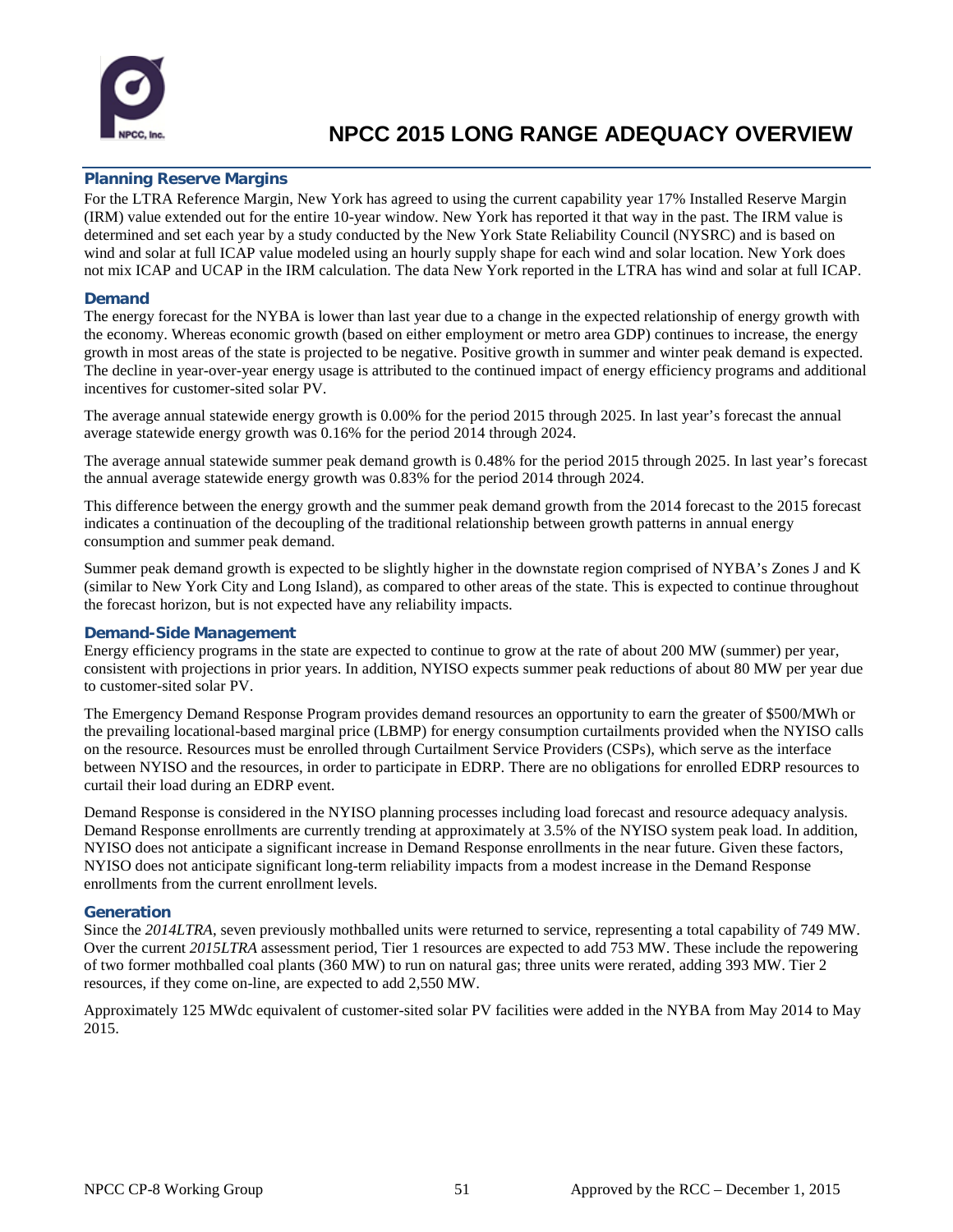

Two units (304 MW) are planned to retire/mothball in summer 2017.<sup>[21](#page-53-0)</sup> When the NYISO receives a generator retirement/mothball notice, NYISO conducts an impact study to determine if a reliability need is created when the unit shuts down. If no reliability need is determined, then the unit may retire/mothball as planned. These units have completed the retired/mothball process and are now planned to retire/mothball in summer 2017.

No other large generators are expected to be unavailable over the assessment period.

The long-term forecast of annual energy and seasonal peak demands incorporates explicit adjustments for distributed energy resources, such as solar PV and distributed generation, along with energy efficiency. Based on approved funding levels, the expected on-peak impact of customer-sited solar PV is 799 MW by 2025. The expected impact of energy efficiency and other distributed energy resources is 1,939 MW by that year.

NYISO is currently conducting a Solar Integration Study with input of stakeholders and involved agencies to determine the impact of customer-sited solar PV on operational levels for regulation. It is also conducting a literature review, a solar forecasting evaluation, and a review of how solar PV is being accounted for by other ISOs/RTOs.

There have been no changes to the methods used to determine the on-peak capacity values for wind, solar, and hydro. Hourly unit output data for wind, run-of-river hydro, and solar units are collected for the summer peak hours (2:00 p.m. – 5:00 p.m. Eastern) from June 1 through August 31. The capacity on-peak for these resources is determined using an assumed capability for each resource class based on unit historic operating data and engineering judgment.

In addition, on-peak resources available from solar PV include a number of factors, such as inverter sizing and efficiency, the impact of cloud cover, other atmospheric conditions that attenuate solar irradiance, and the seasonal and diurnal variations in solar irradiance. These are compared to actual power production of solar PV systems to provide that the combined effect of all factors is consistent with current levels of technology.

### **Capacity Transfers**

There are three classifications of capacity transfers. The first includes grandfathered contracts and external Capacity Resource Interconnection Service (CRIS) Rights. Grandfathered contracts predate the formation of NYISO and are honored at their capacity levels for their duration. External CRIS Rights authorize the owner to deliver capacity to New York from neighboring Balancing Authorities. These total 1,127 MW and cover the entire *2015LTRA* assessment period. The second class is Unforced Deliverability Rights (UDRs). These are rights to deliver capacity over controllable tie lines. The total UDR capability is 1,965 MW across the four controllable ties. The owners of the UDRs notify NYISO each year of the amount of capacity that will be delivered; UDR election levels are treated by NYISO as confidential information. Any transfer capability not utilized is available to provide emergency assistance in both our planning studies and operationally, if the need arises. The third classification is Import Rights. Once the annual Installed Reserve Margin (IRM) study is completed, an Import Rights study is conducted to determine the transfer capability available over and above the IRM requirement. For 2015, these total 580 MW and are available month to month on a first-come first-served basis in the capacity auctions.

Capacity transactions modeled in NYISO's assessments have met the capacity resource requirements as defined in NYISO's tariffs. Both NYISO and its respective neighboring Assessment Areas have agreed on the terms of the capacity transaction including, for example,  $(1)$  the MW value,  $(2)$  the duration,  $(3)$  the contract path,  $(4)$  the source of capacity, and  $(5)$  the capacity rating of the resource.

### **Transmission and System Enhancements**

The Transmission Owner Transmission Solutions (TOTS) consists of three transmission projects in central New York, downstate New York, and New York City. TOTS is part of the Con Edison and the New York Power Authority (NYPA) filing in response to a November 2012 order from the New York Public Service Commission (PSC) that recognized significant reliability needs would occur if the Indian Point Energy Center (IPEC) was retired upon the expiration of IPEC's existing licenses or became unavailable for any reason. The three TOTS transmission projects are described in the following paragraphs.

<span id="page-53-0"></span> $^{21}$  On November 2, 2015, Entergy Nuclear Power Marketing announced their intention of retiring the 838 MW James A. Fitzpatrick nuclear unit at the end of the current fuel cycle, by June 2017. NYISO will be conducting an assessment to determine how this retirement will affect the overall reliability of the region's bulk power system. The results of this assessment will be reflected in the *2016LTRA*.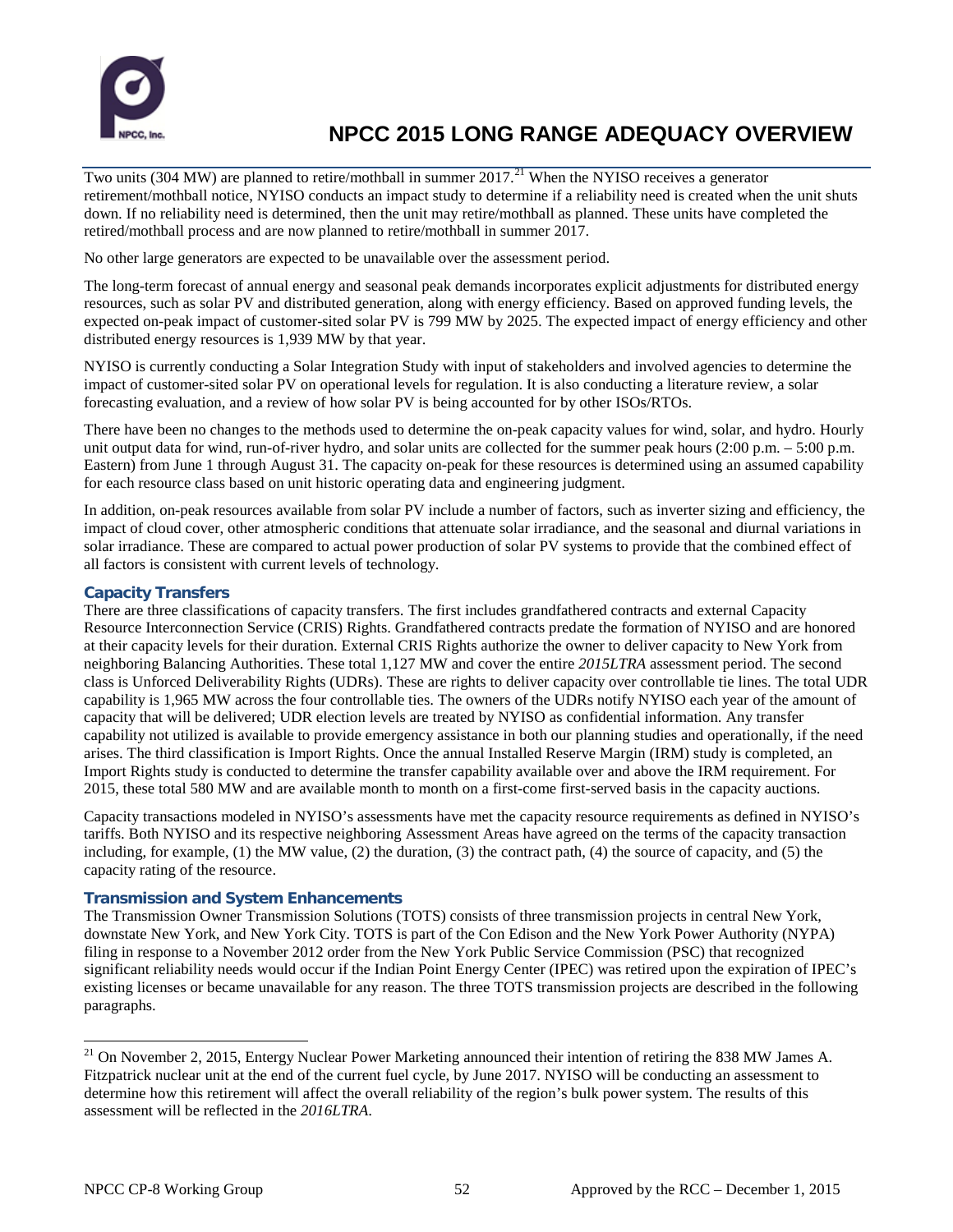

The Ramapo-Rock Tavern project will establish a second 345 kV line from Con Edison's Ramapo 345 kV substation to Central Hudson Gas and Electric Corporation's (CHGE) Rock Tavern 345 kV substation. The project will increase the import capability into Southeastern New York (SENY), including New York City, during normal and emergency conditions and will provide a partial solution for system reliability should the IPEC retire. The project will be located in Orange and Rockland Counties in New York along the right-of-way for the existing Con Edison 345 kV Feeder 77 (Ramapo to Rock Tavern) and using existing transmission towers. The transmission line terminals are located in NYISO Zone G. This project involves work that will be performed by Orange & Rockland Utilities (O&R) and CHGE; as such, Con Edison has and will continue to coordinate this effort with both O&R and CHGE.

The Staten Island Unbottling project will unbottle generation and transmission resources on Staten Island. It is a new resource and will be located in NYISO Zone J. The initial option for this project was to install a new 345 kV feeder and the forced cooling of four existing 345 kV feeders. The new option, a 1.5 mile feeder interconnecting the Goethals substation to the Linden substation, would mitigate a contingency within New York City by installing a new double leg feeder into new positions at the Goethals and Linden substations. Based on additional preliminary engineering and design work, Con Edison made certain changes to the project design. Instead of a new feeder installation, splitting an existing feeder between Goethals and Linden Cogen substations will provide a similar solution at a lower cost and with lower environmental impacts. The forced cooling of the existing four 345 kV feeders remains in the project scope and will increase transmission capacity between the Goethals, Gowanus, and Farragut substations. This project is located in Staten Island and Brooklyn, New York, and Union County (Linden), New Jersey.

The Marcy South Series Compensation project is a transmission improvement project that adds switchable series compensation to increase power transfer by reducing series impedance over the existing 345 kV Marcy South lines. Specifically, the project adds 40% compensation to the Marcy-Coopers Corners 345 kV line, 25% compensation to the Edic-Fraser 345 kV line, and 25% compensation to the Fraser-Coopers Corners 345 kV line through installation of series capacitors. The project also involves upgrades at Marcy and Fraser 345 kV substations. The project includes reconductoring of approximately 21.8 miles of the NYSEG-owned Fraser-Coopers Corners 345 kV line (FCC-33) with a higher thermalrated conductor installed on existing wooden pole and steel tower structures. The project increases thermal transfer limits across the Total East Interface and the UPNY/SENY Interface.

The NYISO 2014 Reliability Needs Assessment identified thermal violations under N-1-1 post-contingency conditions (applying more stringent NPCC criteria) in the Rochester and Syracuse areas. The draft 2014 Comprehensive Reliability Plan states that these violations will be resolved with permanent solutions identified in the most recent Transmission Owner local transmission plans scheduled to be completed by summer 2017 in Rochester and the end of 2017 in the Syracuse area. In the interim, the local transmission owners will implement local operating procedures, if required, to prevent overloads, including the potential for limited load shedding in the Rochester and Syracuse areas.

### **Long-Term Reliability Issues**

Recently agencies and generators have begun to examine or implement operational limits as an alternative means of achieving compliance with environmental regulations. Such limits may pose a risk to system reliability if generators exhaust their permitted emission limits and may not be in a position to operate for portions of the year when they are needed to maintain BPS reliability. The 2014 Reliability Needs Assessment (RNA) reviewed the impacts of federal and state environmental regulations on operation of the bulk power transmission facilities. The potential risks to system reliability posed by implementation of emission and operational limits to comply with pending environmental regulations are:

- 1. Phase I of CSAPR has begun replacing obligations under the Clean Air Interstate Rule (CAIR) for NOx and SO<sub>2</sub> emissions. Allocations under Phase I to NYBA generators are approximately equivalent with reported emissions for 2014. In 2016, it is expected that the operation of installed control equipment will be optimized to achieve compliance. CSAPR Phase II begins in 2017. In this phase, the  $SO<sub>2</sub>$  allocations are reduced, interstate trading limits are imposed, and NYS is seeking to have allowances directed to the State instead of the generators. The CSAPR Phase II Cap will be binding nationally, which will likely result in increased allowance prices. Nevertheless, under most conditions it appears that sufficient allowances should be available to the NYBA generation fleet.
- 2. Compliance with MATS began on April 16, 2015, for new and existing coal- and oil-fired units. Some dual-fuel units have chosen to limit oil use to avoid more challenging emission requirements. Depending on system conditions, such operational limits could pose a risk to system reliability, as they have the potential to reduce the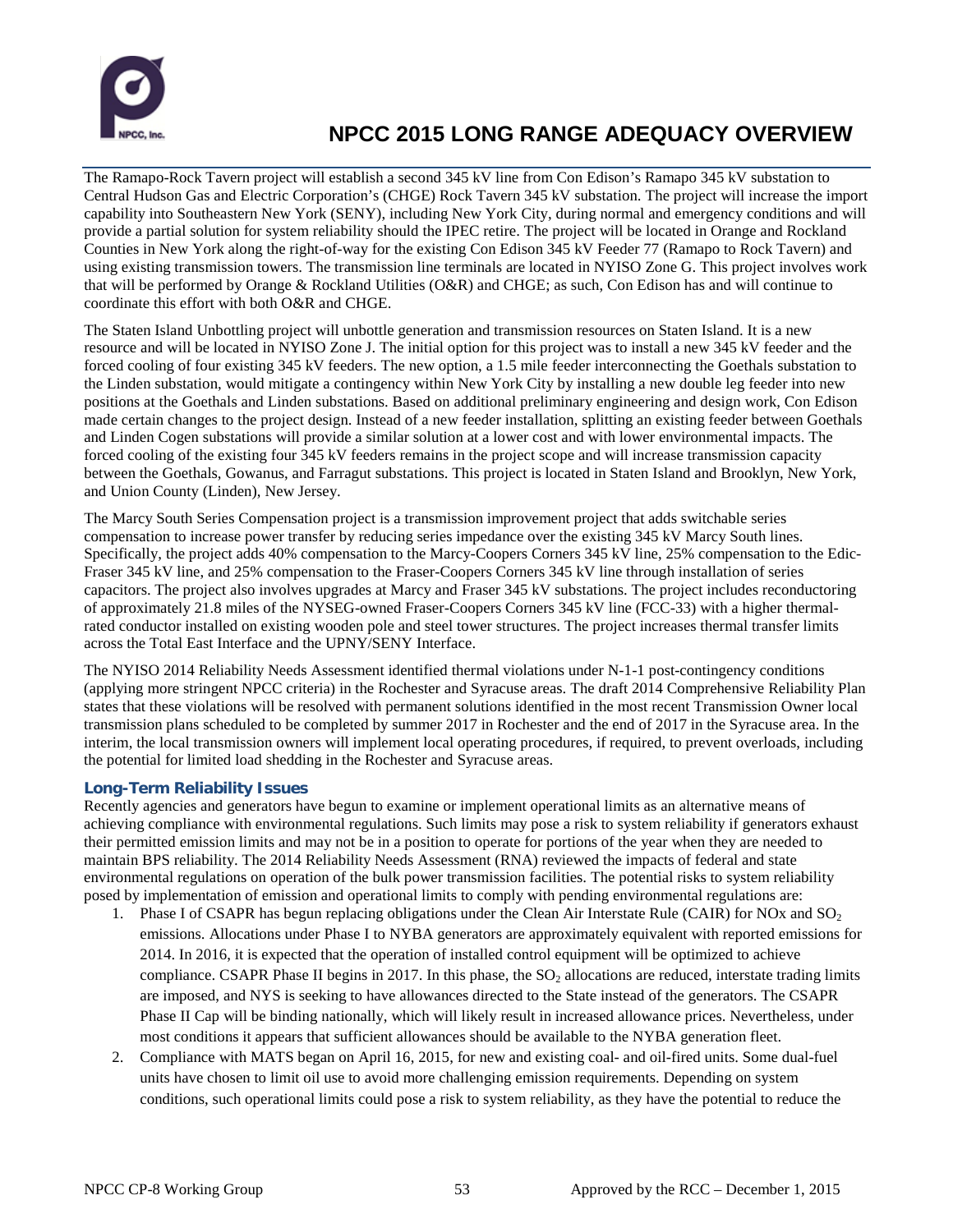

effective aggregate dual-fuel capacity available to maintain the reliability of the New York Bulk Power Transmission Facilities (BPTF).

- 3. The draft EPA Clean Power Plan rules would require  $CO<sub>2</sub>$  emission reductions beginning in 2020. In comments on the proposal, the NYISO voiced concerns about the potential implications for electric system reliability and the lack of recognition of the progress New York has already made in achieving significant reductions in  $CO<sub>2</sub>$  emissions. NYISO stated in its comments to the EPA, "As proposed, the Clean Power Plan presents potentially serious reliability implications for New York. A majority of the electric capacity within New York City is dual-fuel oil/gas steam-fired electric generating units. These units are critically important, both due to their location within the transmission-constrained New York City area and because they possess dual-fuel capability that provides a needed measure of protection against disruptions in the natural gas supply system." The comments questioned the EPA's assumption that the output from vital dual-fuel units could be reduced by over 99% while maintaining reliable electric service to New York City.
- 4. EPA is currently in the process of revising the National Ambient Air Quality Standard (NAAQS) for Ozone. Depending upon the ultimate level selected, the Ozone NAAQS will likely require further Nitrogen Oxides  $(NO<sub>x</sub>)$ and Volatile Organic Compounds (VOC) emission reductions from NYCA generators. Such reduction requirements are not anticipated prior to 2022.

The NYBA is reliant on natural gas as the primary fuel for electric generation. Ongoing studies and efforts focus on:

- 1. improving communication and coordination between the sectors
- 2. addressing market structure enhancements, such as the closing time of the natural gas markets
- 3. providing for back-up fuel (primarily distillate oil) assurance to generation
- 4. addressing the electric system reliability impact of the sudden catastrophic loss of gas

NYISO, in conjunction with its stakeholders, is exploring market rule changes to help assure fuel availability during cold weather conditions. Improvements will be considered in reporting seasonal fuel inventories and daily replenishment schedules. NYISO will work with New York State regulatory agencies to develop a formal process to identify reliability needs that would be mitigated by generator requests for certain waivers. FERC has issued a NOPR to gather public comments to propose rule modifications in the gas market to provide better coordination between the electric and gas markets.

Generator retirements also pose the potential for an emerging reliability issue. While NYISO concludes that long-term reliability needs have been satisfied in the draft 2014 Comprehensive Reliability Plan (CRP) report, the margin to maintain reliability narrows over the 10-year study period based on projected load growth and the assumption that there are no additional resources added after 2017. Potential risk factors, such as long-term generator unavailability or higher load levels in regions of upstate New York (including Rochester, Western and Central New York, and the Capital Region), could potentially lead to immediate and severe transmission security violations. The projected NYBA capacity margins are narrow in the later years of the study; therefore, a small decrease in their existing resource capacity or an increase in loads by 2024 would result in an LOLE (loss-of-load event) violation in that year

.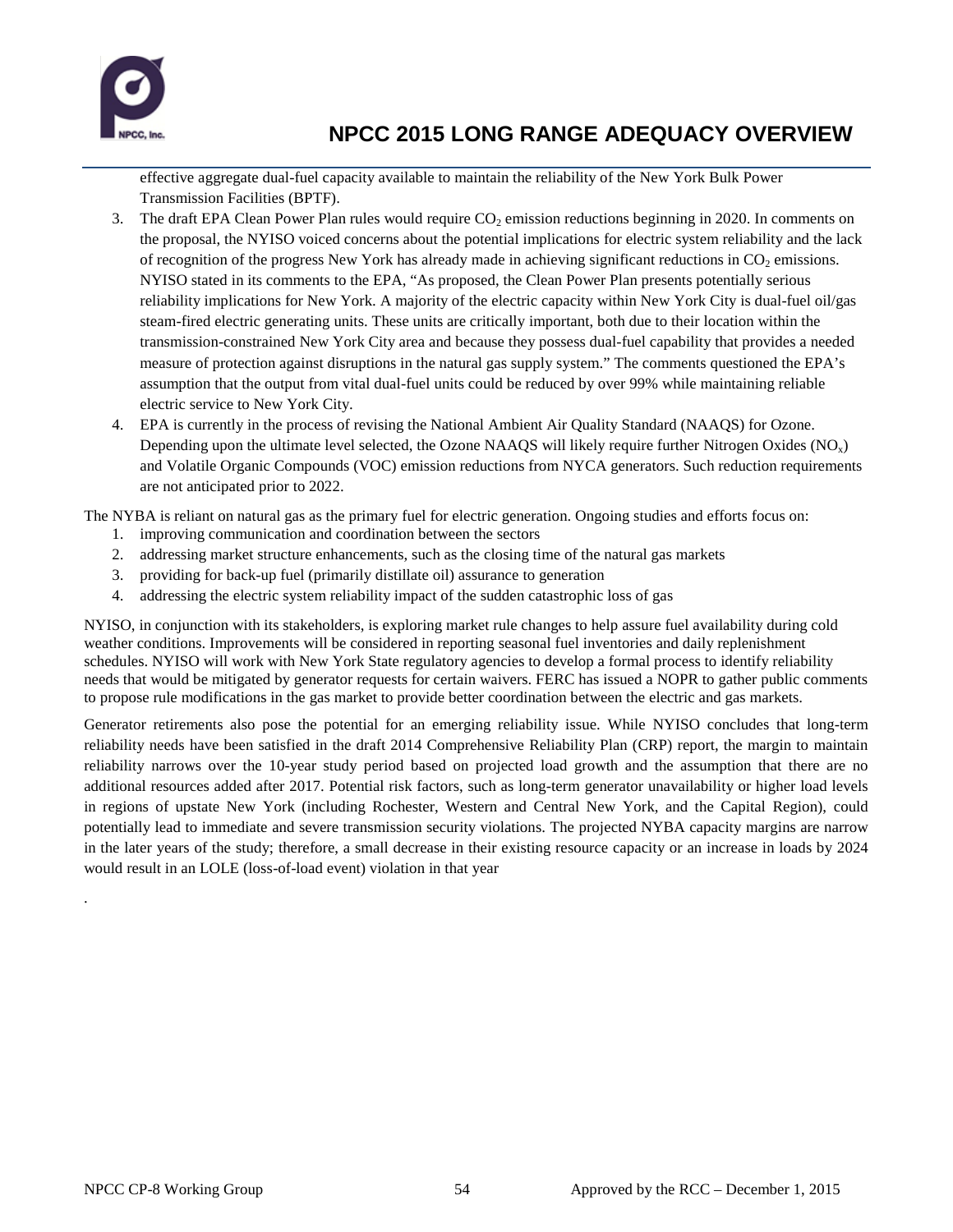

### **Ontario**

#### **Assessment Area Overview**

Ontario's electrical power system covers an area of 415,000 square miles and serves the power needs of more than 13 million people. Ontario is interconnected electrically with Québec, MRO-Manitoba, states in MISO (Minnesota and Michigan), and NPCC-New York.

#### **Summary of Methods and Assumptions Assessment Area Footprint**

#### **Reference Margin Level**

The IESO-established Reserve Margin Requirement is applied as the Reference Margin Level. $^{22}$  $^{22}$  $^{22}$ 

#### **Load Forecast Method**

Coincident; normal weather (50/50)

**Peak Season**

Summer

#### **Planning Considerations for Wind Resources**

Modeled, based on historic performance and historic weather data

**Planning Considerations for Solar Resources**

Modeled, based on historic weather data;

**Footprint Changes**

N/A

#### **Peak Season Demand, Resources, and Reserve Margins**



| Demand (MW)                   | 2016   | 2017   | 2018   | 2019   | 2020   | 2021     | 2022     | 2023     | 2024    | 2025     |
|-------------------------------|--------|--------|--------|--------|--------|----------|----------|----------|---------|----------|
| <b>Total Internal Demand</b>  | 22,849 | 22,819 | 22,790 | 22,669 | 22,522 | 22,479   | 22,760   | 22,976   | 22,920  | 23,135   |
| <b>Demand Response</b>        | 576    | 576    | 576    | 576    | 676    | 826      | 976      | 1,176    | 1,376   | 1,566    |
| <b>Net Internal Demand</b>    | 22,273 | 22,243 | 22,214 | 22,093 | 21,846 | 21,653   | 21,784   | 21,801   | 21,544  | 21,569   |
| Resources (MW)                | 2016   | 2017   | 2018   | 2019   | 2020   | 2021     | 2022     | 2023     | 2024    | 2025     |
| Anticipated                   | 26,548 | 27,274 | 27,406 | 27,545 | 27,748 | 27,659   | 27,659   | 27,653   | 28,531  | 27,827   |
| Prospective                   | 26,548 | 27,170 | 27,222 | 27,181 | 27,322 | 24,139   | 24,021   | 23,962   | 24,840  | 24,136   |
| Reserve Margins (%)           | 2016   | 2017   | 2018   | 2019   | 2020   | 2021     | 2022     | 2023     | 2024    | 2025     |
| Anticipated                   | 19.20% | 22.61% | 23.37% | 24.68% | 27.02% | 27.74%   | 26.97%   | 26.84%   | 32.43%  | 29.01%   |
| Prospective                   | 19.20% | 22.15% | 22.55% | 23.03% | 25.07% | 11.48%   | 10.27%   | 9.91%    | 15.30%  | 11.90%   |
| <b>Reference Margin Level</b> | 17.72% | 18.40% | 18.90% | 18.02% | 20.00% | 20.00%   | 20.00%   | 20.00%   | 20.00%  | 20.00%   |
| Excess/Shortfall (MW)         | 2016   | 2017   | 2018   | 2019   | 2020   | 2021     | 2022     | 2023     | 2024    | 2025     |
| Anticipated                   | 329    | 937    | 994    | 1,471  | 1,533  | 1,675    | 1,518    | 1,492    | 2,678   | 1,944    |
| Prospective                   | 329    | 834    | 810    | 1,107  | 1,107  | (1, 845) | (2, 120) | (2, 199) | (1,013) | (1, 747) |



#### **Peak Season Reserve Margins 10-Year Peak Season Cumulative Generation Mix Change**



<span id="page-56-0"></span> $^{22}$  Ontario IESO, for its own assessments, treats Demand Response as a resource instead of as a load modifier. As a consequence, the Net Internal Demand, Planning Reserve Margins, and Target Reserve Margin numbers differ in IESO reports when compared to NERC reports. The Ontario reports would report lower Reserve Margins.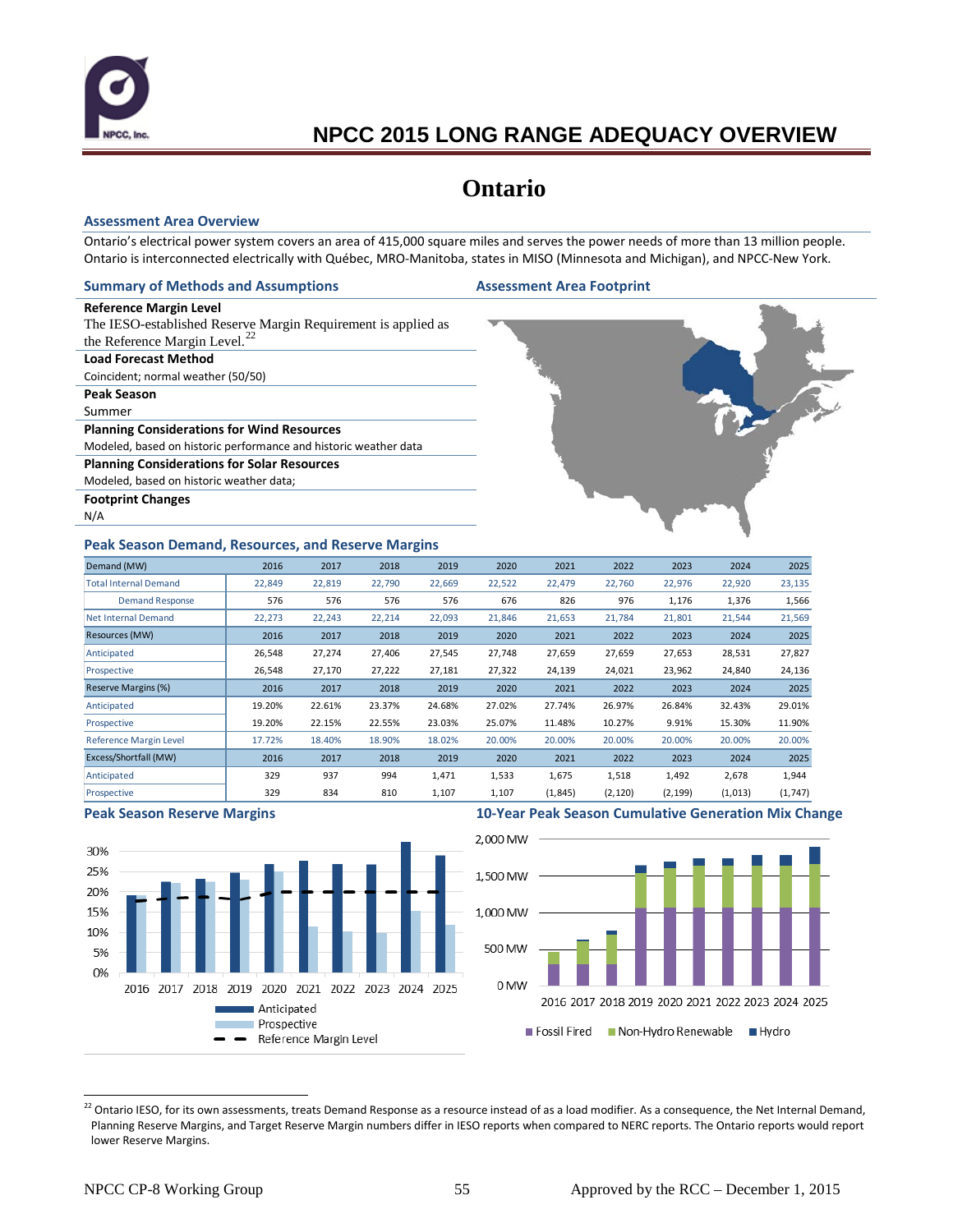

### **Demand, Resources and Planning Reserve Margins**

Ontario has invested heavily in electricity infrastructure over the past decade. Investments have enabled the phase-out of coal-fired generation in the province and have reduced the carbon intensity of Ontario's electricity supply mix. Growing net supply additions to manage the retirement of coal-fired generation and moderate demand resulted in substantial Reserve Margins in the recent past. With the recent phase-out of coal-fired generation in the province, Reserve Margins are reduced to levels that satisfy the reserve requirement.

Ontario is adequate for the entire duration of the assessment under the anticipated scenario. Under the prospective scenario, Ontario has enough confirmed planned resources (Tier 1) to meet its Reference Margin Levels for the first half of the assessment period and will rely on new resources (Tier 3) of up to 2,200 MW to meet the Reference Margin Level between 2022 and 2025. Ontario possesses a range of options to address these needs, including market-based mechanisms and capacity imports.

Over the 10-year period, Ontario expects increased demand for electricity, driven by modest economic expansion and population growth. However, these increases are being offset by three key factors:

- 1. The growth in embedded generation (behind-the-meter) capacity, which has a significant downward impact on gridsupplied electricity.
- 2. Conservation impacts that reduce the overall need for both end-use and grid-supplied electricity.
- 3. The increasing impact of price-sensitive demand through the implementation of time-of-use rates, as well as the Industrial Conservation Initiative.

Over the assessment period, the capacity of distribution-connected generation (DG) is expected to increase. As of December 31, 2014, more than 1,925 MW of variable generation was operating within distribution systems. Over the forecast period, about 1,900 MW of renewable capacity is projected to be added. Most of this embedded generation will be solar powered.

Overall growth in summer peak demand is modest due to the deployment of DG, especially the increased penetration of solar-powered DG. The summer peaks are also being influenced by efficiency changes to air conditioners. The winter peaks in Ontario occur after sunset so they are not significantly impacted by the mostly solar DG. However, the winter peak is seeing downward pressure from conservation savings due primarily to lighting efficiencies as end users move to compact fluorescent and LED technology.

There will be some variation in demand growth within Ontario. The greater Toronto area (GTA) has the largest share of the Ontario population and economy. The Essa zone, which lies just north of the GTA, will see positive growth resulting from ongoing expansion of the GTA. Primarily due to expected mining growth in the northern portions of the province, a rebound is expected during the later years of the forecast in the Northern Ontario zone.

The Demand Response programs during the summer are expected to increase from just over 500 MW at present to over 1,500 MW by the end of the forecast period. Ontario currently has three main Demand Response programs: Peaksaver PLUS® (primarily driven by air-conditioning load), dispatchable loads, and Capacity-Based Demand Response (CBDR), which is a new program for the previous Demand Response 3 (DR3) program participants. Future Demand Response may also participate in market-based mechanisms such as a Demand Response Auction. Participation in dispatchable load programs drops during the peak period as the loads take advantage of the Industrial Conservation Initiative.

Ontario is a strong proponent of conservation. The programs designed to achieve conservation targets are expected to deliver cumulative savings of 12.7 TWh over the forecast horizon. Those savings will be achieved through improved building codes, equipment standards, and incentive-based conservation programs. This includes time-of-use rates and the Industrial Conservation Initiative.

To meet the challenge of rapid deployment of renewables across the province and help capture the benefits of Ontario's investment in variable generation, the IESO implemented the Renewables Integration Initiative (RII) in 2013. RII has yielded results including the integration of the hourly centralized forecast into IESO scheduling tools, enhanced visibility of renewable output of distributed-connected variable generation facilities 5 MW or greater, and the dispatch of grid-connected variable generation. Frequency response, short-term inertial response, voltage ride-through capability, and voltage support are some of the performance requirements clearly identified during the connection process and validated through tests before the new grid-connected resources complete their facility registration with the IESO. Frequency response and voltage ride-through capability requirements also apply to distribution-connected resources larger than 10 MW.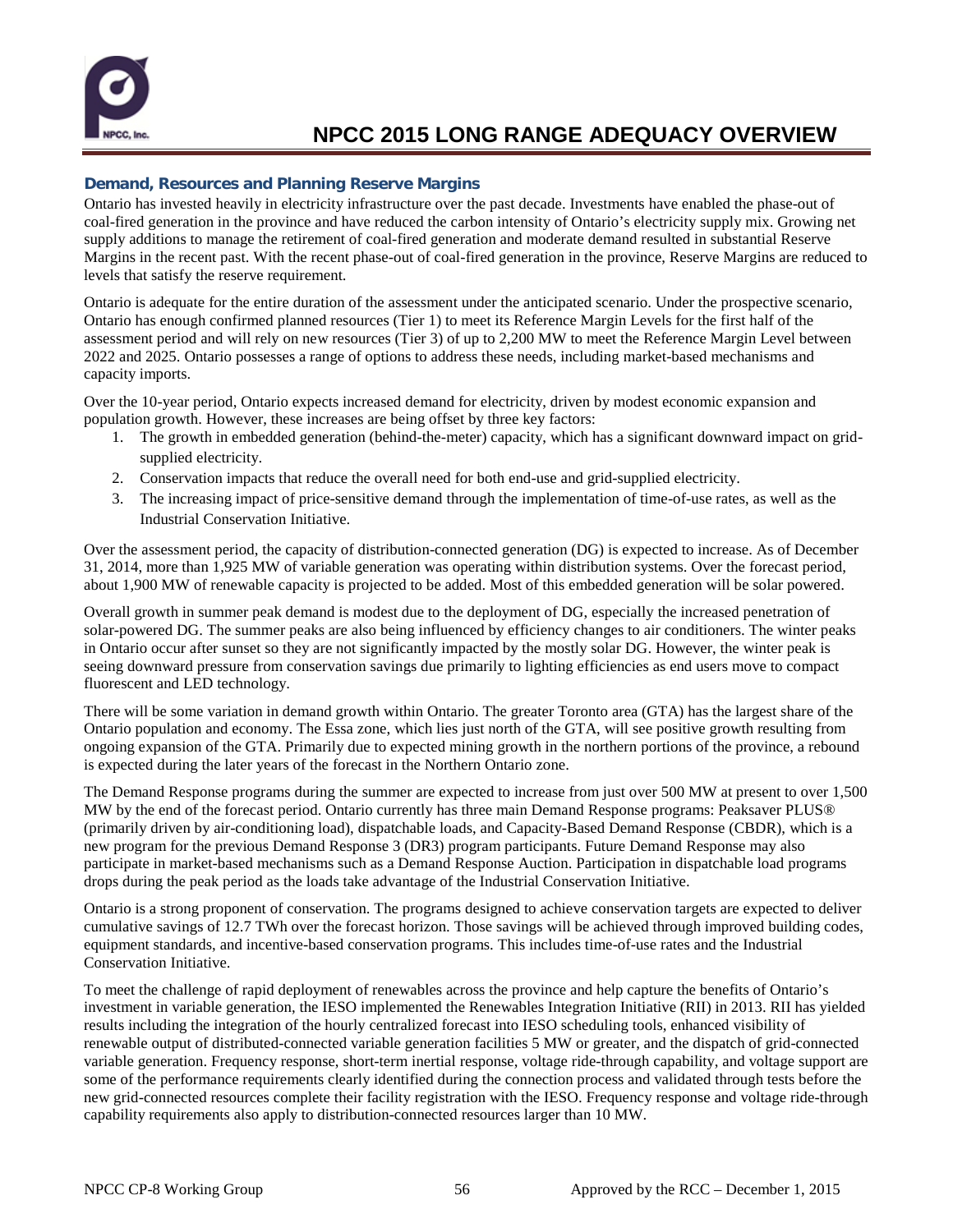

In May 2015, the IESO signed a 500 MW seasonal firm capacity sharing agreement with Hydro Quebec. This agreement takes advantage of the provinces' complementary seasonal peaks to support reliability and will be in effect for 10 years, starting from December of 2015. The capacity will be shared, allowing Quebec to import up to 500 MW in winter months, and Ontario to import up to 500 MW in summer months. The energy associated with the capacity agreement will be scheduled through existing market mechanisms.

### **Transmission Outlook and System Enhancements**

Transmission planning to address changes to the supply mix and ensure reliability throughout the province is ongoing. System enhancement projects that are underway include a new 230 kV double-circuit East-West Tie line, and the addition of a new 500-to-230 kV transformer station (TS), Clarington TS, in the eastern portion of the GTA. The in-service date for the new East-West Tie line has been revised from 2018 to 2020 due to slower than anticipated near-term load growth in northwestern Ontario. The Clarington transformer station is scheduled to be in service in the first half of 2018.

Planning studies are being finalized to manage the loading on the transmission lines between Trafalgar TS and Richview TS and the 500/230 kV transformers at Claireville TS and Trafalgar TS, which are forecast to be exceeded by 2020. Planning options have been assessed and are expected to include the installation of 500/230 kV autotransformers at the existing Milton Switching Station, with eight 230 kV circuit terminations and 12 km (7.5 miles) of new double-circuit line sections connecting the new Milton TS to Hurontario Switching Station.

### **Long-Term Reliability Issues**

With the growth in the embedded variable generation capacity, demand forecasting has become increasingly more complex. Traditionally, demand was mainly a function of weather conditions, economic cycles, and population growth. With multiple new factors influencing demand, such as increased distribution-connected variable generation and increased consumer priceresponsiveness, determining the causality of demand changes has become increasingly nuanced.

All coal units in Ontario have been phased out as of April 2014, in accordance with Ontario government policy. In the years following the coal phase-out, the province's next reliability challenge will be to carefully manage the renewal of its nuclear fleet. Nuclear units at Pickering Generating Station will not be refurbished, and current plans are to operate these units through approximately 2020. The other two nuclear plants in the province, Darlington and Bruce, are scheduled for refurbishment between 2016 and 2031. These changes may lead to a supply gap starting in 2021. Flexibility, cost, and environmental performance have been incorporated in Ontario's energy plan to ensure that commitment decisions are made in a timely manner. If additional resources are needed, market-based mechanisms such as the Demand Response Auction or the Capacity Auction are planned to facilitate procuring new resources. Other options include recontracting Non-Utility Generator (NUG) facilities as their contracts reach maturity, new gas-fired generation, imports, energy storage, and additional conservation above current targets.

High voltages are experienced in southern Ontario during light load periods and, with the planned shutdown of Pickering GS and the removal of its reactive absorption capability, the situation is expected to persist. Planning work for the new installation of new voltage control devices has been initiated.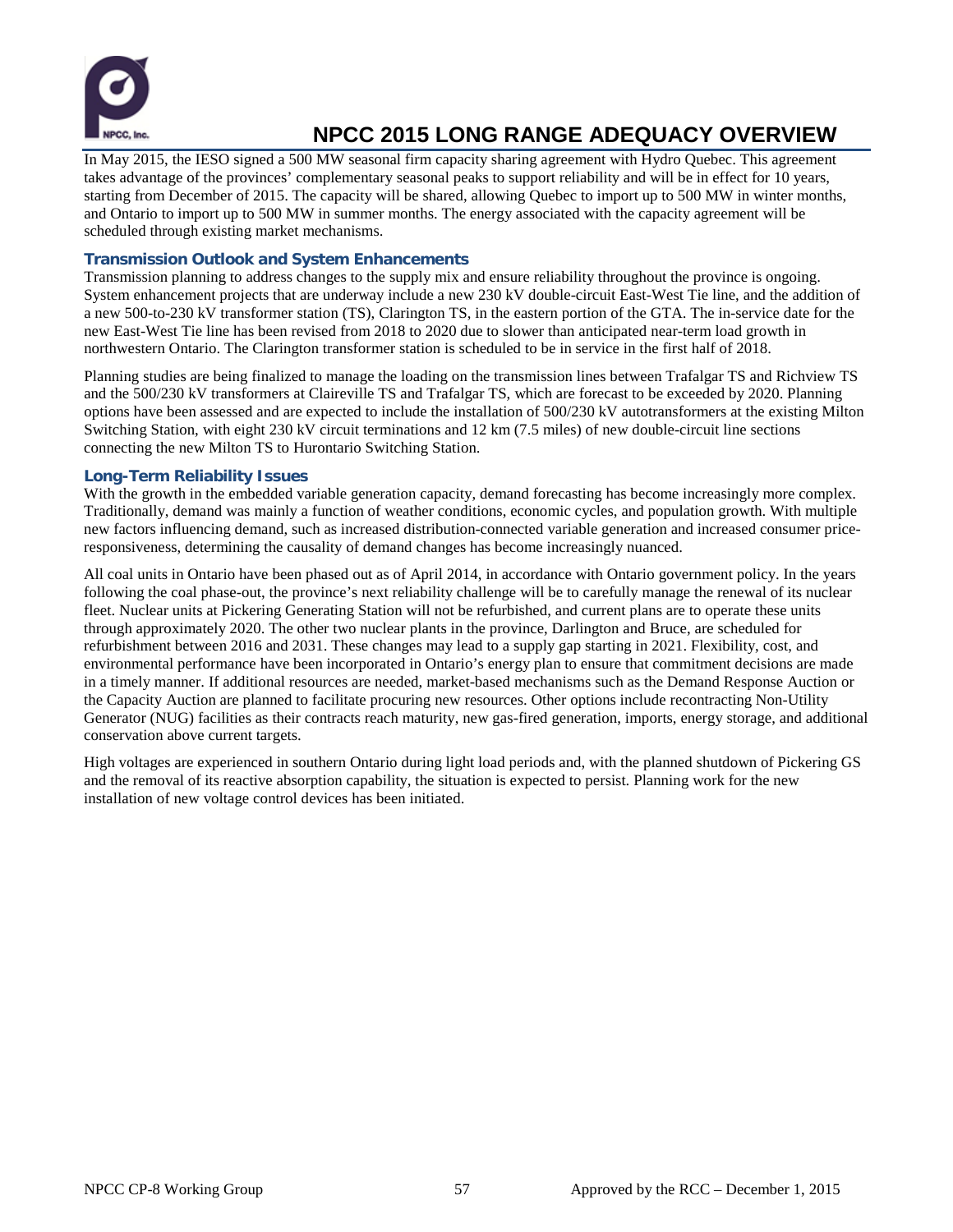

### **Québec**

#### **Assessment Area Overview**

The Québec Assessment Area (Province of Québec) is a winter-peaking NPCC subregion that covers 595,391 square miles with a population of eight million. Québec is one of the four NERC Interconnections in North America, with ties to Ontario, New York, New England, and the Maritimes, consisting either of HVdc ties or radial generation or load to and from neighboring systems.

#### **Summary of Methods and Assumptions Assessment Area Footprint**

**Reference Margin Level** Reference Margin Levels are drawn from the Québec Area 2014 Comprehensive Review of Resource Adequacy, which was approved by NPCC's Reliability Coordinating Committee in December 2014.

- **Load Forecast Method**
- Coincident; normal weather (50/50)
- **Peak Season**
- Winter

**Planning Considerations for Wind Resources**

On-peak contribution is approximately 30 % of the total

- **Planning Considerations for Solar Resources**
- N/A

**Footprint Changes**

N/A

#### **Peak Season Demand, Resources, and Reserve Margins**

| Demand (MW)                   | 2016   | 2017   | 2018   | 2019   | 2020   | 2021   | 2022   | 2023   | 2024   | 2025   |
|-------------------------------|--------|--------|--------|--------|--------|--------|--------|--------|--------|--------|
| <b>Total Internal Demand</b>  | 38,650 | 38,855 | 39,175 | 39,469 | 39,792 | 40,114 | 40,440 | 40,724 | 40,965 | 41,149 |
| <b>Demand Response</b>        | 2,197  | 2,197  | 2,222  | 2,272  | 2,297  | 2,297  | 2,297  | 2,297  | 2,297  | 2,297  |
| <b>Net Internal Demand</b>    | 36,453 | 36,658 | 36,953 | 37,197 | 37,495 | 37,817 | 38,143 | 38,427 | 38,668 | 38,852 |
| Resources (MW)                | 2016   | 2017   | 2018   | 2019   | 2020   | 2021   | 2022   | 2023   | 2024   | 2025   |
| Anticipated                   | 42,179 | 42,421 | 43,544 | 43,624 | 43,905 | 43,905 | 43,905 | 43,940 | 43,975 | 44,010 |
| Prospective                   | 42,179 | 42,421 | 43,544 | 43,624 | 43,905 | 43,905 | 43,905 | 43,940 | 43,975 | 44,010 |
| Reserve Margins (%)           | 2016   | 2017   | 2018   | 2019   | 2020   | 2021   | 2022   | 2023   | 2024   | 2025   |
| Anticipated                   | 15.71% | 15.72% | 17.84% | 17.28% | 17.09% | 16.10% | 15.11% | 14.35% | 13.72% | 13.28% |
| Prospective                   | 15.71% | 15.72% | 17.84% | 17.28% | 17.09% | 16.10% | 15.11% | 14.35% | 13.72% | 13.28% |
| <b>Reference Margin Level</b> | 11.60% | 12.00% | 12.40% | 12.80% | 12.80% | 12.80% | 12.80% | 12.80% | 12.80% | 12.80% |
| Excess/Shortfall (MW)         | 2016   | 2017   | 2018   | 2019   | 2020   | 2021   | 2022   | 2023   | 2024   | 2025   |
| Anticipated                   | 1,497  | 1,363  | 2,009  | 1,665  | 1,610  | 1,247  | 880    | 594    | 358    | 185    |
| Prospective                   | 1,497  | 1,363  | 2,009  | 1,665  | 1,610  | 1,247  | 880    | 594    | 358    | 185    |



#### **Peak Season Reserve Margins 10-Year Peak Season Cumulative Generation Mix Change**

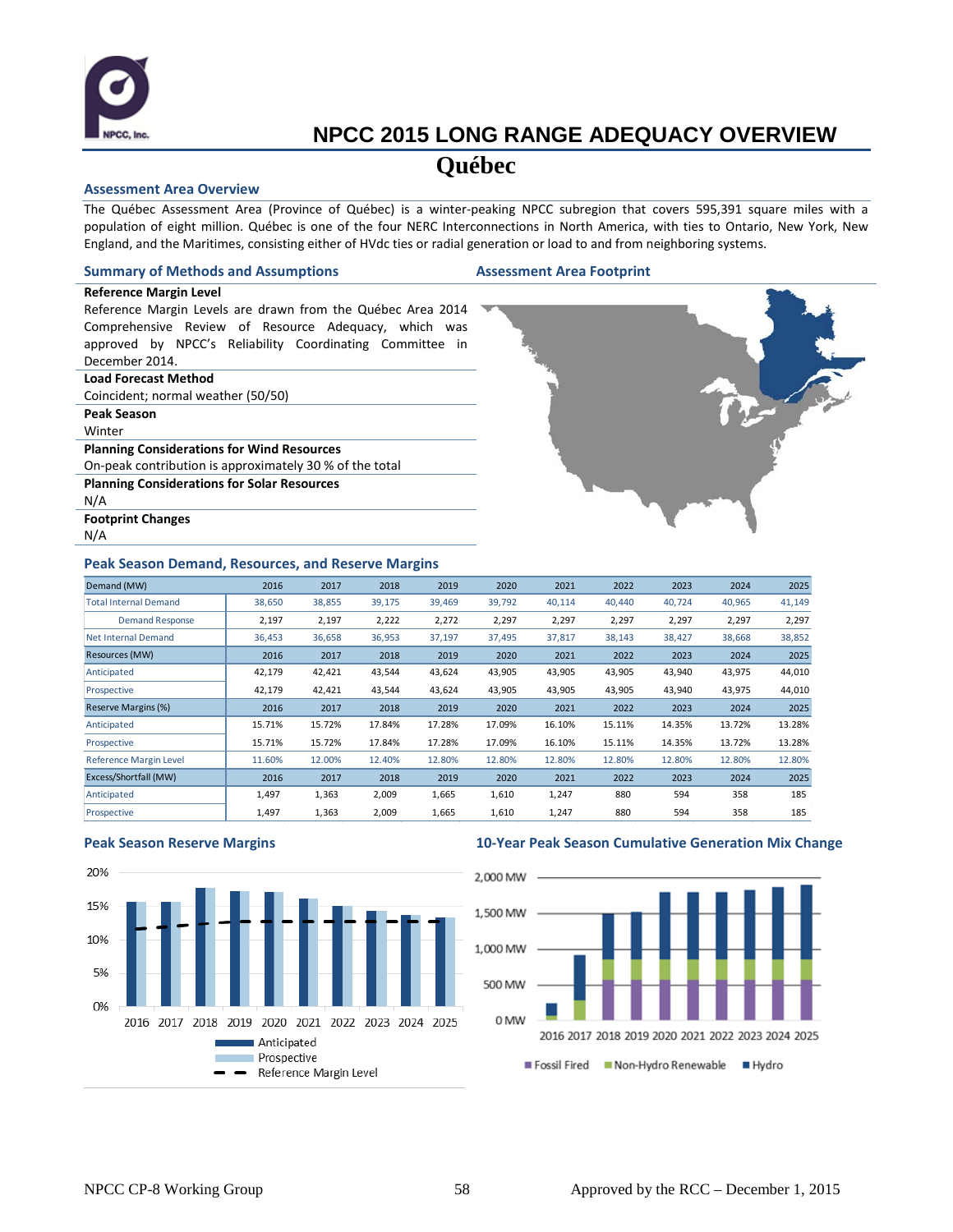

### **Demand, Resources, and Planning Reserve Margins**

The Anticipated Reserve Margin remains above the Reference Margin Level for all seasons and years during the assessment period.

The Québec Area demand forecast average annual growth is 0.7% during the 10-year period, a decrease since the *2014LTRA* report (0.9% average annual growth). This decrease in the demand forecast is mainly attributed to the industrial sector. Total Internal Demand is calculated for the Québec area as a single entity, and the area's peak demand forecast is coincident. Energy efficiency and conservation programs are integrated in the Assessment Area's demand forecasts and account for an average annual impact of 140 MW (at winter peak) over the 10-year period.

Demand Response (DR) programs in the Québec area specifically designed for peak-load reduction during winter operating periods are mainly interruptible load programs (for large industrial customers), totaling 1,747 MW for the 2016–17 winter period. The area is developing some interventions in DR (direct control load management and others) to its customers, which would provide 300 MW by 2021–22. The total on-peak DR for the 2025–26 winter period is projected to be 2,297 MW.

In 2014, the generating station La Romaine-2 was integrated for a total of 640 MW of new added hydro capacity. Work is underway on the La Romaine-1 (270 MW) and La Romaine-3 (395 MW) developments, which will be fully operational in 2016 and 2017, respectively. Some preparatory work has also begun on the La Romaine-4 (245 MW) development, which will be fully operational by the end of 2020. The retrofitting of some hydro units should also add 219 MW of capacity over the assessment period. For other renewable resources, about 480 MW of wind capacity and 60 MW of biomass have been added to the system since the beginning of 2014. Additionally, about 1,040 MW of wind capacity and 120 MW of biomass are expected to be in service by the end of 2017.

The Québec area will support firm capacity sales totaling 1,017 MW during the 2016–17 winter peak period, declining to 145 MW for the 2020–21 winter period. Also, a total of 1,800 MW of firm capacity purchases are planned for winter 2016–17, declining to 1,100 MW for the subsequent nine winter periods.

### **Transmission Outlook and System Enhancements**

### *Romaine River Hydro Complex Integration*

Construction of the first phase of transmission for the Romaine River Hydro Complex project is presently underway. Total capacity will be 1,550 MW. Romaine-2 (640 MW), which was commissioned in December 2014, is integrated on a 735 kV infrastructure initially operated at 315 kV to Arnaud 735/315/161 kV substation. One 315/161 kV, 500 MVA transformer has also been installed at this substation for the need of the project. The next generating station to be commissioned will be Romaine-1 (270 MW) at the end of 2015 and the beginning of 2016. Romaine-3 (395 MW) and Romaine-4 (245 MW) will be integrated between 2017 and 2020 at Montagnais 735/315 kV substation.

Main system upgrades for this project require construction of a new 735 kV switching station to be named Aux Outardes, which will be located between existing Micoua and Manicouagan Transformer substations. Two 735 kV lines will be redirected into the new station, and one new 735 kV line (5 km, or 3.1 miles) will be built between Aux Outardes and Micoua. This project was initially planned to be commissioned in 2014 and has been delayed to 2015.

### *Chamouchouane – Judith-Jasmin 735 kV Line*

Planning studies have shown the need to reinforce the transmission system with a new 735 kV line in the near future in order to meet the Reliability Standards. The line will extend from the Chamouchouane substation on the eastern James Bay subsystem to a new substation (Judith Jasmin) in Montréal (about 400 km, or 250 miles). The new 735 kV substation is required to fulfill two objectives: providing a new source of electricity supply on the north shore of Montreal, and connecting the new 735 kV line from Chamouchouane to the Montreal metropolitan loop. This project will reduce transfers on other parallel lines on the Southern 735-kV Interface, thus optimizing operation flexibility and reducing losses.

Planning, permitting, and construction delays are such that the line is scheduled for the 2018–19 winter peak period. Public information meetings have begun on this project.

### *The Northern Pass Transmission Project*

This project to increase transfer capability between Québec and New England is currently under study. It involves the construction of a ±320 kV dc transmission line about (75 km, or 47 miles) long from Des Cantons 735/230 kV substation to the Canada–U.S. border. This line will be extended into the United States to a substation built in Franklin, New Hampshire. The project in Québec also includes the construction of an HVdc converter at Des Cantons and a 320 kV dc switchyard. The planned in-service date is now 2019.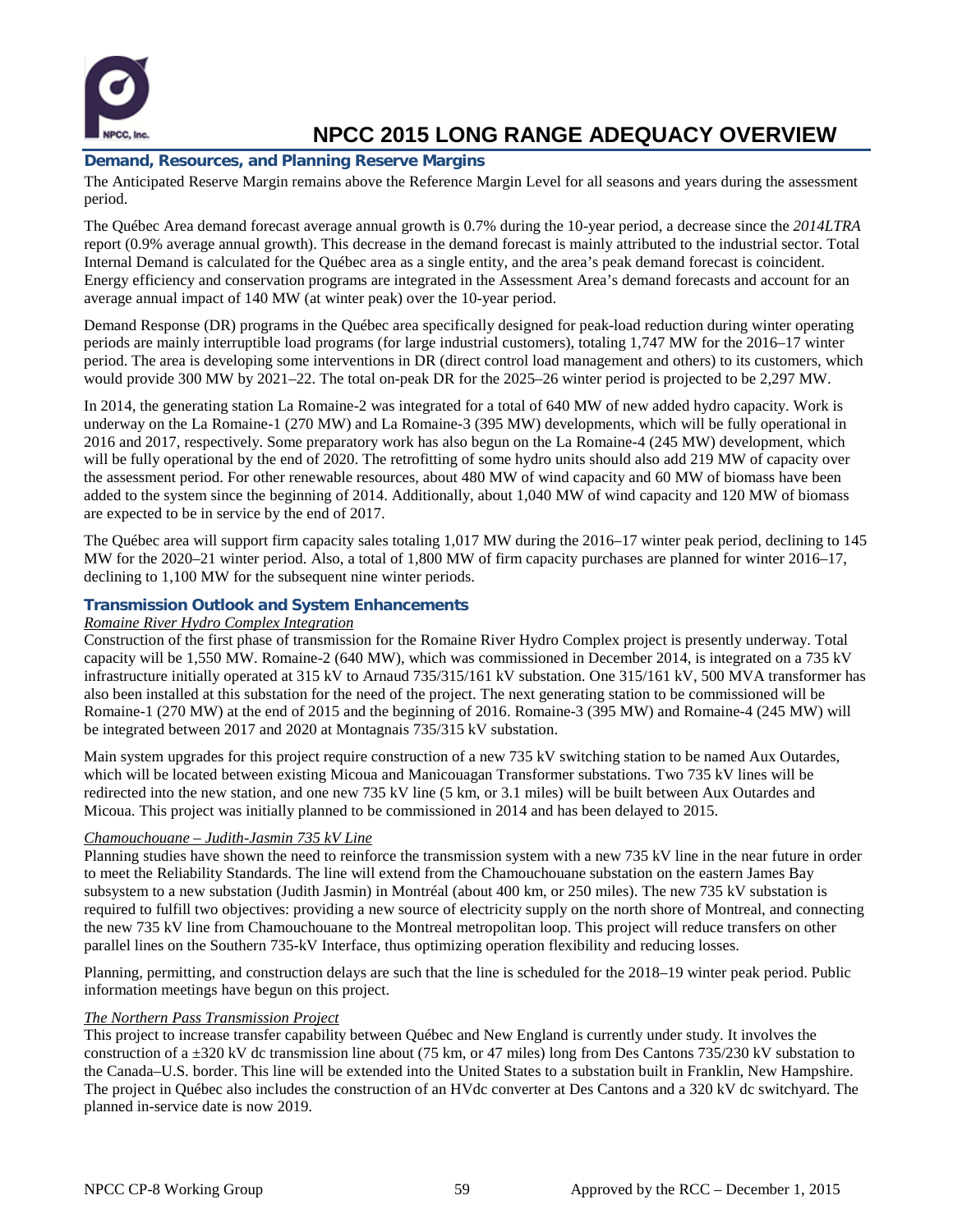

### *The Champlain-Hudson Power Express Project*

This project to increase transfer capability between Québec and New York by 1,000 MW is currently under study. The project involves construction of a  $\pm 320$  kV dc underground transmission line about (50 km, or 31 miles) long from Hertel 735/315 kV substation just south of Montréal to the Canada–U.S. border. This line will be extended underground and underwater (Lake Champlain and Hudson River) to Astoria station in New York City. The project in Québec also includes the construction of one 1,000 MW converter at Hertel. The planned in-service date is 2018.

### *Wind Generation Integration Projects*

Different calls for tenders for wind generation have been issued in the past years. About 3,950 MW (including wind generation already in service) is forecast to be on-line by the end of 2017. A number of wind transmission projects with voltages ranging from 120 kV to 315 kV are either under construction or in planning stages to complete the integration of wind generation resulting from the past calls for tenders. These projects are distributed in many areas of the Province of Québec, but most are near the shores of the Gaspésie Peninsula, along the Gulf of St. Lawrence down to the New Brunswick border.

#### *Upcoming Regional Projects*

Other regional substation and/or line projects are in the planning/permitting stages. There are about a dozen regional transmission projects in the Montréal and Québec City areas and another dozen in other areas with in-service dates from 2015 to 2020, consisting mostly of 315/25 kV and 230/25 kV distribution substations to replace 120 kV and 69 kV infrastructures.

### **Long-Term Reliability Issues**

While technical developments in recent years have contributed to creating a more reliable system, sustainable system reliability may be challenged by several issues. For example, wind generation integration has not significantly impacted dayto-day operation of the system, and the actual level of wind generation does not require particular operating procedures. However, with the increasing amount of wind in the system, the foreseeable impact on system management may show up, and the following are under study:

- Wind generation variability on system load and interconnection ramping
- Frequency and voltage regulation
- Increase of start-ups/shutdowns of hydroelectric units due to load following coupled with wind variability
- Efficiency losses in generating units and/or reduction of low-load operation flexibility due to the low inertia response of wind generation coupled with must-run hydroelectric generation

In addition to these issues, there are occasions during recent summers when several 735 kV lines in the southern part of the system became heavily loaded due to the hot temperatures in southern Québec. Although this is a new issue for the Québec area, it is expected to occur again with increased air-conditioning loads and growing exports to other summer-peaking systems. More recently, studies have been performed and thermal limits have been optimized with other mitigating measures to address the potential for future line overloads following a contingency during periods of hot temperatures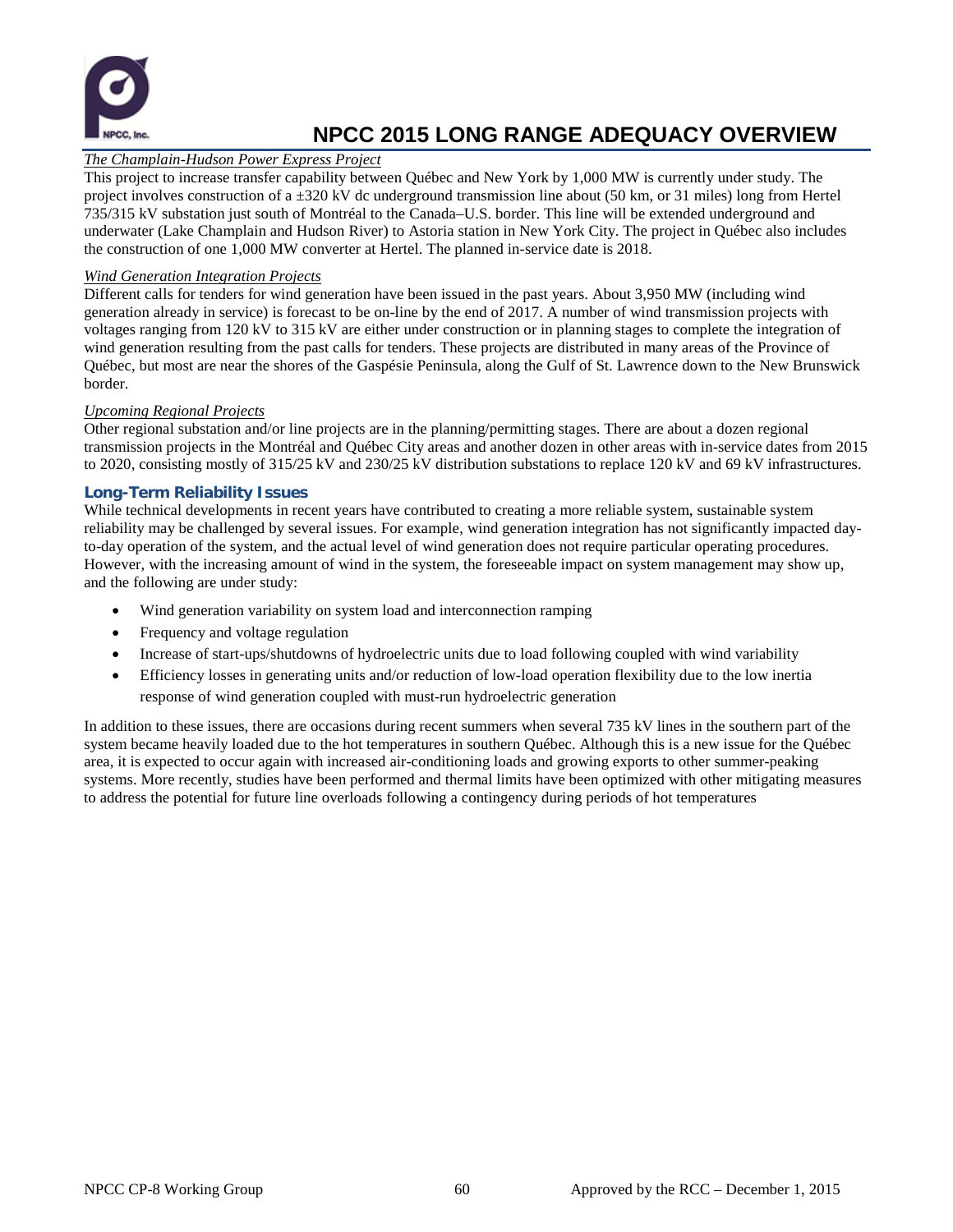

### **PJM**

#### **Assessment Area Overview**

PJM Interconnection is a regional transmission organization (RTO) that coordinates the movement of wholesale electricity in all or parts of Delaware, Illinois, Indiana, Kentucky, Maryland, Michigan, New Jersey, North Carolina, Ohio, Pennsylvania, Tennessee, Virginia, West Virginia, and the District of Columbia. PJM companies serve 61 million people and covers 243,417 square miles. PJM is a Balancing Authority, Planning Coordinator, Transmission Planner, Resource Planner, Interchange Authority, Transmission Operator, Transmission Service Provider, and Reliability Coordinator.

#### **Summary of Methods and Assumptions Assessment Area Footprint**

#### **Reference Margin Level**

The PJM RTO Reserve Requirement is applied as the Reference Margin Level for this assessment.

#### **Load Forecast Method**

Coincident; normal weather (50/50)

### **Peak Season**

Summer

#### **Planning Considerations for Wind Resources**

Initially 13% of nameplate replaced with historic information tracked over the peak period

#### **Planning Considerations for Solar Resources**

Initially 38% of nameplate replaced with historic information tracked over the peak period

#### **Footprint Changes**

The East Kentucky Power Cooperative (EKPC), which integrated into the PJM RTO on June 1, 2013, is now part of PJM's load and generation data.

#### **Peak Season Demand, Resources, and Reserve Margins**

| Demand (MW)                   | 2016    | 2017    | 2018    | 2019    | 2020    | 2021    | 2022    | 2023    | 2024    | 2025    |
|-------------------------------|---------|---------|---------|---------|---------|---------|---------|---------|---------|---------|
| <b>Total Internal Demand</b>  | 157,912 | 159,808 | 161,128 | 162,618 | 164,443 | 165,764 | 166,902 | 168,399 | 169,706 | 171,580 |
| <b>Demand Response</b>        | 7,896   | 7,990   | 8,056   | 8,131   | 8,222   | 8,288   | 8,345   | 8,420   | 8,485   | 8,579   |
| <b>Net Internal Demand</b>    | 150,016 | 151,818 | 153,072 | 154,487 | 156,221 | 157,476 | 158,557 | 159,979 | 161,221 | 163,001 |
| Resources (MW)                | 2016    | 2017    | 2018    | 2019    | 2020    | 2021    | 2022    | 2023    | 2024    | 2025    |
| Anticipated                   | 187,811 | 194,181 | 201,330 | 201,538 | 201,420 | 201,420 | 201,420 | 201,420 | 202,990 | 202,990 |
| Prospective                   | 208,288 | 217,664 | 230,700 | 232,608 | 232,490 | 232,490 | 232,490 | 232,490 | 234,060 | 234,060 |
| Reserve Margins (%)           | 2016    | 2017    | 2018    | 2019    | 2020    | 2021    | 2022    | 2023    | 2024    | 2025    |
| Anticipated                   | 25.19%  | 27.90%  | 31.53%  | 30.46%  | 28.93%  | 27.91%  | 27.03%  | 25.90%  | 25.91%  | 24.53%  |
| Prospective                   | 38.84%  | 43.37%  | 50.71%  | 50.57%  | 48.82%  | 47.64%  | 46.63%  | 45.33%  | 45.18%  | 43.59%  |
| <b>Reference Margin Level</b> | 15.50%  | 15.70%  | 15.70%  | 15.70%  | 15.70%  | 15.70%  | 15.70%  | 15.70%  | 15.70%  | 15.70%  |
| Excess/Shortfall (MW)         | 2016    | 2017    | 2018    | 2019    | 2020    | 2021    | 2022    | 2023    | 2024    | 2025    |
| Anticipated                   | 14,542  | 18,528  | 24,226  | 22,797  | 20,673  | 19,221  | 17,970  | 16,324  | 16,458  | 14,398  |
| Prospective                   | 35,019  | 42,011  | 53,596  | 53,867  | 51,743  | 50,291  | 49,040  | 47,394  | 47,528  | 45,468  |



#### **Peak Season Reserve Margins 10-Year Peak Season Cumulative Generation Mix Change**

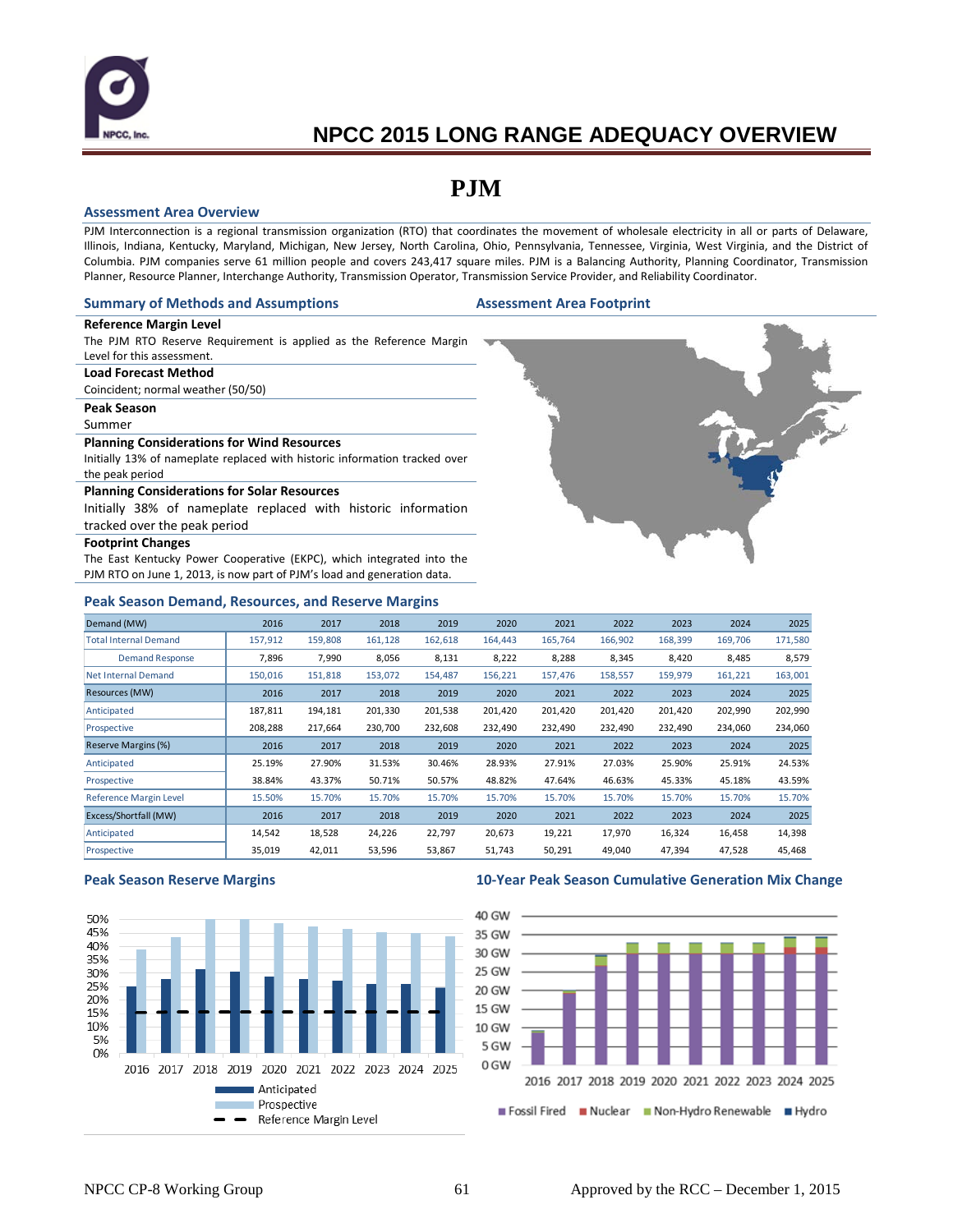

PJM meets its Reference Margin Level using Anticipated Resources for the entire assessment period. The PJM Reserve Requirement is 15.6% in 2015, 15.5% in 2016, and 15.7% for the rest of the assessment period. Winter season Reserve Margins remain above the Reserve Margin requirement through the entire assessment period.

All load models were estimated with historical data from January 1998 through August 2014. There are 13 weather-variable rotations for each year. A scenario is created for the date in question plus one each for the six prior days and the six succeeding days. The models were simulated with weather data from years 1973 through 2013, generating 533 scenarios. The economic forecast used was Moody's Analytics' October 2014 release.

During 2014, amid growing evidence that the PJM load forecast model was persistently overforecasting, PJM investigated a more fundamental change to the load forecast model to account for missing factors that could be influencing recent electricity usage patterns. PJM acquired historical and forecast appliance saturation data as well as residential and commercial end-use data as drawn from the U.S. Energy Information Administration. From this data, PJM derived three additional variables for its energy (GWh) model:

- 1. A cooling equipment trend
- 2. A heating equipment trend
- 3. A trend for miscellaneous uses

Benchmarking tests demonstrated that this refined energy model provided a better estimate of the slowdown in energy usage in recent years and produced forecasts that tend to start lower than the current model, ultimately growing at a slightly faster rate. PJM reviewed the model and benchmark results with the PJM Load Analysis Subcommittee and PJM Planning Committee and has elected to publish the results of the new model as an alternative energy forecast. Going forward, PJM will attempt to extend the new model specification in order to apply it to peak load megawatt forecast.

For the 2015 Load Forecast, PJM adopted an interim improvement to the peak demand forecast model as a transitional mechanism until more permanent changes can be implemented based on more extensive and rigorous analysis and review. The interim improvement includes a binary variable in the model specification for the years 2013 and 2014 to account for factors such as changing energy usage trends not fully captured by the current model specification. This additional variable in the model results in a downward adjustment for the majority of PJM zonal forecasts. The forecast of the EKPC zone used historic load values that were recalculated to be consistent with load on that transmission system. This led to higher peak loads for both summer and winter forecasts. The forecast of the Dominion Virginia Power zone has been adjusted to account for substantial ongoing growth in data center construction, which adds 150–730 MW to the summer peak beginning in 2016.

Energy efficiency impacts have increased from approximately 900 MW to 1,200 MW. Assumptions for EE are based on PJM Reliability Pricing Model (RPM) auction results.

In 2014, PJM began to investigate potential changes in its planning assumptions to address concerns that the recent expected demand resource levels may be too high. The concern has arisen because providers have bought out a significant portion of their RPM auction's demand resource positions or replaced it with other capacity resources prior to the start of the delivery year. The impact has been that PJM has assumed the availability of more demand resources in its planning studies than actually is committed to PJM at the time the delivery year arrives. Planning assumption changes recognize such factors: existing uncleared generation and the average percentage of PJM demand resource net replacement (e.g., capacity) that has occurred in recent RPM auctions. The new method uses an average of the percent amount of DR that committed in the three most recent historical years. For the RTO, that number is pretty consistent at 5% of the unrestricted load each year, so it is assumed that ratio will be about the same in summer 2015 and in the future.

Another source of some uncertainty regarding future demand resource availability arises out of a recent federal appellate decision in Electric Power Supply Associations vs. FERC, 753 F.3d 216 (D.C. Circuit 2014), coupled with the pending Complaint of FirstEnergy Service Company at Docket EL14-55-00. These cases call into question demand resource eligibility to participate in any wholesale electricity market, including RPM auctions. Recently, demand resources totaling between 11,000 and 15,000 MW have cleared PJM auctions. The loss of these megawatts could have serious implications for PJM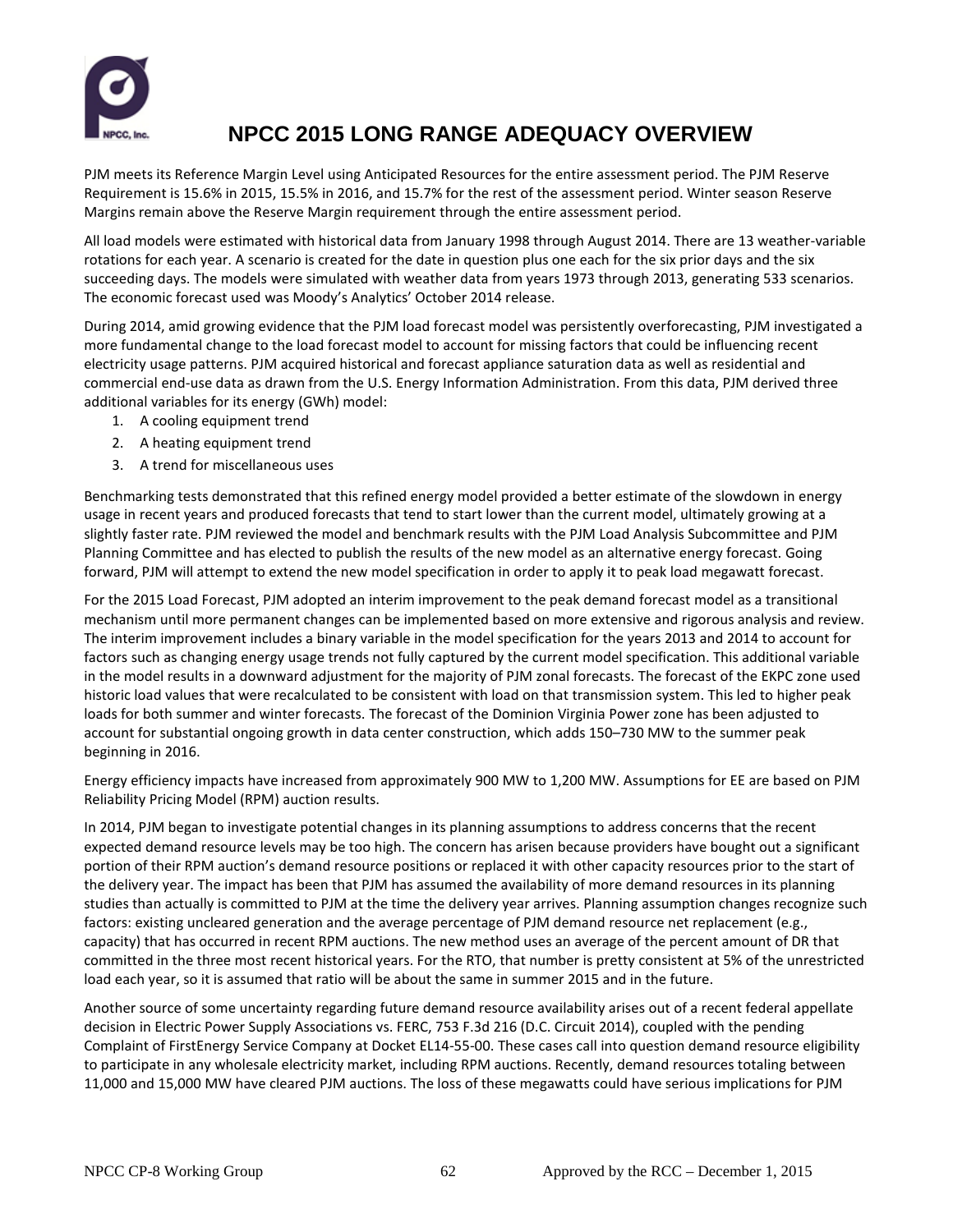

reliability. Given this uncertainty, PJM will need to adjust its planning procedures going forward to include scenarios in which all or a significant portion of cleared demand resources in future years is no longer committed to PJM.

PJM has filed tariff changes with FERC that will require more robust reporting of the DR operational capability in real time for Curtailment Service Providers. PJM does not have reliability concerns with DR expansion, but the additional operational information will help avoid the dispatch of DR that may not be necessary to meet the need of the emergency conditions.

Tier 1 resources increase rapidly in 2019 to over 21,590 MW then level off in subsequent years before jumping again with the addition of a new nuclear unit in 2024. It is anticipated that approximately 35% of capacity will be moved from the prospective (Tier 2) category to the planned category (Tier 1) in the coming years. Almost all the significant development is natural gas powered. Minor amounts of biomass and landfill gas development are also augmented by new wind and solar resources.

PJM requested that all impacted Generator Owners provide the most accurate information regarding unit retirements, environmental retrofits, unit derates, and potential regulatory issues related to the environmental regulations. Combined with the publically announced unit retirements and the deactivation analysis results, PJM is utilizing this information to address short-term impacts and long-term projections through 2018. PJM is communicating with interconnected Transmission Owners as required to address local reliability issues and is also communicating with neighboring Reliability Coordinators to compare reliability analyses and coordinate outages. The majority of retirements are coal powered, but some natural gas retirements are included. The loss of resources, no matter what the fuel, is the real concern.

The same imports and exports as the 2016–17 planning period are expected for the remaining years of the assessment. Each import transaction is accepted with the agreement that the specific units in question are no longer available to any other party but PJM. PJM treats exports in the same manner and does not consider units to be exported as PJM capacity. Transfer capability across PJM's border is also a requirement of accepting an import or export. PJM Balancing Authority operators confirm each transaction before they actually go into effect.

PJM's transmission expansion recommendation to the PJM Board in December 2014 encompassed a set of 22 projects to address 56 flowgate violations. They included several line reconductor projects, replacement of existing transformers with larger transformers, upgrades to terminal equipment on existing facilities, and circuit breaker replacements. All 22 recommended projects were upgrades to existing facilities.

PJM's transmission expansion recommendation to the PJM Board in February 2015 encompassed a set of 33 upgrades to address 132 flowgate violations. The recommendations included Greenfield solutions, reactor installations, capacitor installations, relay upgrades, line rebuilds, and new transformers.

Consistent with established practice, PJM's 15-year planning horizon encompassed both reliability and market efficiency analysis. PJM's planning horizon exceeds the scope of that specified by NERC and permits PJM to identify potential reliability criteria violations that may require larger-scale, longer-lead-time solutions. Results are reviewed to identify violations that occur across multiple deliverability areas or multiple violations clustered in a specific area. Long-term reliability analyses included the following test procedures for model year 2022: Generator Deliverability and Common Mode Outage Analysis, Load Deliverability Thermal and Voltage Analysis, and Specific Load Deliverability. These results were then extrapolated out through 2029 based on distribution factor calculations and applying incremental load increases based on PJM's 2014 Load Forecast Report. None of the identified reliability criteria violations suggested the need for a long-lead-time, larger-scope transmission solution. PJM communicated to stakeholders that while it intended to open a long-term RTEP proposal window, PJM did not believe that a transmission solution at this point was needed to resolve these specific violations. Rather, the major focus of the window would be to seek technical solution alternatives to relieve market efficiency congestion identified in related 2014 RTEP analyses.

PJM continually reviews its entire system for reactive concerns and initiates enhancements if necessary. Along with several dynamic reactive control devices, there are plans to install over 5,000 MVar of static capacitors.

No new SPSs are planned. Several existing SPSs will be removed from service over the assessment period.